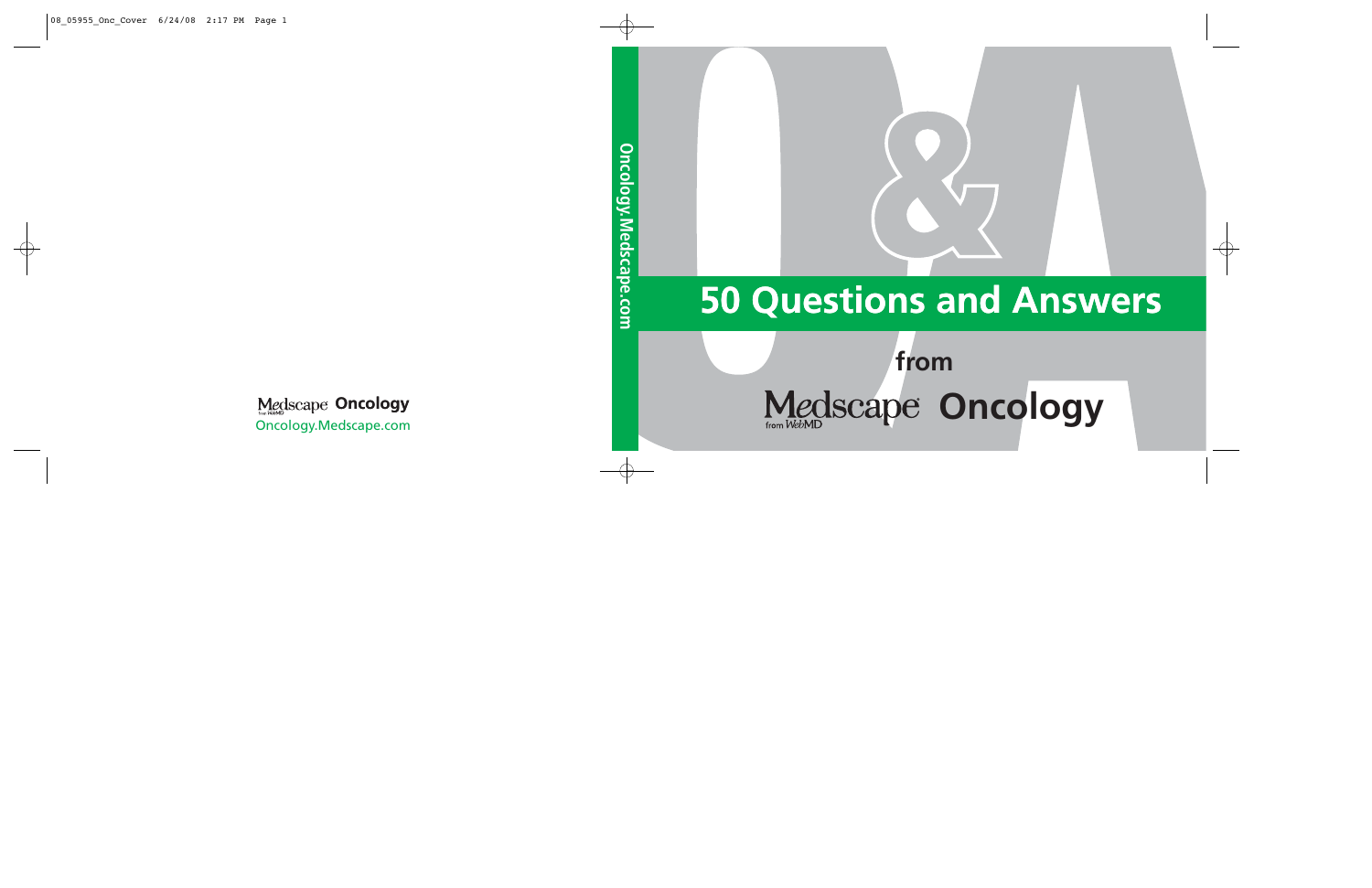### **50 Questions and Answers Medscape Oncology**

Do you like to test your knowledge of oncologic medicine? If so, we are certain that you will enjoy this complimentary version of Medscape Oncology's 50 Questions and Answers.

The questions and answers in this publication are taken directly from content found on Medscape Oncology, including:

- Oncology News
- Oncology Journal Articles
- Oncology Conference Coverage

Medscape Oncology, one of Medscape's 30+ specialty destinations, offers free oncology CME activities; daily oncology medical news; conference coverage; expert columns and interviews; select full-text, peer-reviewed articles from leading oncology journals; and other educational programs relevant to the diagnosis, treatment, and patient management of cancer and other oncologic conditions. Medscape Oncology members can search simultaneously for clinical topics of interest on Medscape, eMedicine, MEDLINE, and our Drug Reference database. Medscape Oncology is dedicated to assessing emerging clinical data and its impact on clinical practice and patient outcomes.

See you on Oncology.Medscape.com!

All material contained in this publication is protected by copyright. Copyright © 1994-2008 by Medscape. This publication may also contain material copyrighted by third parties.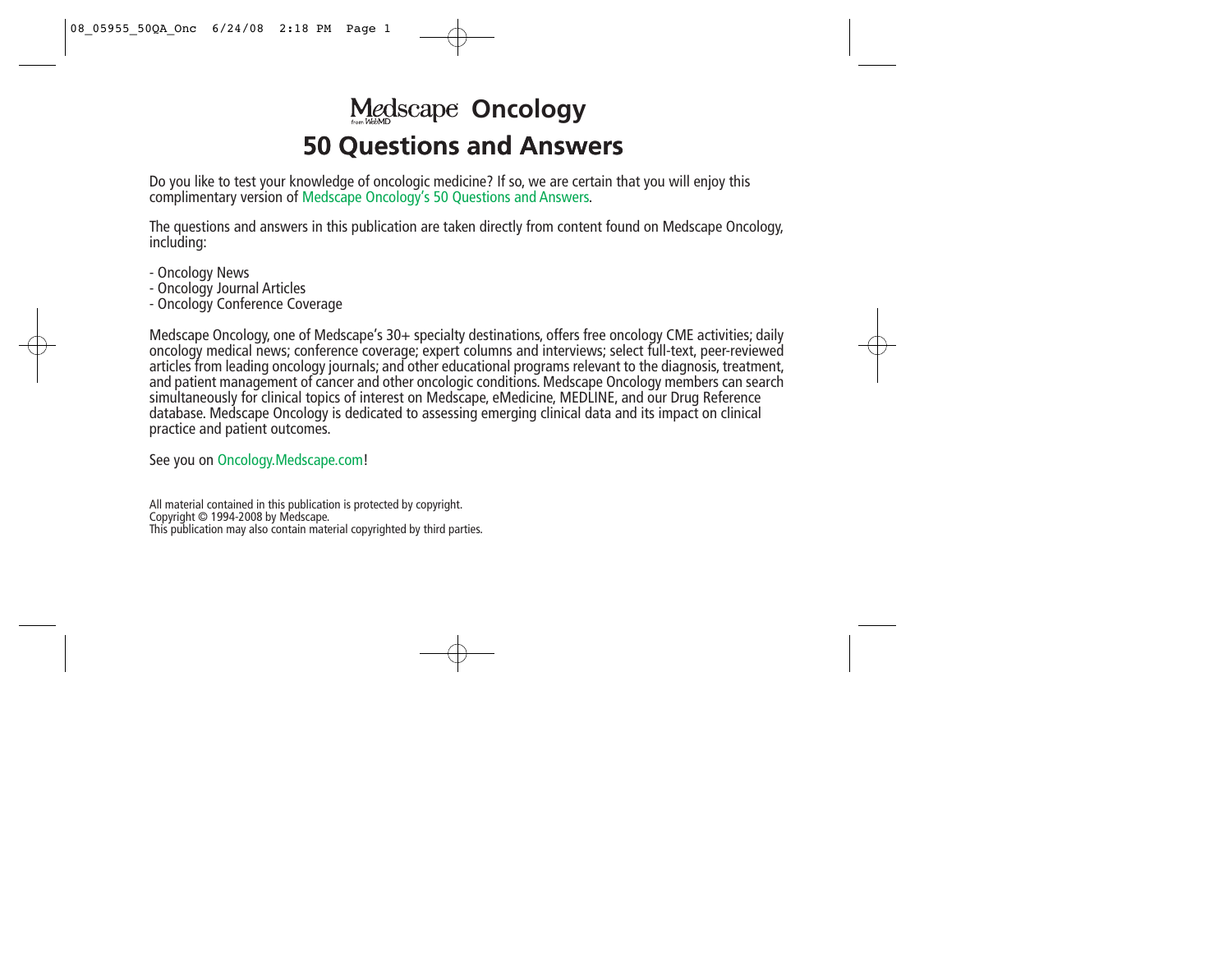

#### **What percentage of all breast cancer cases is related to genetic susceptibility?**

- **A.** 5%
- **B.** 10%
- **C.** 25%
- **D.** 40%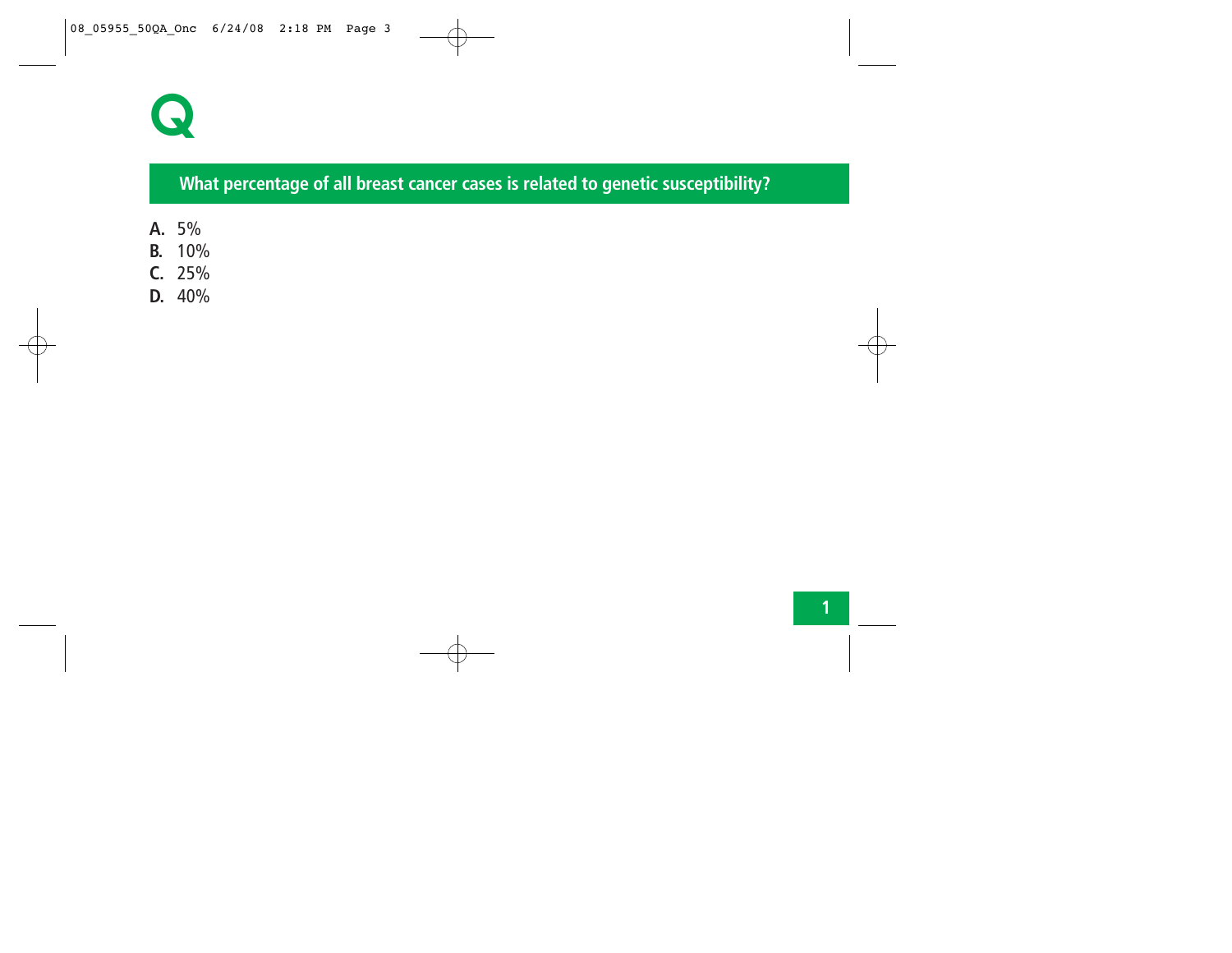

#### **C. 25%.**

Genetic susceptibility to breast cancer accounts for approximately 25% of all breast cancer cases. In familial breast cancer, mutations in the *BRCA1, BRCA2, CHEK2, TP53,* and *PTEN* genes account for approximately 5% to 10% of breast and ovarian cancer cases overall. The prevalence of *BRCA1* or *BRCA2* mutations varies considerably among ethnic groups and geographical areas. In North America, 1 in every 300 to 500 people is estimated to harbor *BRCA* germline mutations.

Roukos DH, Briasoulis E. Individualized preventive and therapeutic management of hereditary breast ovarian cancer syndrome. Nat Clin Pract Oncol. 2007;4:578-590. Available at: http://www.medscape.com/viewarticle/562985. Accessed March 18, 2008.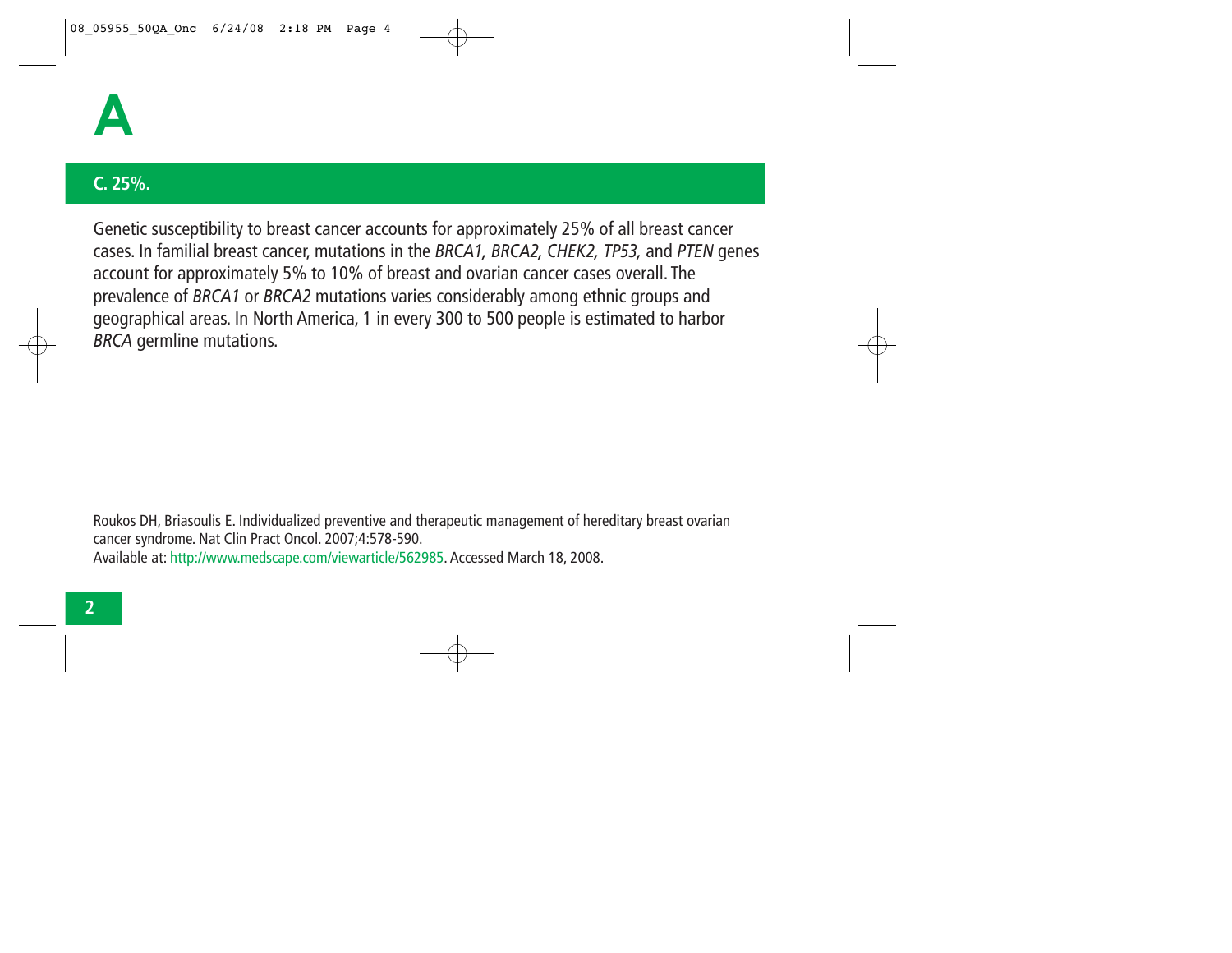

A 68-year-old woman with a history of heavy tobacco use is found to have a solitary lung nodule on chest computed tomography. Pathology from a recent bronchoscopy reveals adenocarcinoma.

#### **What further staging work-up is necessary for this patient before surgical resection?**

- **A.** Brain magnetic resonance imaging
- **B.** Positron emission tomography (PET) scan
- **C.** Mediastinoscopy
- **D.** None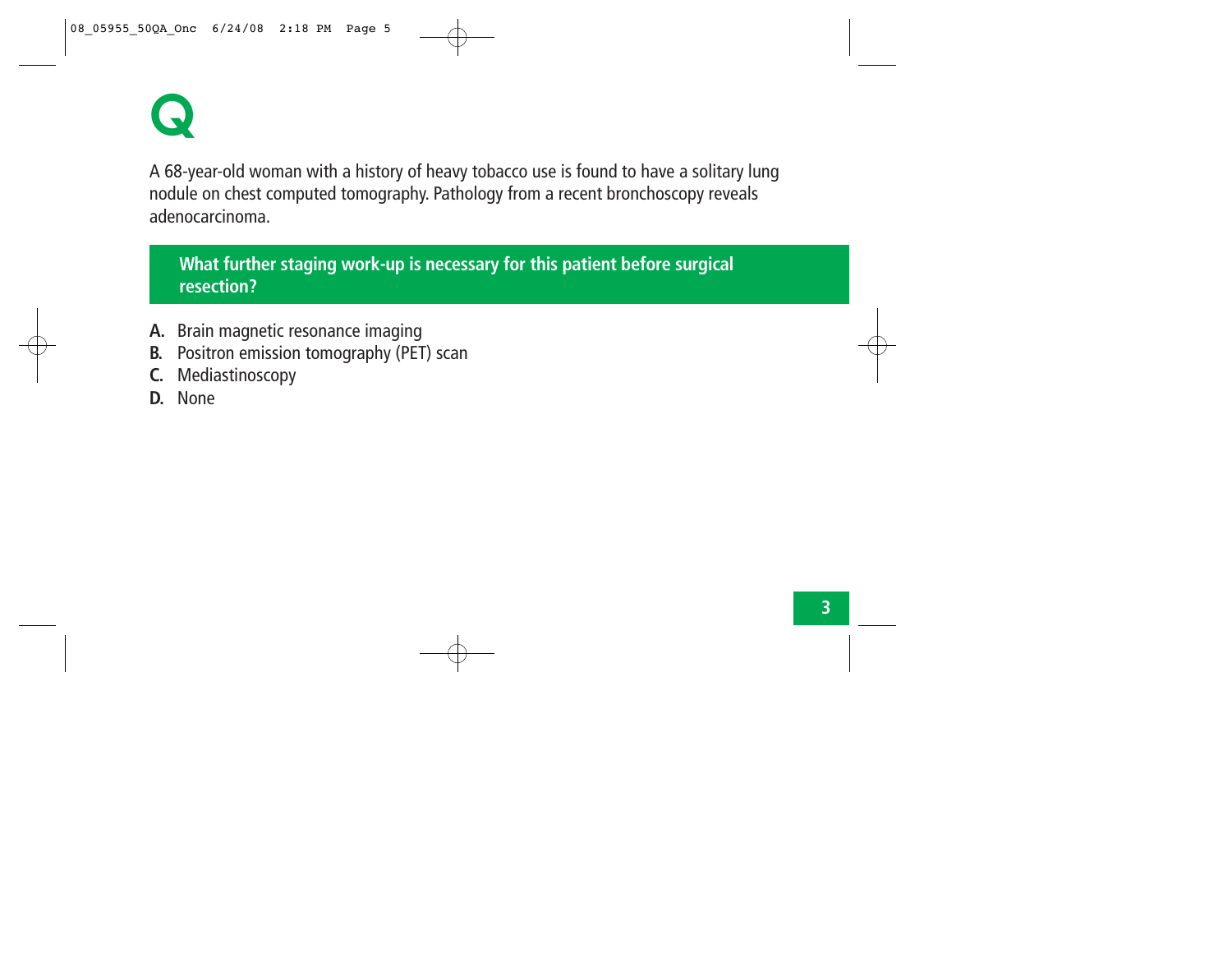#### **B. Positron emission tomography (PET) scan.**

FDG([18F]2-Fluoro-2-deoxy-glucose)-PET for baseline locoregional staging is now part of the standard work-up for non-small cell lung cancer (NSCLC). The true strength of this test for the mediastinum is its negative predictive value (NPV) when FDG uptake in the primary tumor is sufficient and a central tumor or important hilar lymph node disease is absent. Two well-designed, prospective studies confirmed the high NPV (98%) of the mediastinum of patients with resectable NSCLC and that significantly fewer invasive tests (ie, mediastinoscopy) were required in the PET group than in the traditional work-up group.

Dooms C, Vansteenkiste J. Positron emission tomography in nonsmall cell lung cancer. Curr Opin Pulm Med. 2007;13:256-260. Available at: http://www.medscape.com/viewarticle/559705. Accessed March 18, 2008.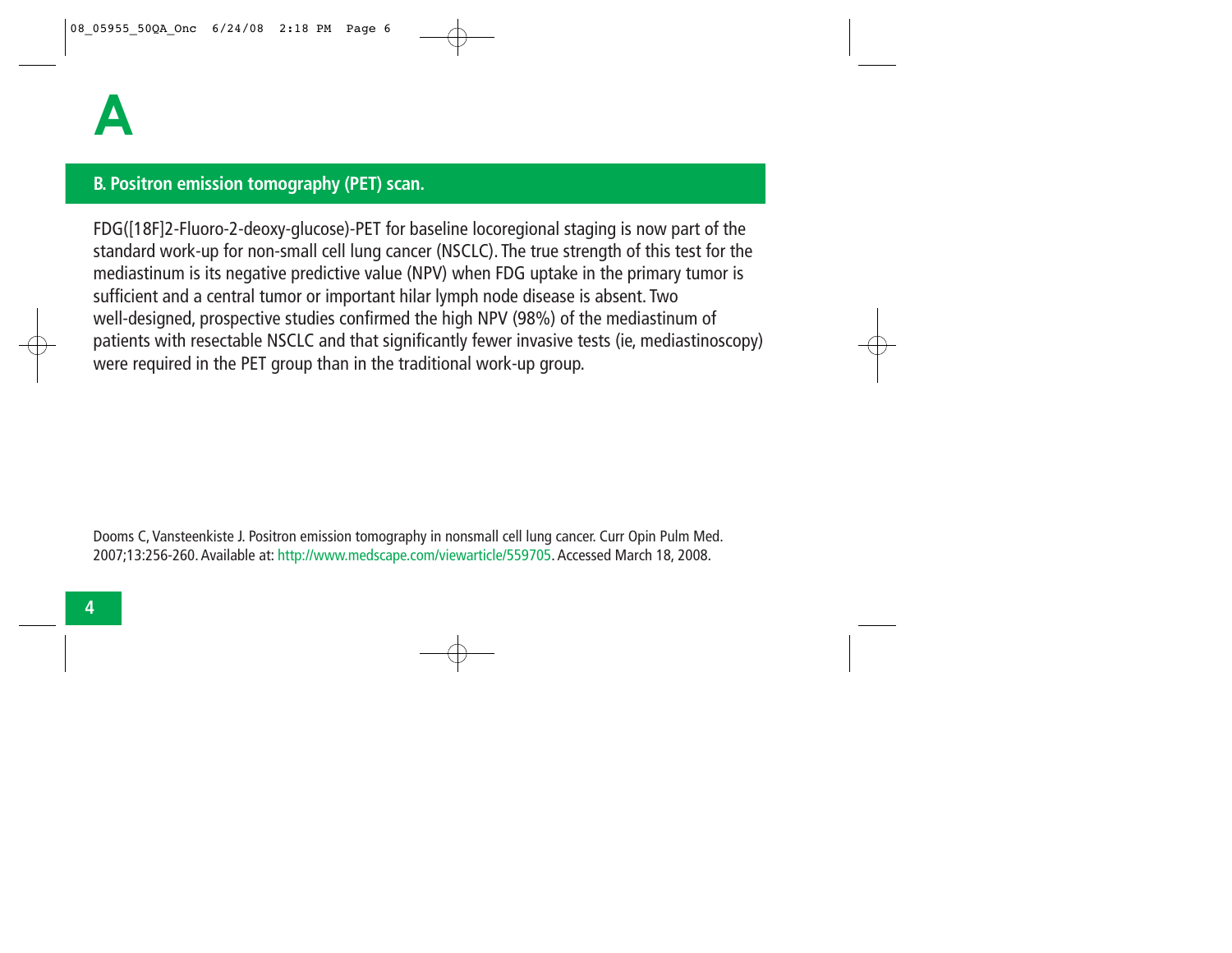

A 55-year-old woman recently completed induction chemotherapy for acute myelogenous leukemia (AML) with evidence of complete remission on bone marrow biopsy. She subsequently was found to have a platelet count of 25,000/microliter with no clinical evidence of bleeding.

**Is a platelet transfusion necessary at this time?**

- **A.** Yes
- **B.** No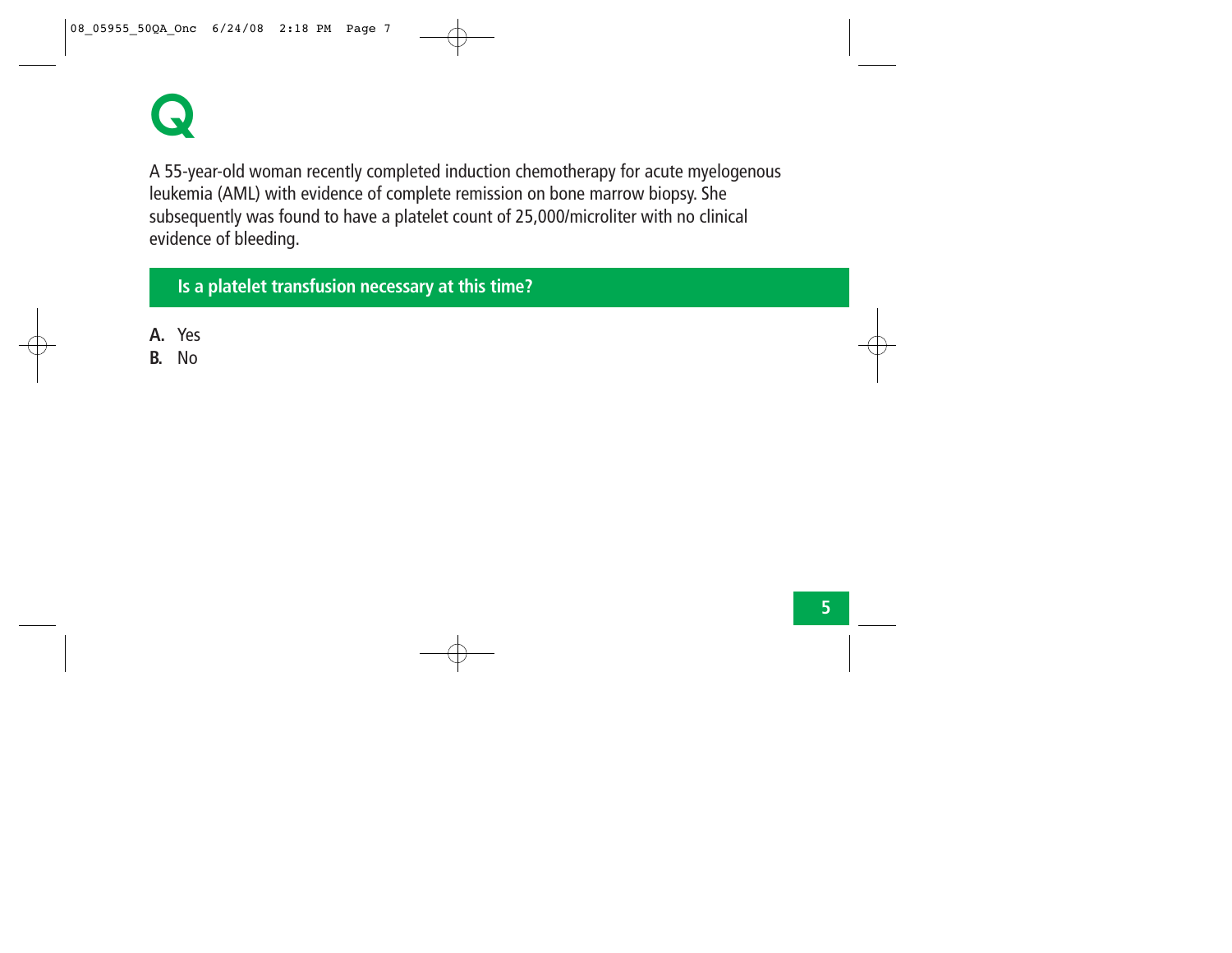#### **B. No.**

Bleeding complications occur more frequently as the severity of thrombocytopenia increases, but only after the platelet count crosses a threshold of about 10 to 30 x 103. A normal platelet count is not required to support hemostasis. Clinically important spontaneous bleeding does not occur unless the platelet count is very low or other disorders are present. In a study conducted at the National Cancer Institute to assess the risk for bleeding in patients with thrombocytopenia, the investigators were not able to determine a threshold below which platelets should have prophylactic transfusion. However, following this study prophylactic transfusion became common practice for patients with a platelet count below 20 x 103. Several subsequent randomized studies showed that using a platelet count < 10 x 103 as the trigger for prophylactic transfusion did not increase the risk for bleeding.

Tfayli A, George J. Management of thrombocytopenia in patients with leukemia. Medscape Hematology-Oncology. January 28, 2008. Available at: http://www.medscape.com/viewarticle/569207. Accessed March 18, 2008.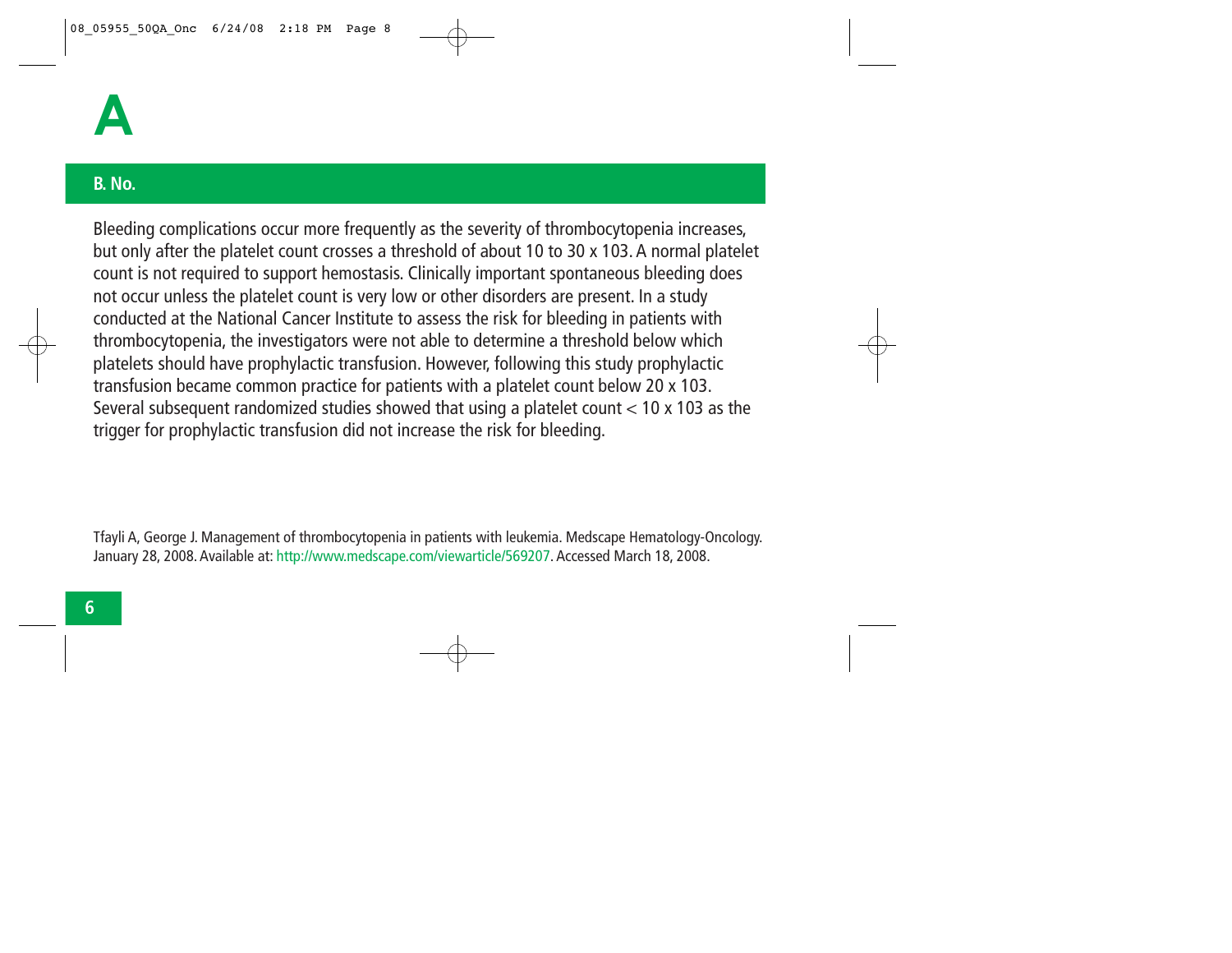

#### **Obesity is a risk factor for which of the following types of cancer?**

- **A.** Renal
- **B.** Endometrial
- **C.** Esophageal adenocarcinoma
- **D.** All of the above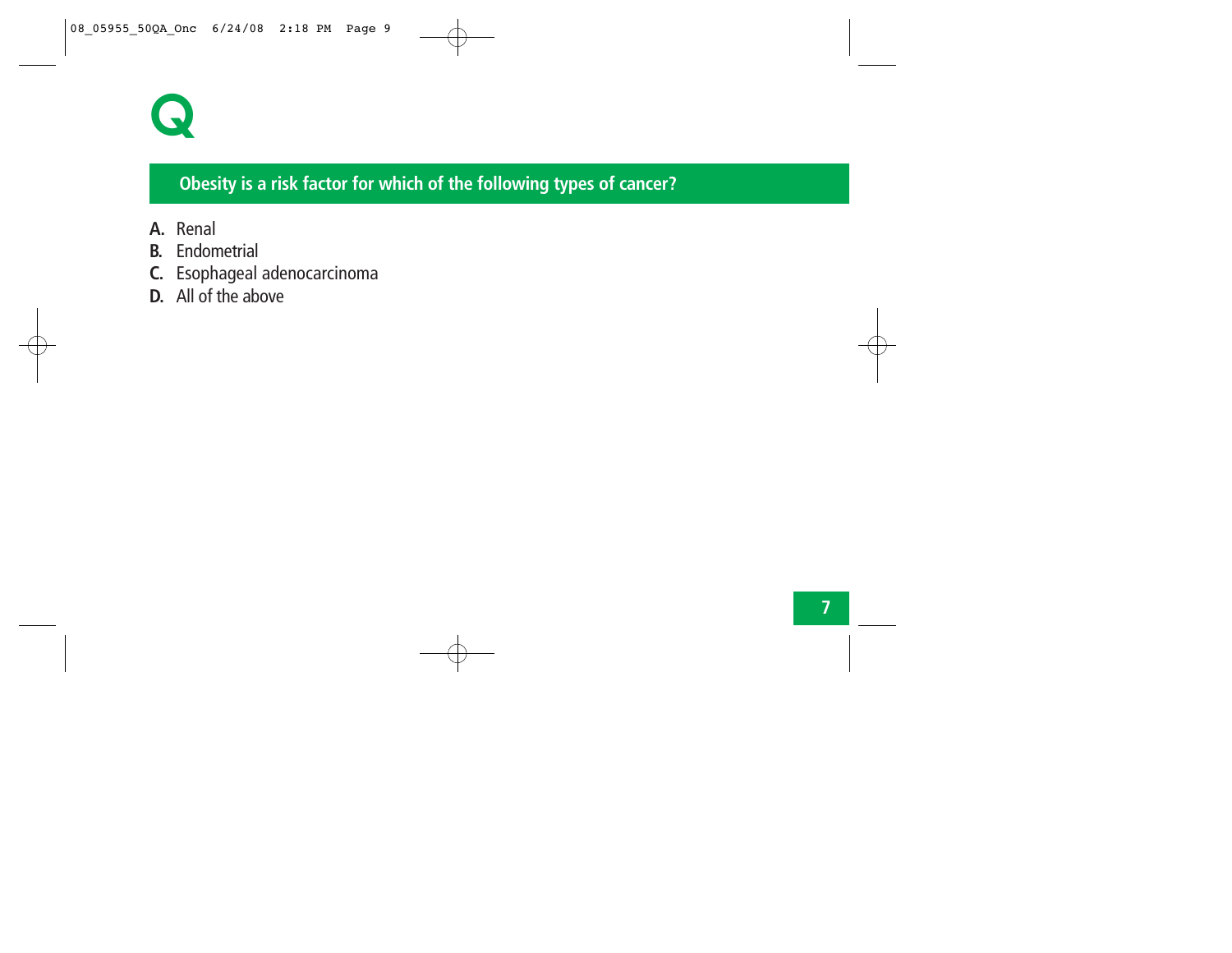

#### **D. All of the above.**

Excess body weight is becoming increasingly recognized as an important risk factor for cancer. Renehan and colleagues conducted a systematic review and meta-analysis of 141 articles that included 282,137 cases of cancer. Using data from these studies, they calculated the effect of gaining weight that was equivalent to an increase of 5 kg/m<sup>2</sup> in body mass index (BMI). Such a weight gain doubles the risk for esophageal adenocarcinoma in both sexes (relative risk [RR], 1.52; P < .0001). In women, it also slightly more than doubles the risk for endometrial cancer (RR, 1.59; P  $<$  .0001) and increases risk for renal cancer by about a third (RR, 1.34; P  $<$  .0001).

Tfayli A, George J. Management of thrombocytopenia in patients with leukemia. Medscape Hematology-Oncology. January 28, 2008. Available at: http://www.medscape.com/viewarticle/569207. Accessed March 18, 2008.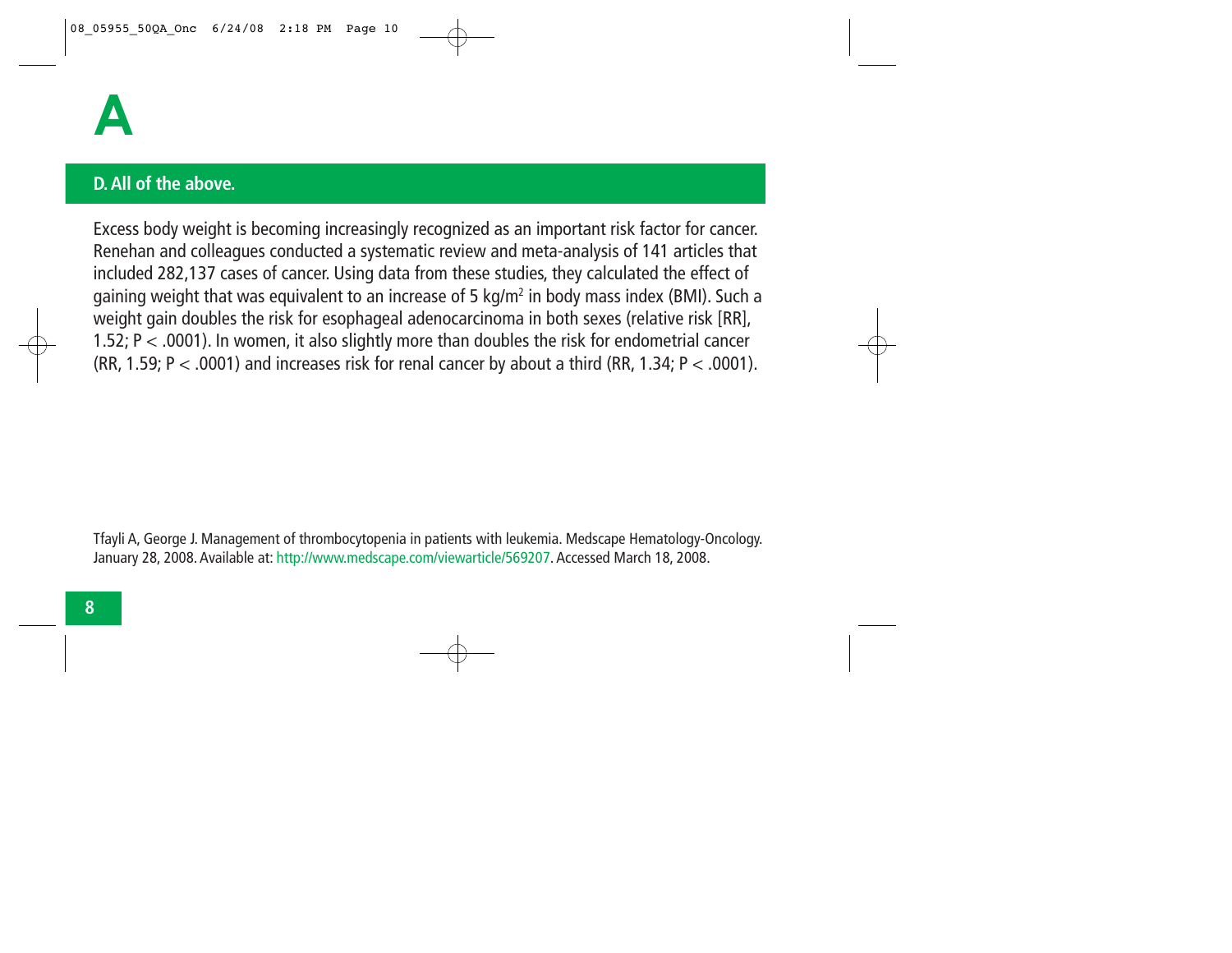

#### **Which of the following is NOT among the uses of PET imaging in the management of cervical cancer?**

- **A.** Initial diagnosis
- **B.** Staging
- **C.** Treatment planning
- **D.** Assessment of prognosis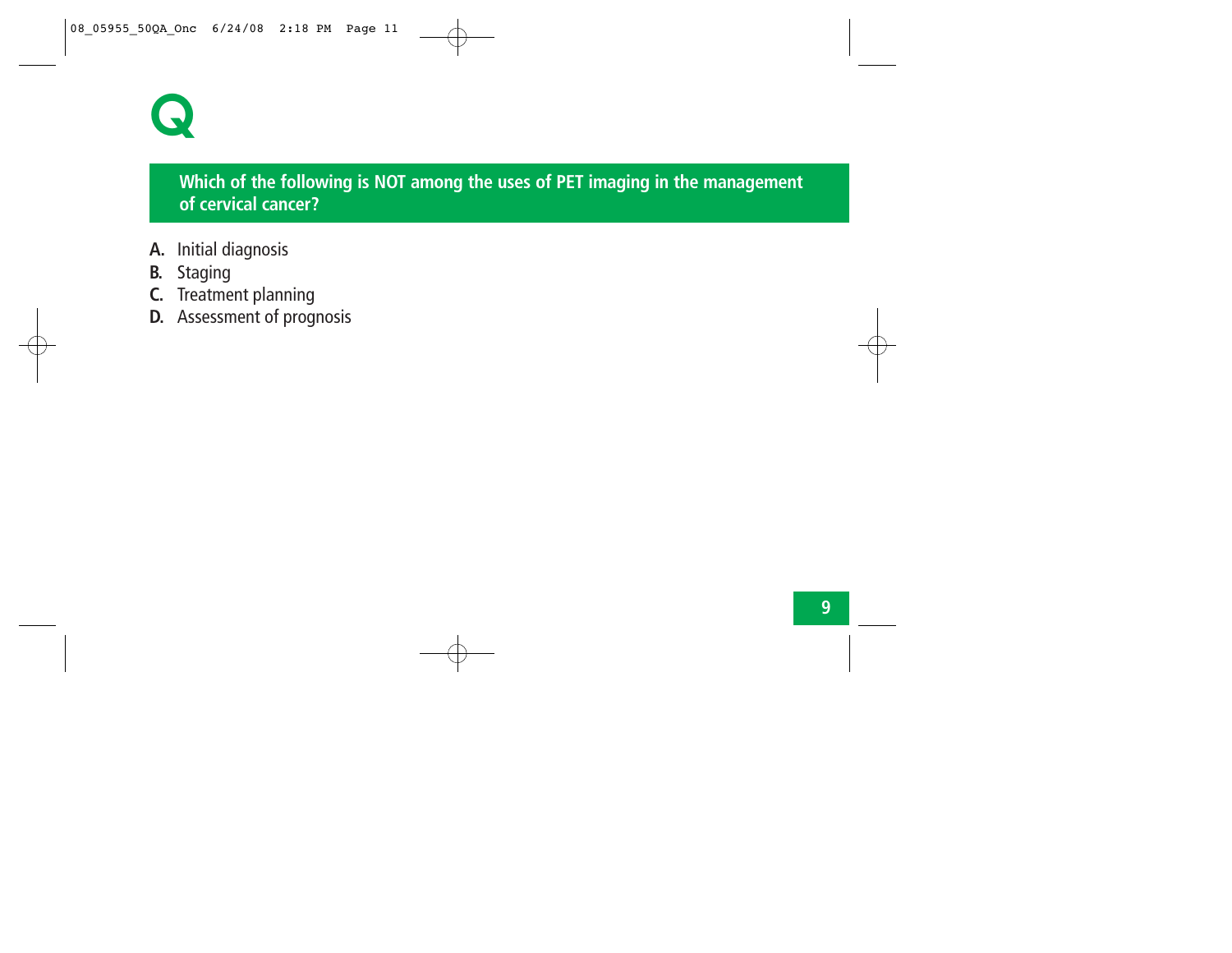

#### **A. Initial diagnosis.**

The use of functional imaging techniques, such as FDG-PET and PET-CT, to manage patients with cervical cancer is constantly increasing. Current roles include pretreatment staging and diagnosis of *recurrent disease*. Reports have also shown ability to predict survival based on pre- and posttherapy scans. Cervical cancer spreads primarily through direct extension, although lymphatic and hematogenous spread can result in distant metastases. Traditionally, clinical examination and cross-projectional imaging have been used to stage cervical cancer but are accurate in only 60% of cases. Detection of lymphatic metastases seems to be more successful with functional imaging techniques, such as FDG-PET or PET-CT.

Gold MA. PET in cervical cancer — implications for 'staging,' treatment planning, assessment of prognosis, and prediction of response. J Natl Compr Canc Netw. 2008;6:37-45. Available at: http://www.medscape.com/viewarticle/569867. Accessed March 18, 2008.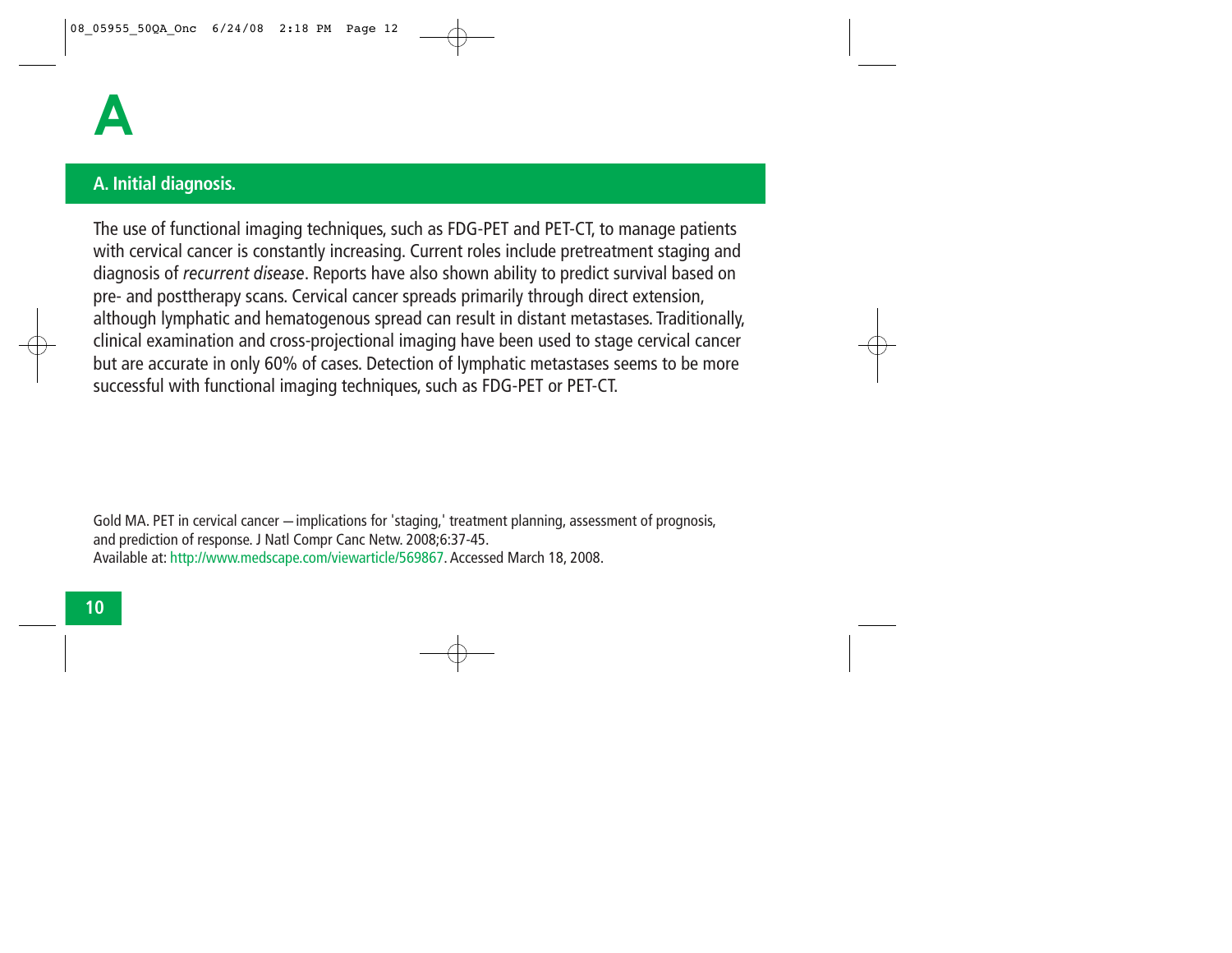**Q**

A 63-year-old man with a remote history of tobacco use presents with hematuria. He undergoes a transurethral resection (TUR), which reveals T1 superficial bladder cancer.

**What is his risk for bladder cancer recurrence in the next 5 years without further therapy?** 

- **A.** 10%
- **B.** 30%
- **C.** 50%
- **D.** 70%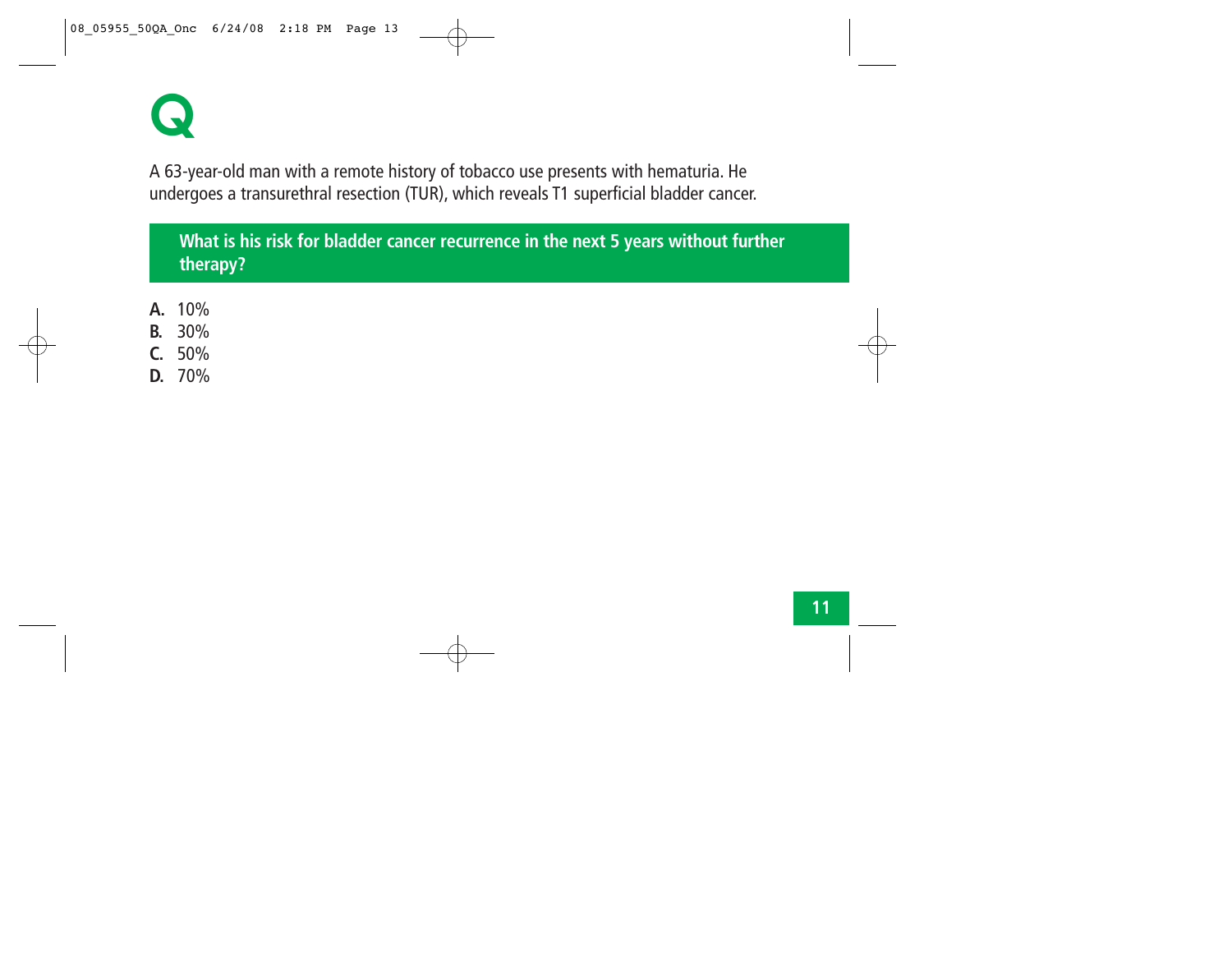

#### **D. 70%.**

TUR remains the surgical mainstay for the diagnosis and treatment of stages Ta and T1 bladder cancer. After this procedure, the 10-year disease-specific survival for Ta tumors is 85% and for T1 tumors it is 70%. The initial TUR provides pathologic material to determine the histologic type, grade, and depth of invasion. The findings help to direct additional therapy, dictate the follow-up schedule, and indicate prognosis. In a literature review of more than 600 cases of T1 bladder tumors treated only by TUR, 75% to 90% recurred by 5- and 10-year follow-up. A third of the cancers progressed to muscle invasion within 5 years, 39% had progressed by 10 years, and 53% by 15 years.

Dalbagni G. The management of superficial bladder cancer. Nat Clin Pract Urol. 2007;4:254-260. Available at: http://www.medscape.com/viewarticle/556209\_1. Accessed March 18, 2008.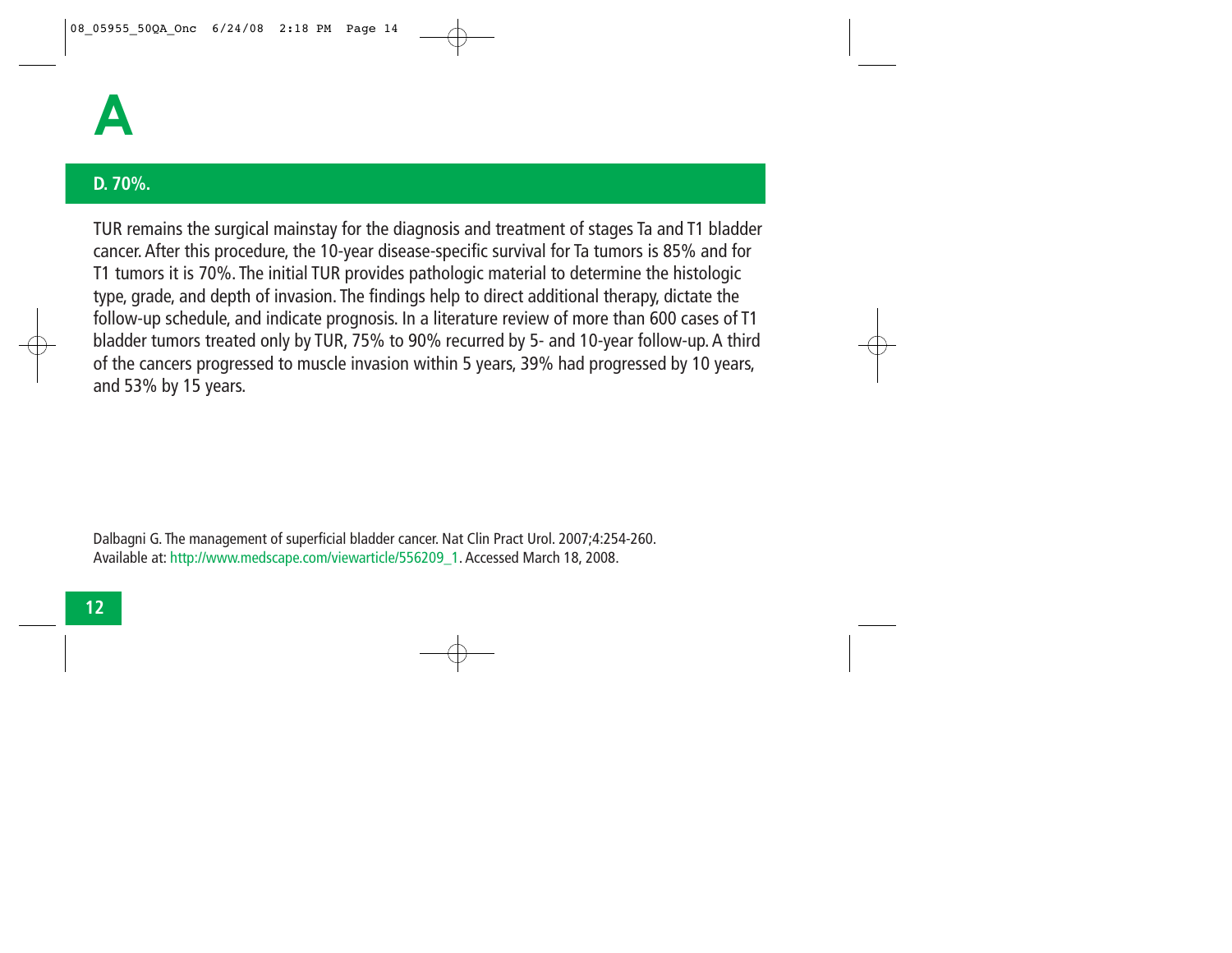## **Q**

A 35-year-old woman presents with cervical lymphadenopathy and symptoms of fever, night sweats, and weight loss. An excisional biopsy of a supraclavicular lymph node reveals nodular sclerosing Hodgkin's lymphoma. Staging PET-CT shows bulky mediastinal lymphadenopathy (mediastinal/thoracic ratio > 1/3), and she has a baseline erythrocyte sedimentation rate (ESR) of 50 mm/h.

**What favorable prognostic feature does this patient have for early-stage Hodgkin's lymphoma?** 

- A. Age  $<$  50 years
- **B.** Presence of B symptoms
- **C.**  $ESR > 30$  mm/h
- **D.** All of the above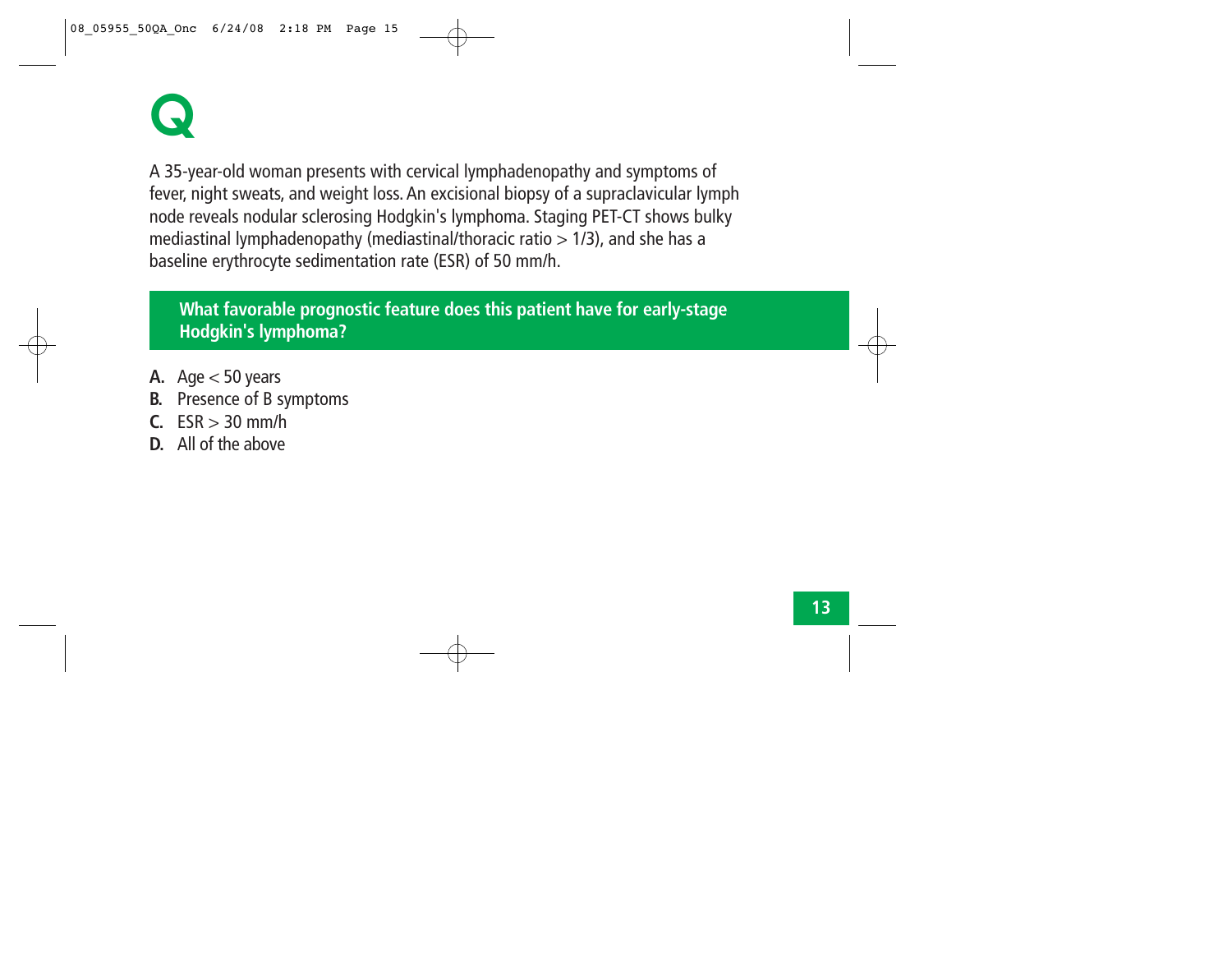

#### **A. Age < 50 years.**

The European Organization for Research and Treatment of Cancer (EORTC) defined prognostic features for favorable and unfavorable stage I or II Hodgkin's lymphoma based on age, number of involved nodal areas, ESR, bulky disease, and B symptoms. Favorable features include age < 50, no B symptoms or elevated ESR, *<sup>≤</sup>* 3 involved lymph node regions, and no bulky disease.

Mullen E, Zhong Y. Hodgkin's lymphoma: an update. J Nurse Pract. 2007;3:393-403. Available at: http://www.medscape.com/viewarticle/559870. Accessed March 18, 2008.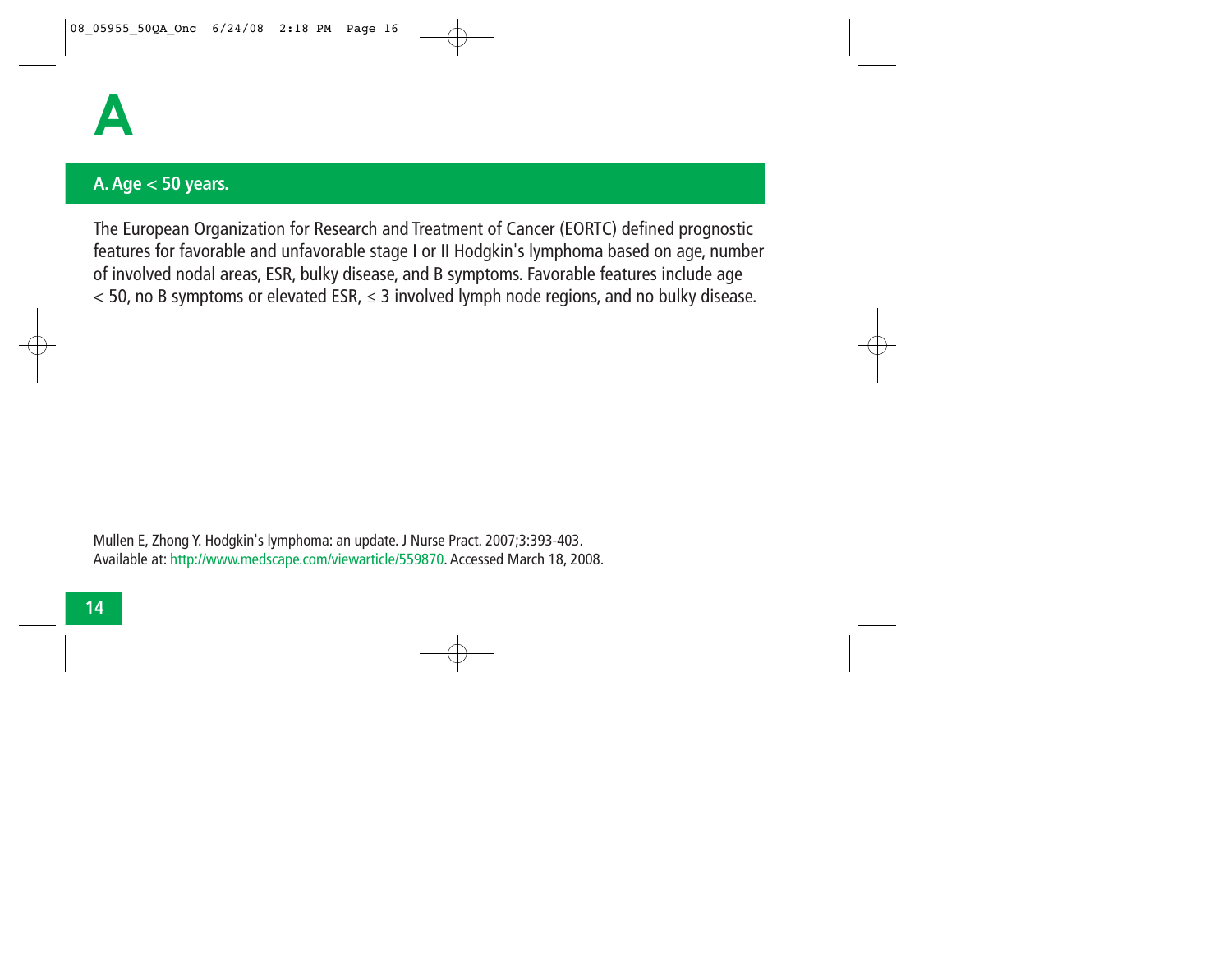### **Q**

#### **Temozolomide has emerged as an agent that is active against glioblastoma multiforme (GBM). What is the mechanism of action of this chemotherapeutic drug?**

- **A.** Anthracycline
- **B.** Antimetabolite
- **C.** Alkylating agent
- **D.** Antitubulin agent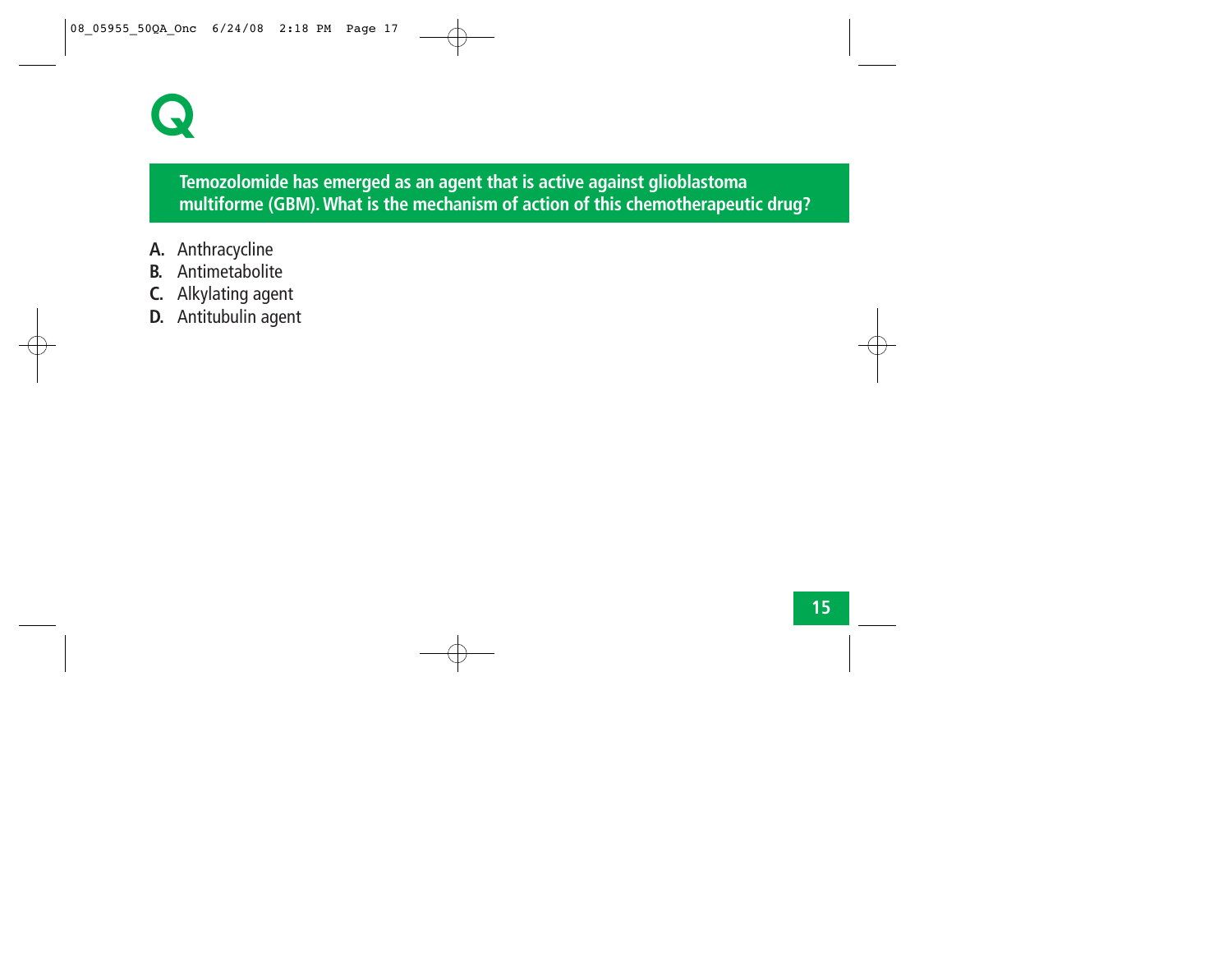

#### **C. Alkylating agent.**

Temozolomide (TMZ) is an orally administered alkylating agent of the imidazotetrazine class that is chemically related to dacarbazine. It is rapidly and completely absorbed and passes through the blood-brain barrier, creating cerebrospinal fluid concentrations that are 20% to 40% of plasma levels. The DNA repair protein MGMT removes alkyl groups from the O6 position of guanine, a target of alkylating agents, such as TMZ. In tumors, high expression of MGMT has been associated with resistance to treatment with alkylating agents. Inactivation of the *MGMT* gene by promoter methylation diminishes DNA repair activity and has been associated with longer overall survival in patients with GBM who are treated with alkylating agents.

Dehdashti AR, Hegi ME, Regli L, Pica A, Stupp R. New trends in the medical management of glioblastoma multiforme: the role of temozolomide chemotherapy. Neurosurg Focus. 2006;20:E6. Available at: http://www.medscape.com/viewarticle/540151\_1. Accessed March 18, 2008.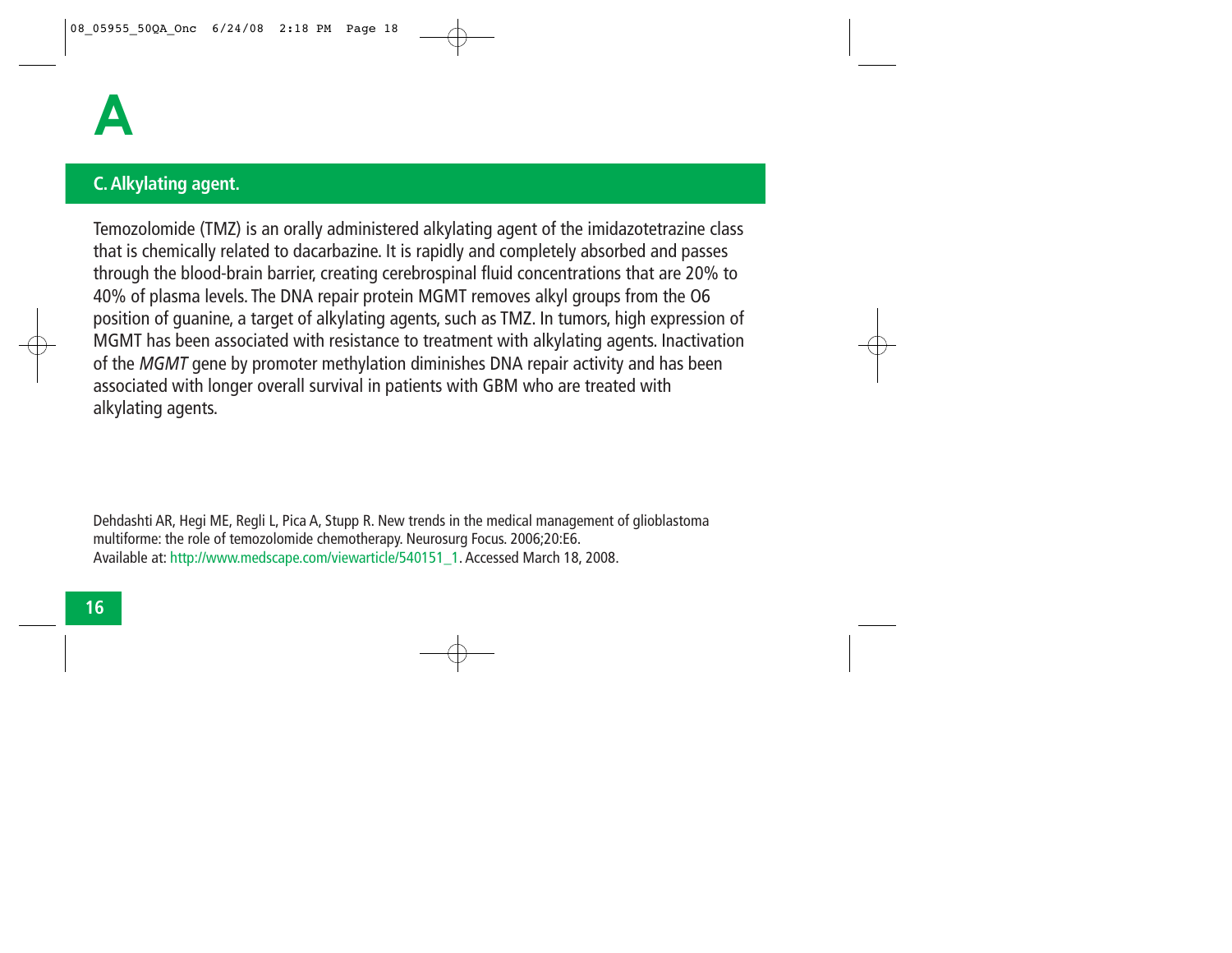

#### **Treatment options for stage I nonseminomatous germ cell tumor (NSGCT) include all of the following, EXCEPT:**

- **A.** Surveillance or "watchful waiting"
- **B.** Retroperitoneal lymph node dissection (RPLND)
- **C.** Adjuvant chemotherapy
- **D.** High-dose chemotherapy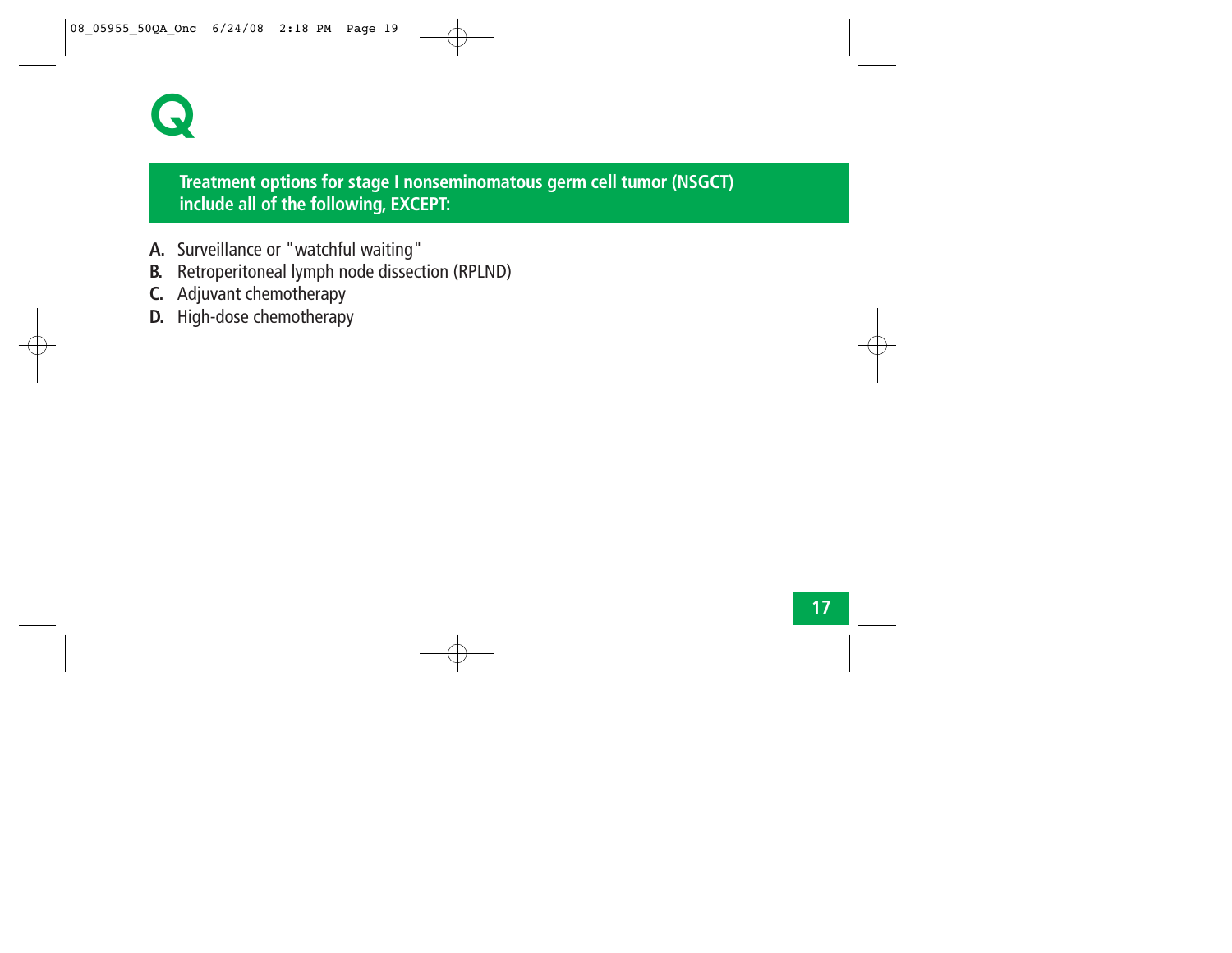#### **D. High-dose chemotherapy.**

Surveillance is preferred by many doctors and patients because the vast majority of patients can be cured when they relapse. However, successful surveillance requires strict compliance on behalf of both doctor and patient. RPLND is the most accurate way to stage patients, and cure rates in expert hands approach 100%, but it is associated with potentially significant morbidity. Chemotherapy, usually with 2 cycles of bleomycin, etoposide, and cisplatin, is also associated with an excellent outcome, but there are concerns regarding longer-term toxicities, such as infertility and second cancers. High-dose chemotherapy with autologous stem cell support is feasible and potentially cures a proportion of patients with resistant disease. However, data on this treatment as initial therapy for higher-risk patients are scarce.

Vasey PA. Improving treatment of testis cancer. Medscape conference coverage from the American Society of Clinical Oncology 2006 Annual Meeting. Available at: http://www.medscape.com/viewarticle/541603. Accessed March 18, 2008.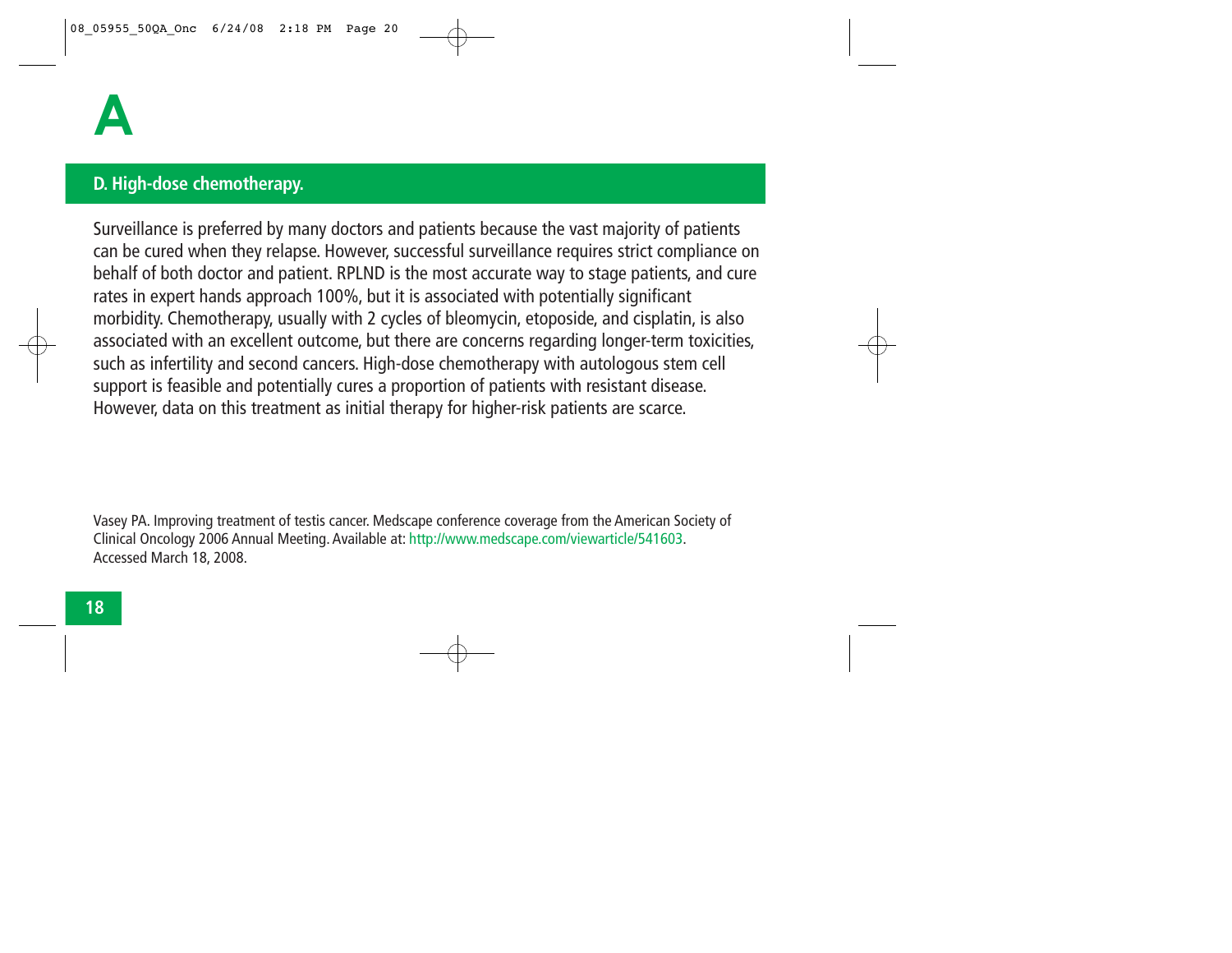

#### **The primary treatment for locoregionally advanced head and neck cancer consists of:**

- **A.** Surgery
- **B.** Radiation therapy
- **C.** Chemoradiation therapy
- **D.** All of the above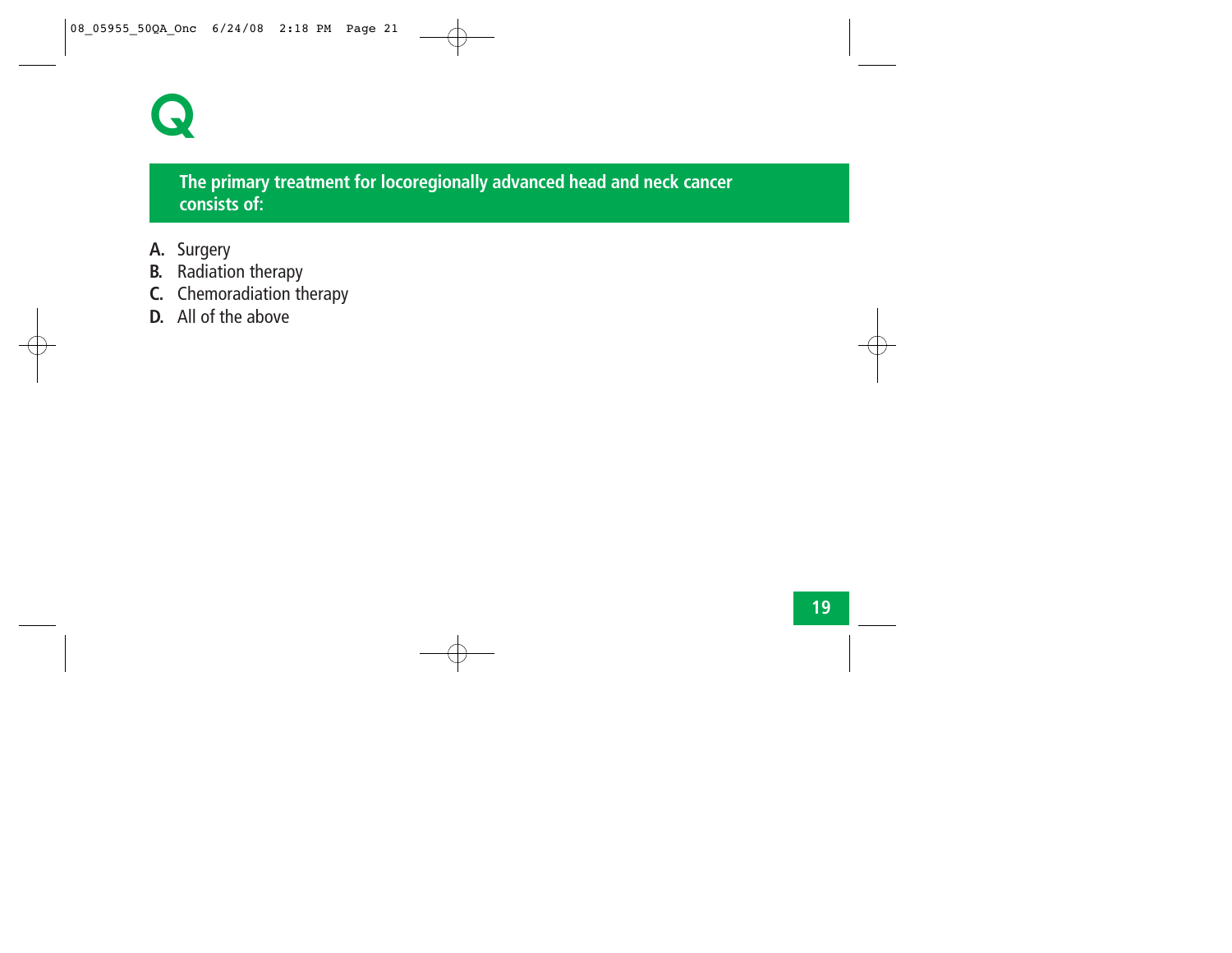#### **C. Chemoradiation therapy.**

Historically, locoregionally advanced head and neck cancer (HNC) was treated with surgery (with or without adjuvant radiotherapy) or radiotherapy alone. Only a minority of patients with locoregionally advanced disease can undergo adequate surgical resection, however, and the outcomes were poor with respect to survival and organ preservation. Furthermore, radiotherapy alone is not sufficient to successfully treat most HNC at intermediate or advanced stages. Recently, chemoradiotherapy was shown to markedly improve survival and organ preservation.

Seiwert TY, Salama JK; Vokes EE. The chemoradiation paradigm-head and neck cancer. Nat Clin Pract Oncol. 2007;4:156-171. Available at: http://www.medscape.com/viewarticle/553553. Accessed March 18, 2008.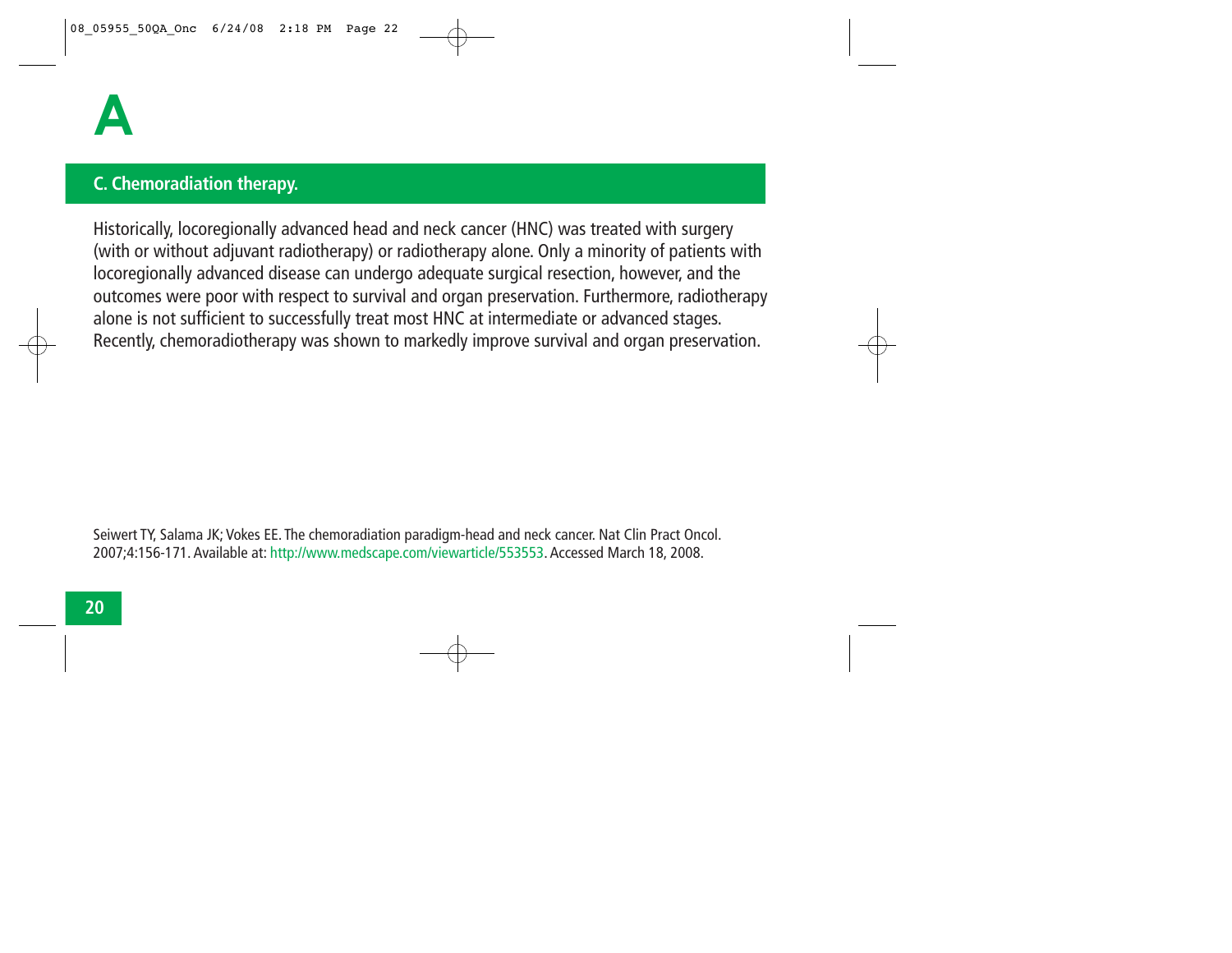### **Q**

**Which of the following targeted agents is NOT a tyrosine kinase inhibitor that influences the human epidermal growth factor receptor (HER) family signaling pathway by binding to the intracellular domain of the receptors?**

- **A.** Gefitinib (HER1 inhibitor)
- **B.** Erlotinib (HER1 inhibitor)
- **C.** Trastuzumab (HER2 inhibitor)
- **D.** Lapatinib (HER1/HER2 inhibitor)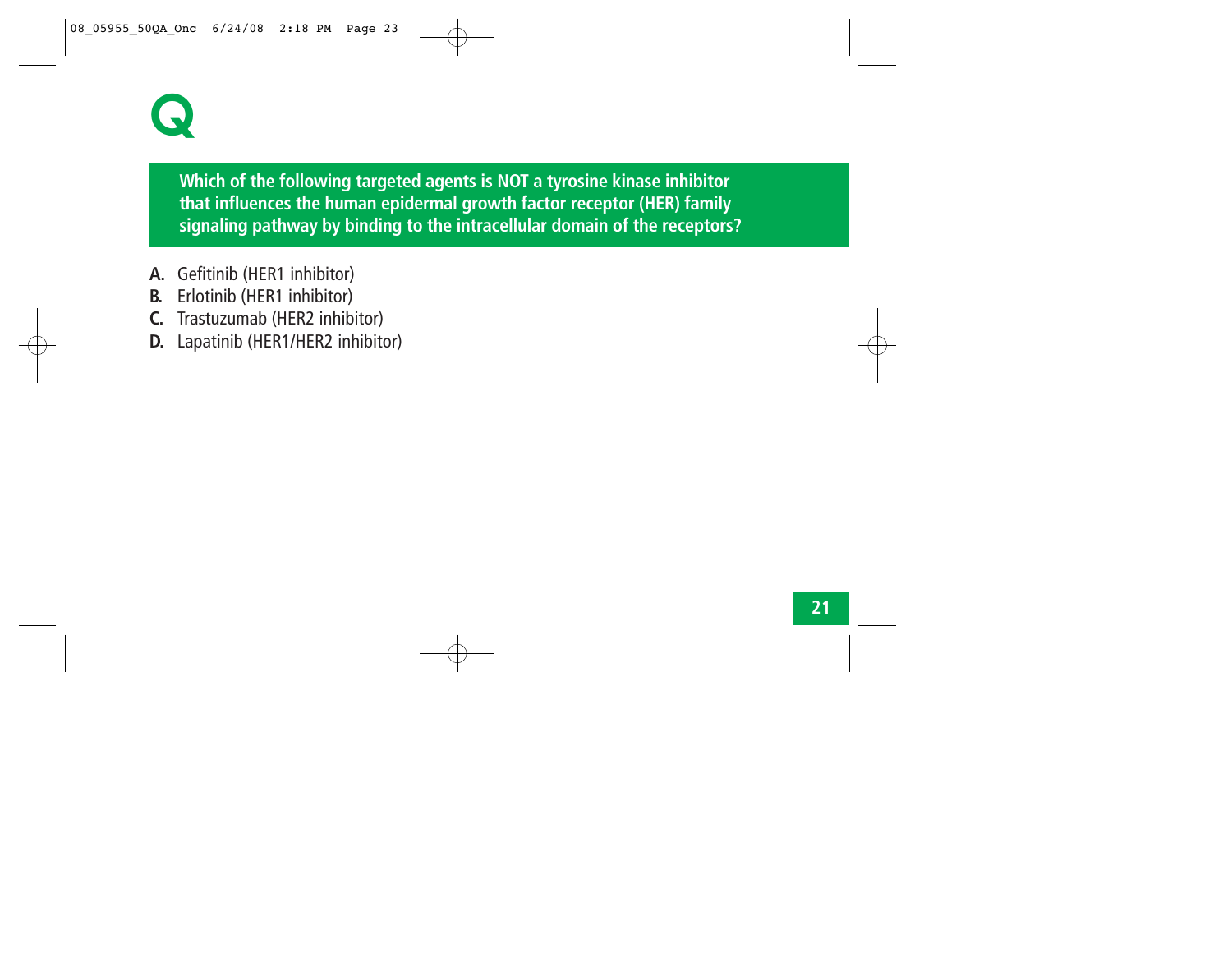#### **C. Trastuzumab (HER2 inhibitor).**

Tyrosine kinase inhibitors, such as gefitinib and erlotinib (HER1 inhibitors) and lapatinib (a HER1/HER2 inhibitor), influence the signaling pathway by interacting with the intracellular domain of the receptors of HER1 and HER2. Trastuzumab is a humanized monoclonal antibody that targets the extracellular domain of the HER2 receptor to prevent dimerization with other HER family members and subsequent downstream signaling events.

Briest S, Wolff AC. What's new in HER2-targeted therapy for breast cancer? Medscape conference coverage from the 30th Annual San Antonio Breast Cancer Symposium (SABCS). 2007. Available at: http://www.medscape.com/viewarticle/569533. Accessed March 18, 2008.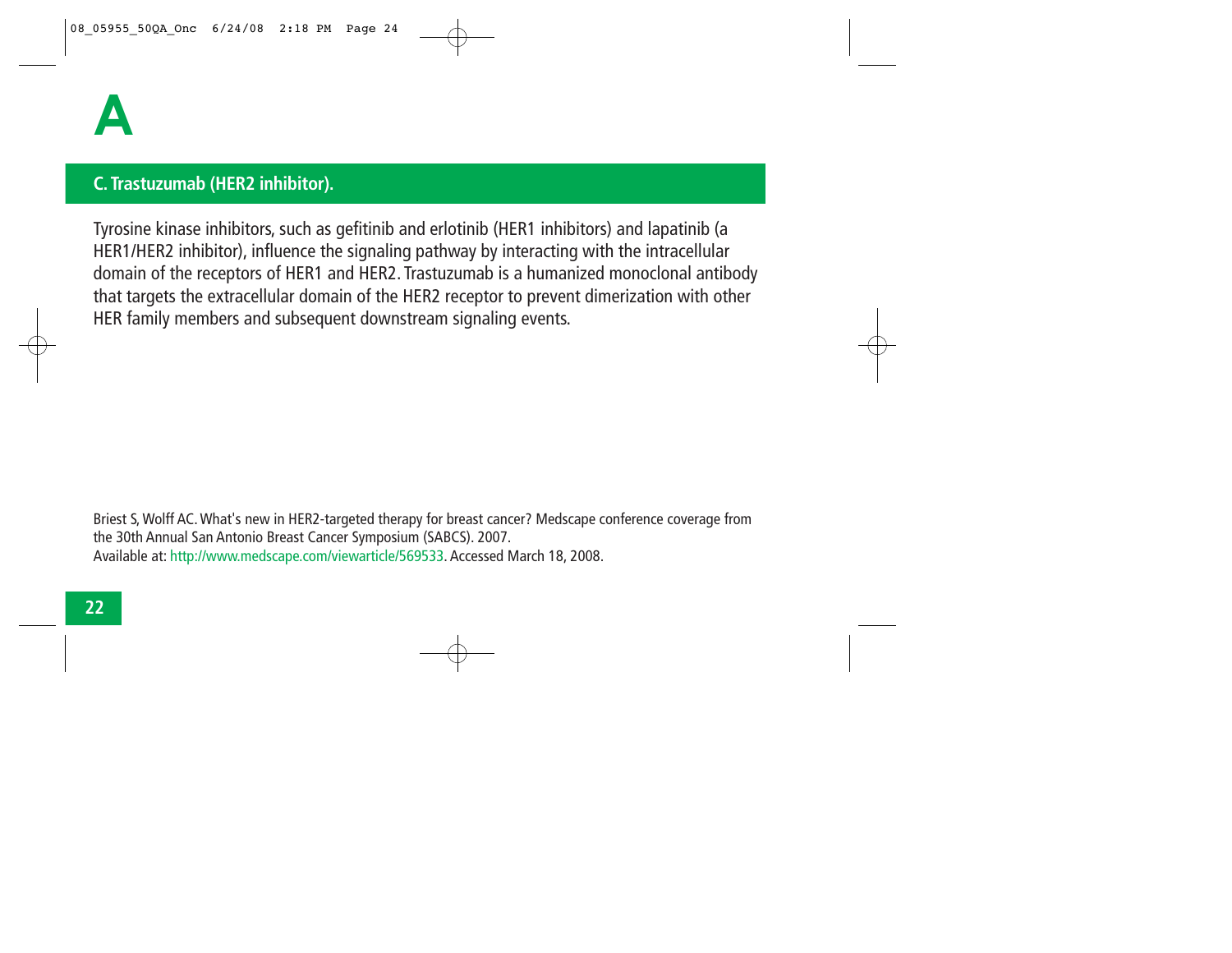

#### **Standard treatment for locally advanced epithelial ovarian cancer includes all of the following, EXCEPT:**

- **A.** Debulking surgery
- **B.** Radiation therapy
- **C.** Intravenous chemotherapy
- **D.** Intraperitoneal chemotherapy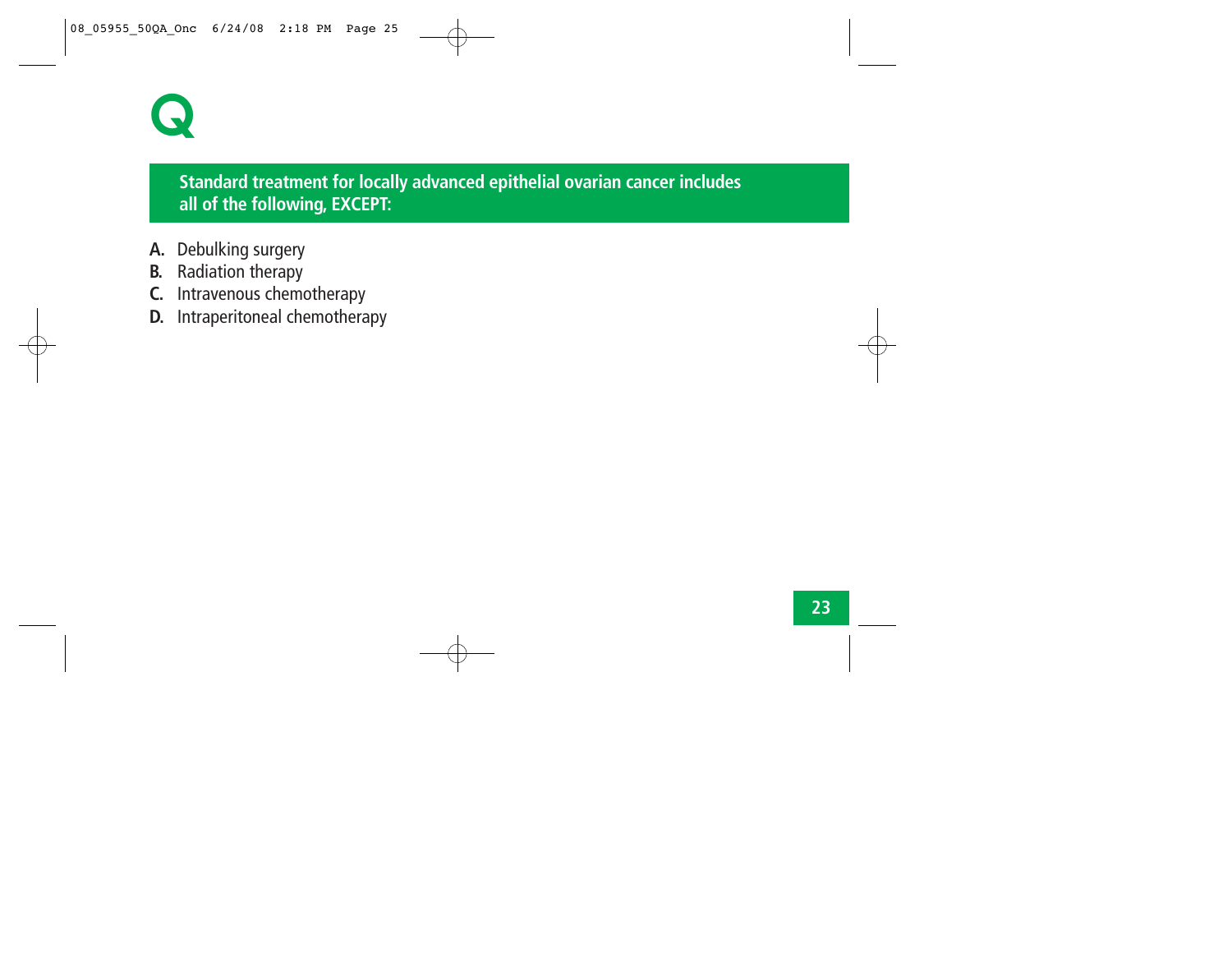#### **B. Radiation therapy.**

Surgery and standard intravenous chemotherapy with a platinum-taxane combination induce complete remission in most patients with newly diagnosed ovarian cancer. However, most patients eventually relapse and die from their disease. Interest is growing in the intraperitoneal delivery of chemotherapy to patients with ovarian cancer who have minimal residual disease following initial cytoreductive surgery. Three randomized trials demonstrated an improvement in overall survival with intraperitoneal cisplatin compared with intravenous chemotherapy alone.

Roberts P. Should patients with ovarian cancer receive intraperitoneal chemotherapy following initial cytoreductive surgery? Nat Clin Pract Oncol. 2006;3:416-417. Available at: http://www.medscape.com/viewarticle/543868\_1. Accessed March 18, 2008.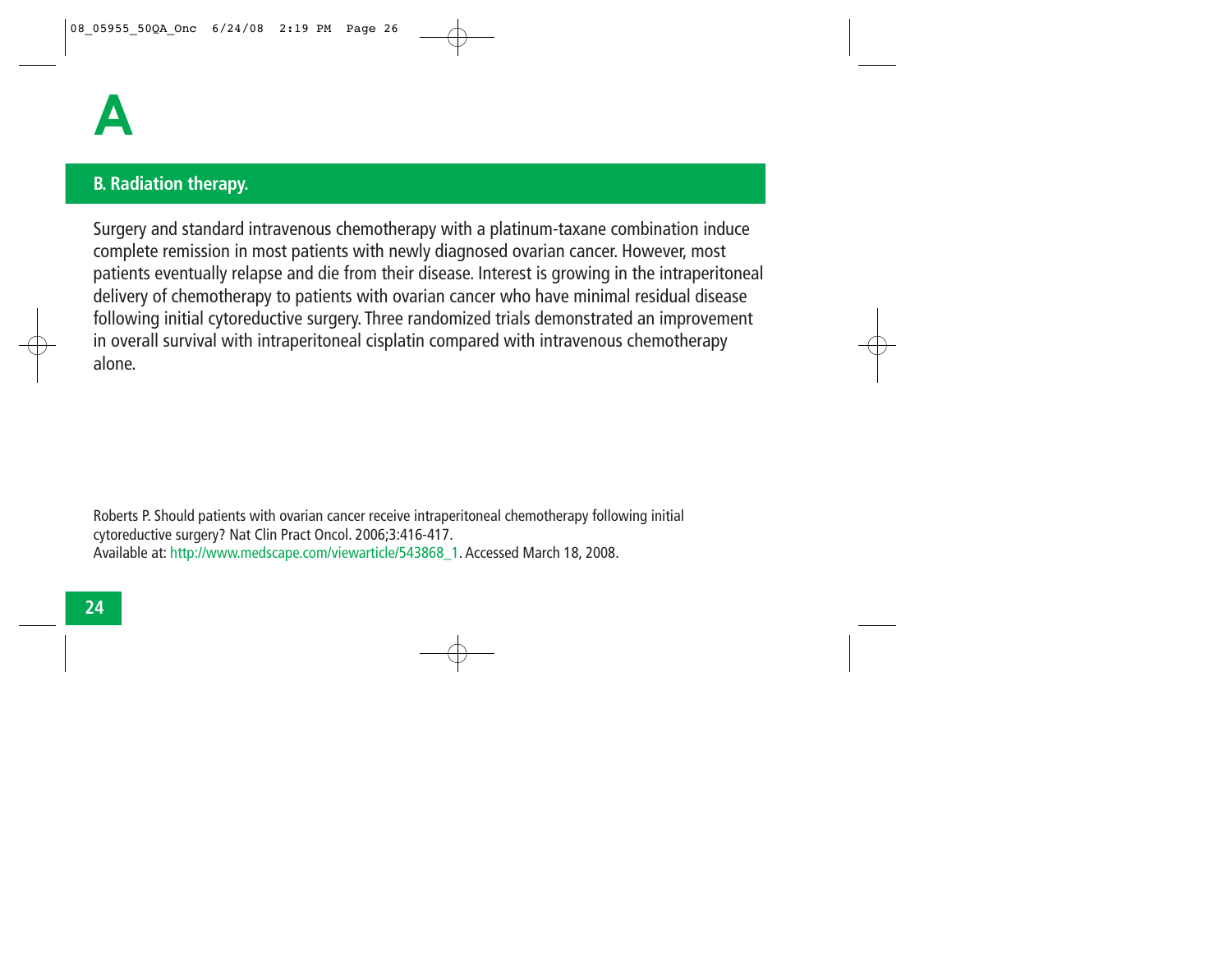**Q**

A 57-year-old, obese white man has symptoms of chronic gastroesophageal reflux disease (GERD). Endoscopic evaluation reveals evidence of Barrett's esophagus with high-grade dysplasia.

#### **What is the recommended management for this disease?**

- **A.** Repeated endoscopy in 3-5 years
- **B.** Annual endoscopy
- **C.** Mucosal resection or endoscopic ablation therapies
- **D.** None of the above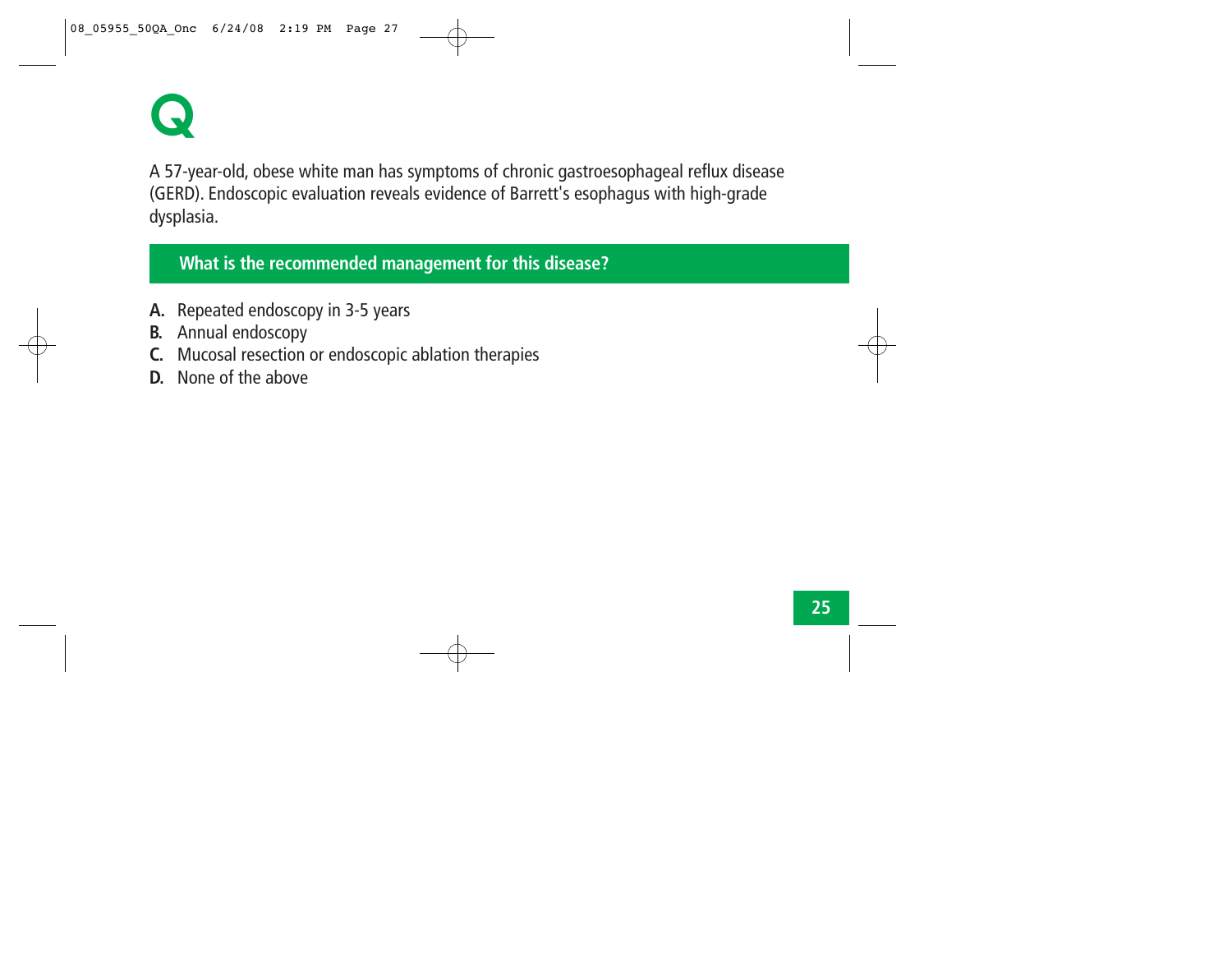#### **C. Mucosal resection or endoscopic ablation therapies.**

The American College of Gastroenterology guidelines state that "patients with chronic GERD symptoms are those who are most likely to have Barrett's esophagus and should undergo upper endoscopy." However, the grade of dysplasia determines the interval for surveillance endoscopy. In patients without dysplasia on 2 consecutive endoscopies with biopsies, a 3- to 5-year interval has been proposed. For patients with low-grade dysplasia, annual surveillance is recommended. For patients with high-grade dysplasia, a mucosal resection should be attempted and the grade of dysplasia identified carefully by an expert gastrointestinal pathologist. Endoscopic ablation therapies can be considered as a viable alternative to surgery in this patient population.

Sharma P. Screening and surveillance for Barrett's esophagus in patients with GERD. Medscape Gastroenterology. March 3, 2008. Available at: http://www.medscape.com/viewarticle/570235. Accessed March 18, 2008.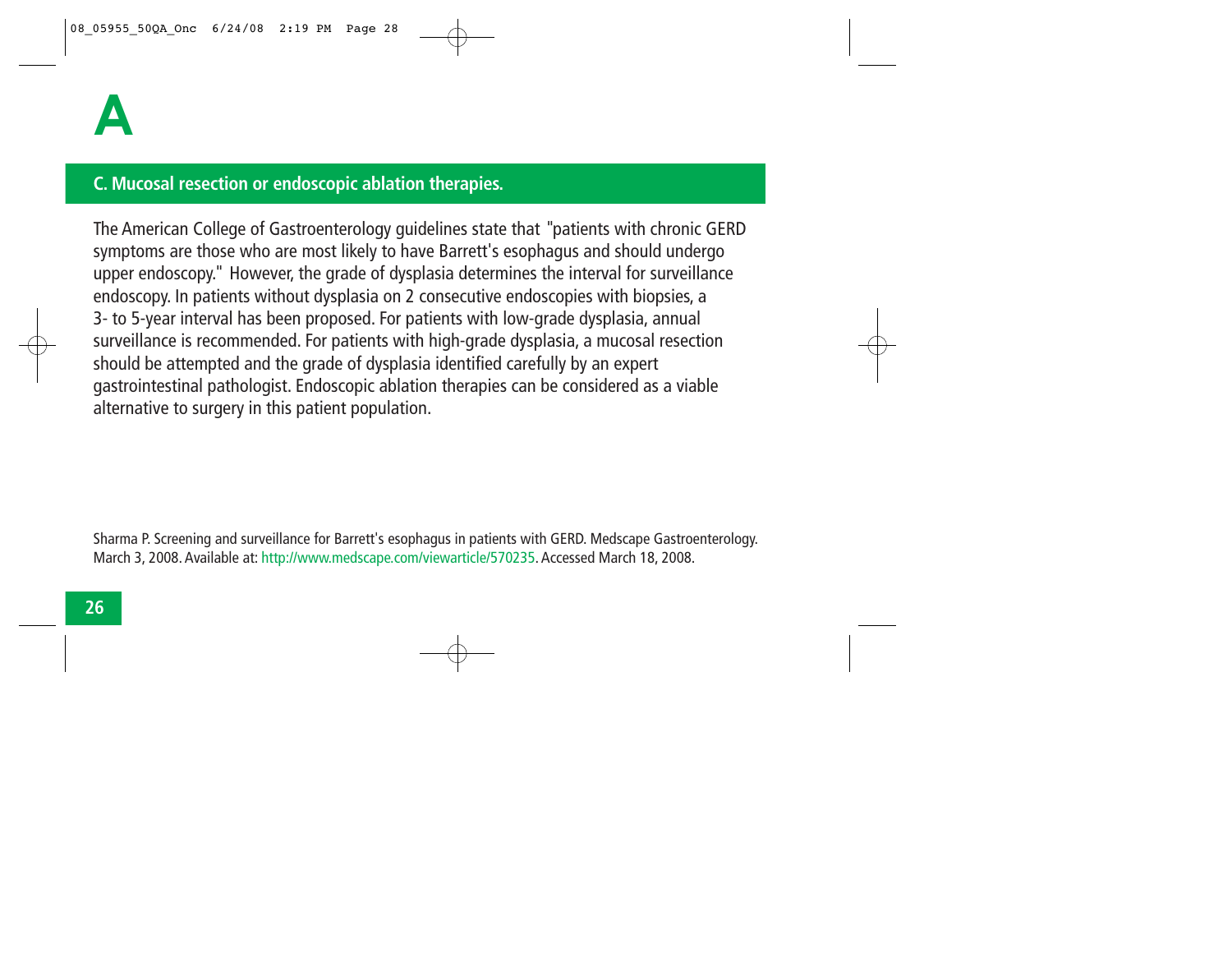

#### **Episodic acute overexposure to ultraviolet (UV) radiation (ie, sunburn) is an important risk factor for which type of skin cancer?**

- **A.** Squamous cell carcinoma
- **B.** Basal cell carcinoma
- **C.** Melanoma
- **D.** B and C
- **E.** A and B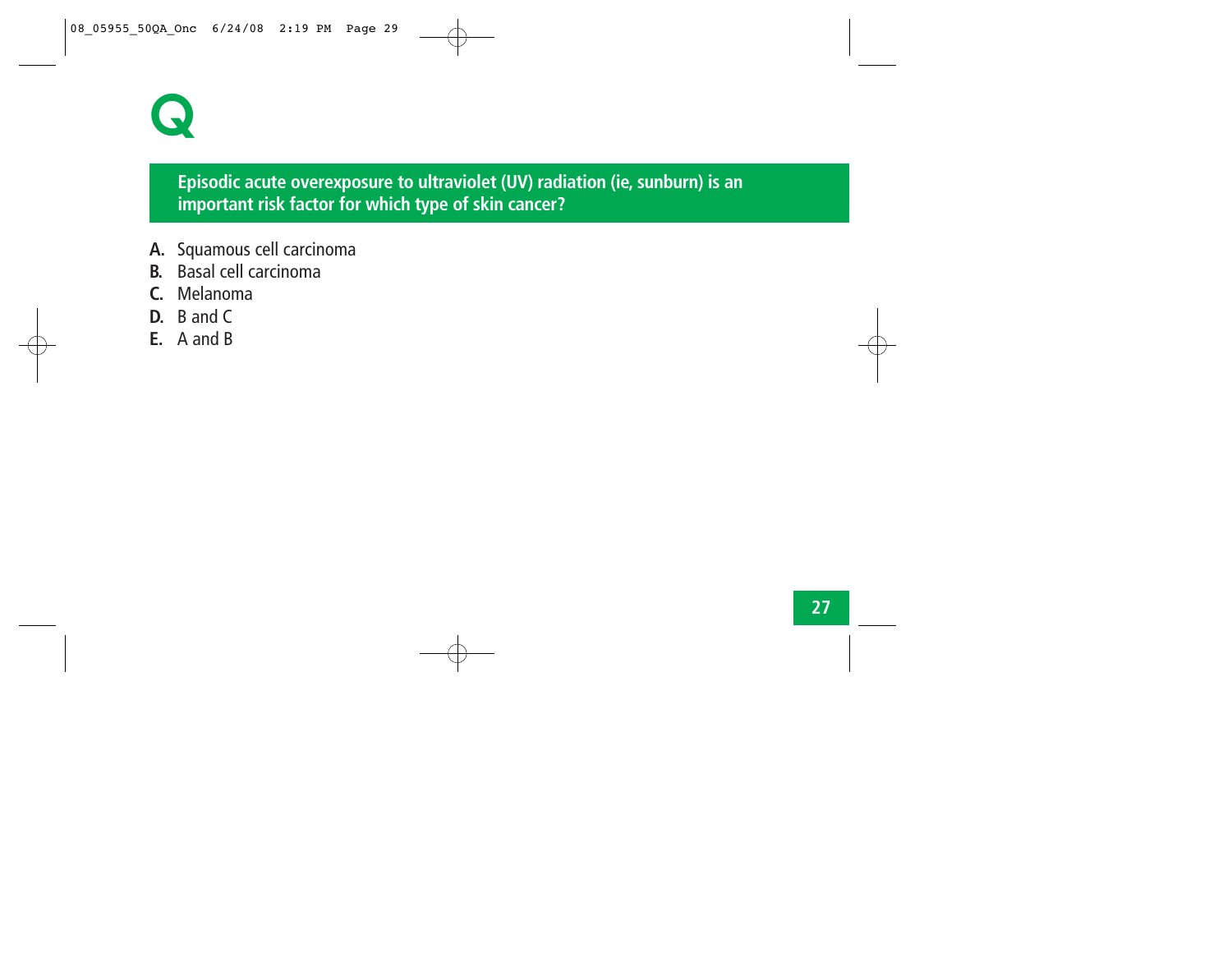

#### **D. B and C.**

Sunburn is an important risk factor for 2 types of skin cancer: basal cell carcinoma and melanoma. Melanoma is the most lethal type of skin cancer. A meta-analysis of 57 studies indicated that the relative risk for melanoma among persons with sunburn history compared with those without sunburn history was 2.03 (95% confidence interval [CI], 1.73-2.37).

Saraiya M, Balluz L, Wen XJ, Joseph DA. Sunburn prevalence among adults *─* United States, 1999, 2003, and 2004. MMWR. 2007;56:524-528. Available at: http://www.medscape.com/viewarticle/557917\_1. Accessed March 18, 2008.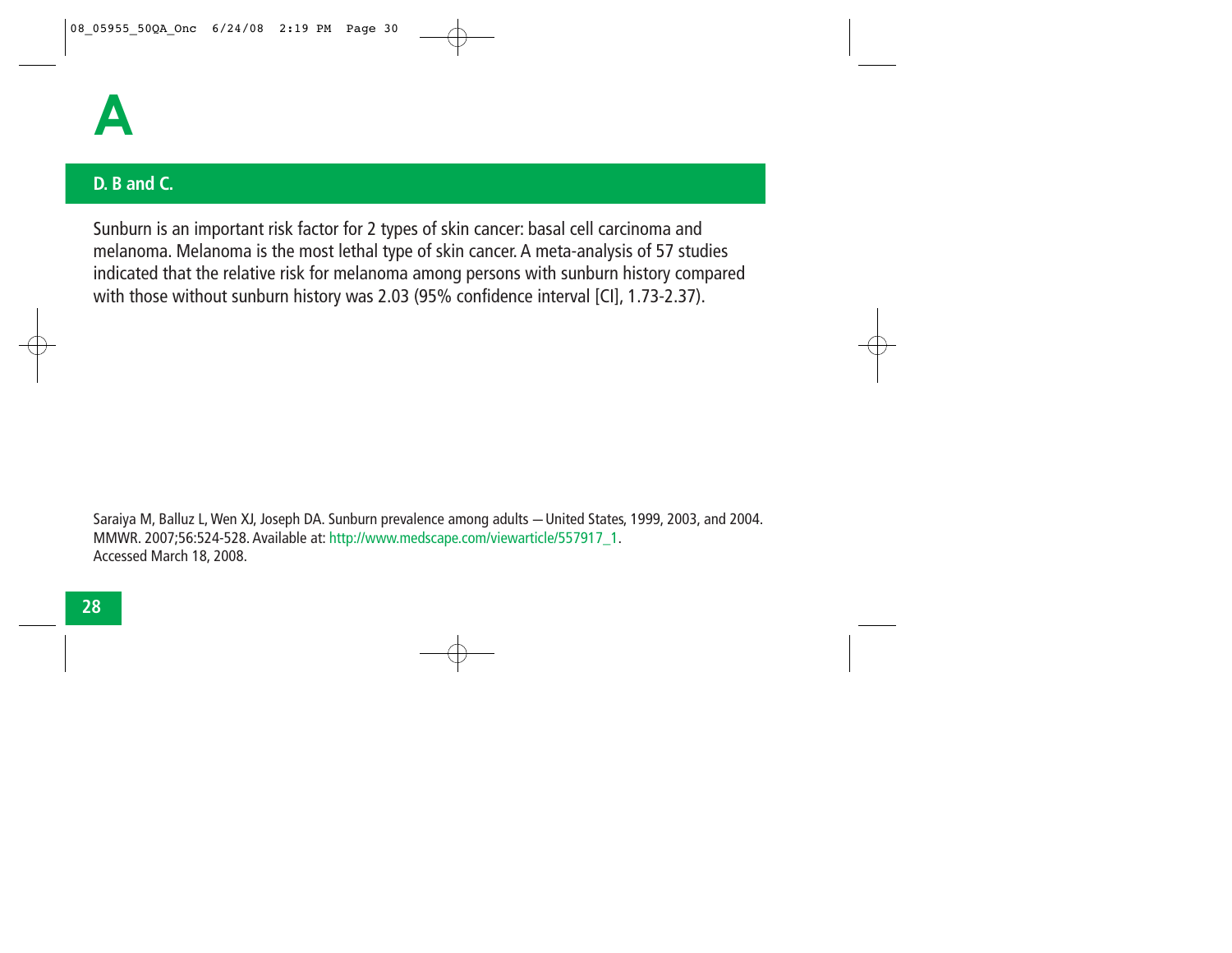

#### **Risk factors for anthracycline-induced cardiomyopathy include:**

- **A.** Hypertension
- **B.** Simultaneous administration with other neoplastic agents
- **C.** Poor nutritional status
- **D.** All of the above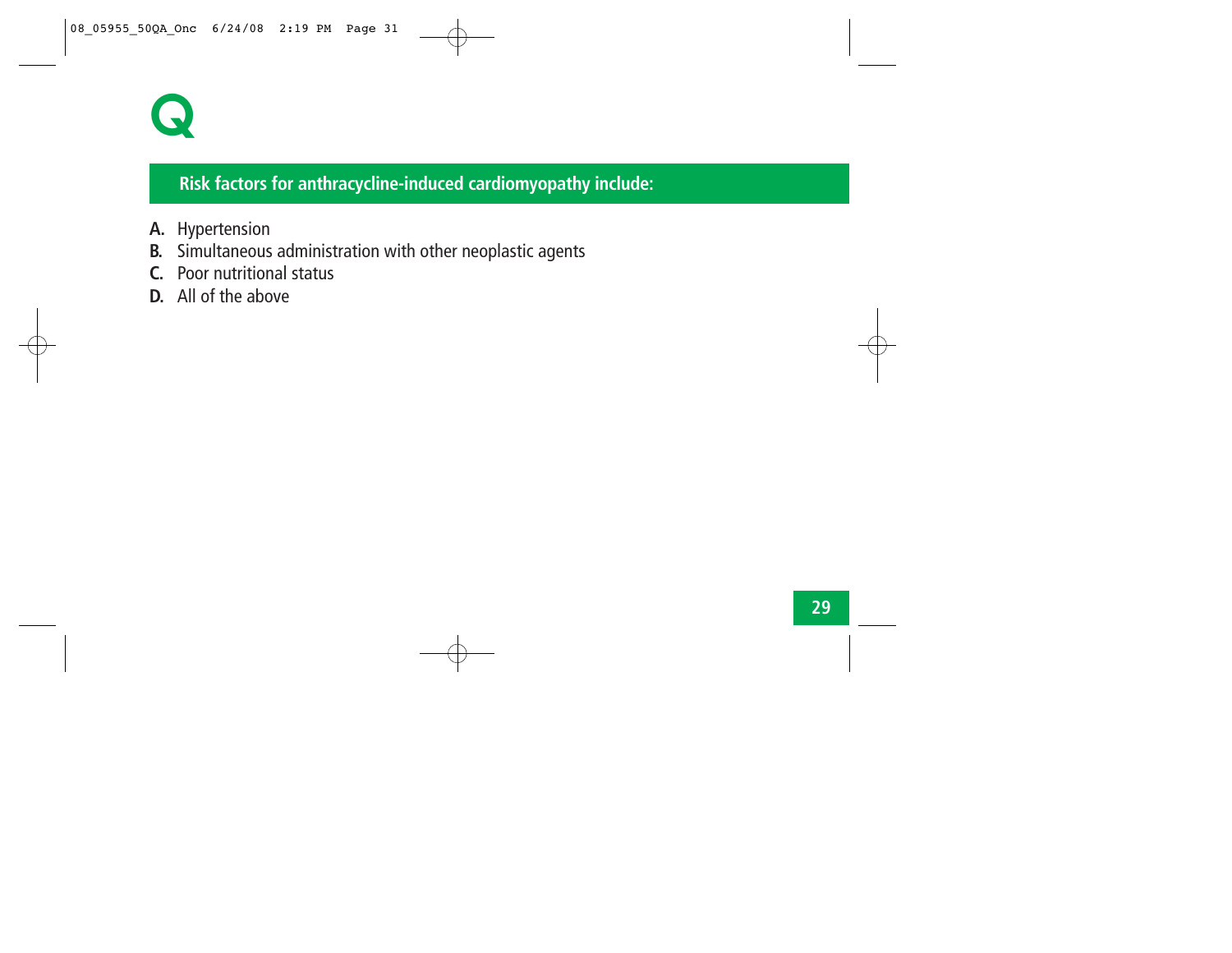

#### **D. All of the above.**

In addition to increasing cumulative doses of anthracyclines, older age, preexisting cardiac disease, hypertension, irradiation to the mediastinum, simultaneous administration of other antineoplastic agents, poor nutritional status, previous treatment with anthracyclines, and diabetes mellitus have been identified as the most important risk factors for anthracyclineinduced cardiotoxicity.

Perik PJ, de Korte MA, van Veldhuisen DJ, Gietema JA, Sleijfer DT, de Vries EGE. Cardiotoxicity associated with the use of trastuzumab in breast cancer patients. Expert Rev Anticancer Ther. 2007;7:1763-1771. Available at: http://www.medscape.com/viewarticle/568845\_1. Accessed March 18, 2008.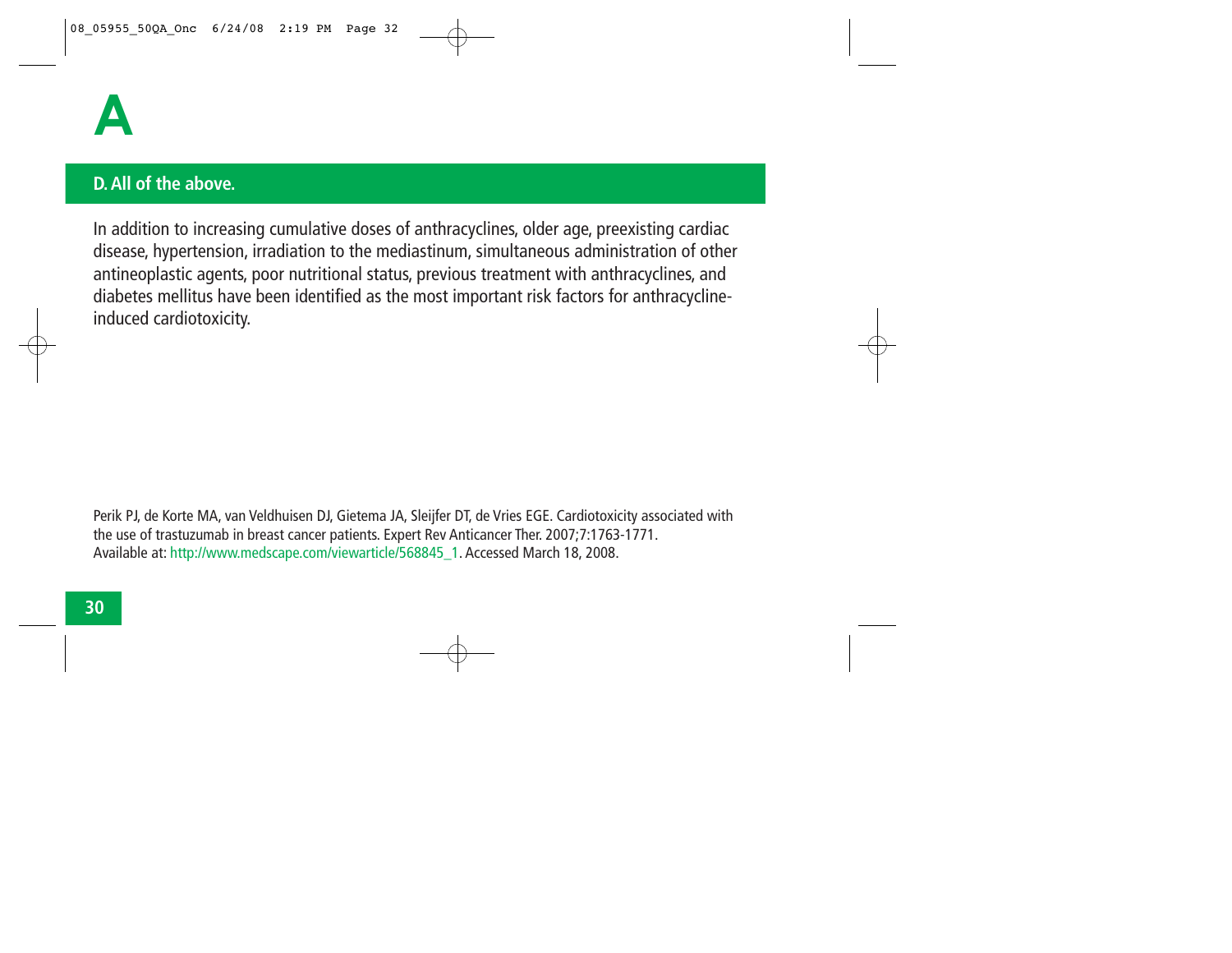

#### **What is a possible intervention to treat breathlessness in end-stage cancer patients?**

- **A.** Fanning the face
- **B.** Opioids
- **C.** Inhaled furosemide
- **D.** All of the above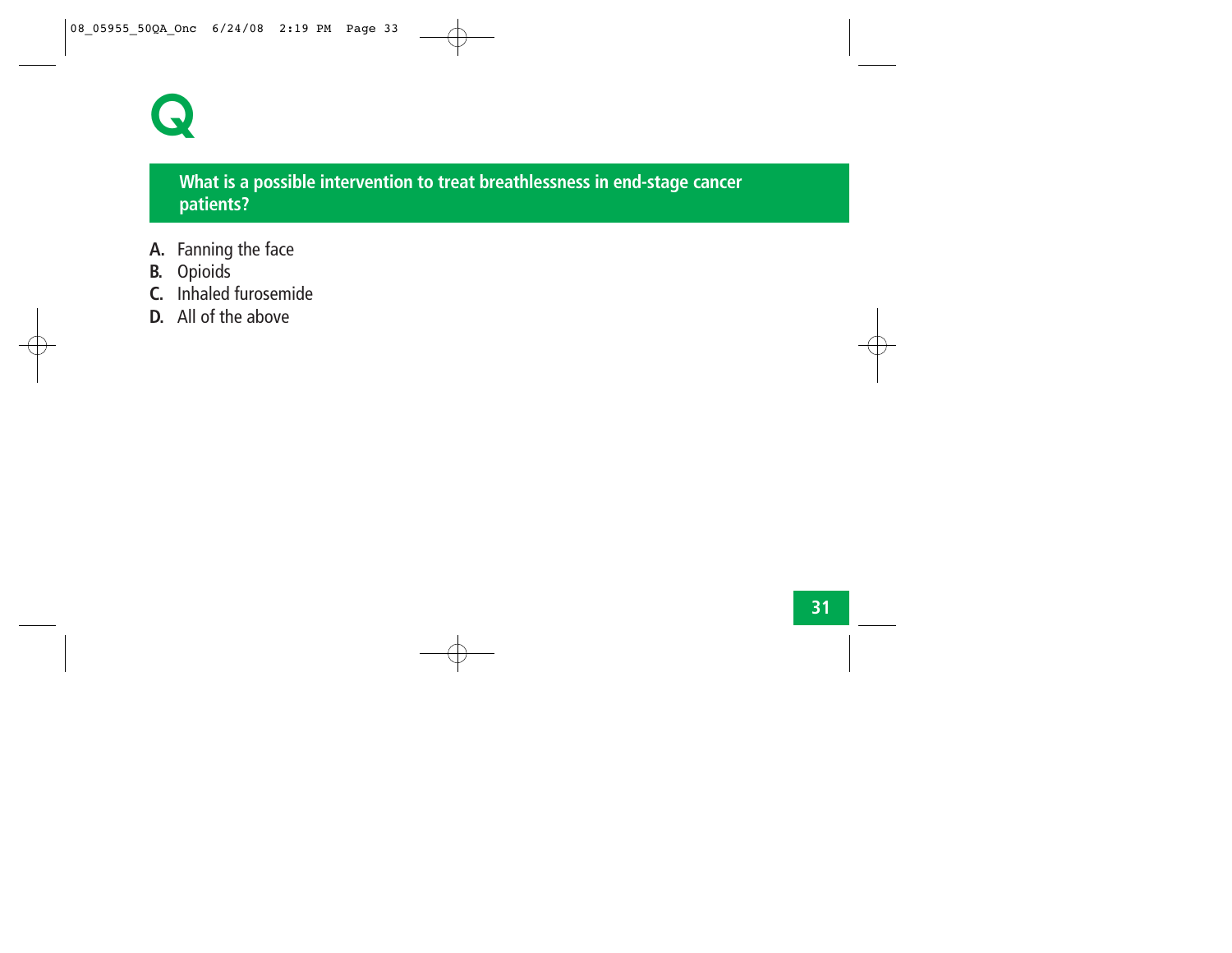

#### **D. All of the above.**

It has been shown that facial cooling, with use of a small mechanical fan, in the areas subserved by the second and third branches of the trigeminal nerve reduces the sensation of breathlessness and may be efficacious in cancer patients. It is an ideal, inexpensive tool to incorporate into a "breathlessness/crisis plan." Opioids are an effective pharmacologic treatment for breathlessness; however, most evidence to date comes from nonmalignant disease. A number of case reports and uncontrolled trials of inhaled furosemide have indicated that it may relieve dyspnea in terminal cancer patients.

Booth S, Moosavi SH, Higginson IJ. The etiology and management of intractable breathlessness in patients with advanced cancer: a systematic review of pharmacological therapy. Nat Clin Pract Oncol. 2008;5:90-100. Available at: http://www.medscape.com/viewarticle/569064\_1. Accessed March 18, 2008.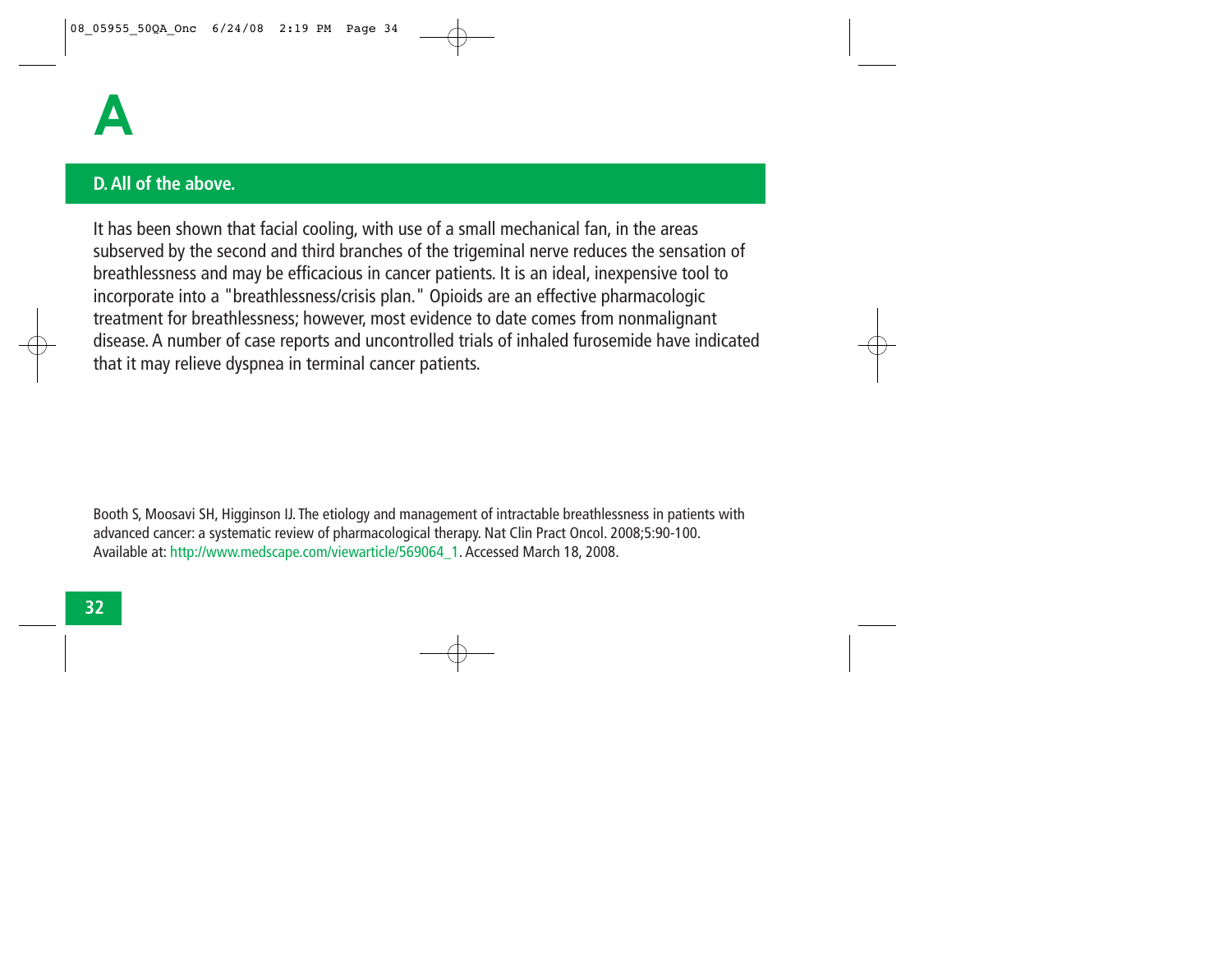**Q**

A 53-year-old white man with no family history of colorectal cancer had his first screening colonoscopy. He was found to have  $a < 1$  cm tubular adenoma with low-grade dysplasia.

#### **When should he schedule his next colonoscopy?**

- **A.** 1 year
- **B.** 3 years
- **C.** 5 years
- **D.** 10 years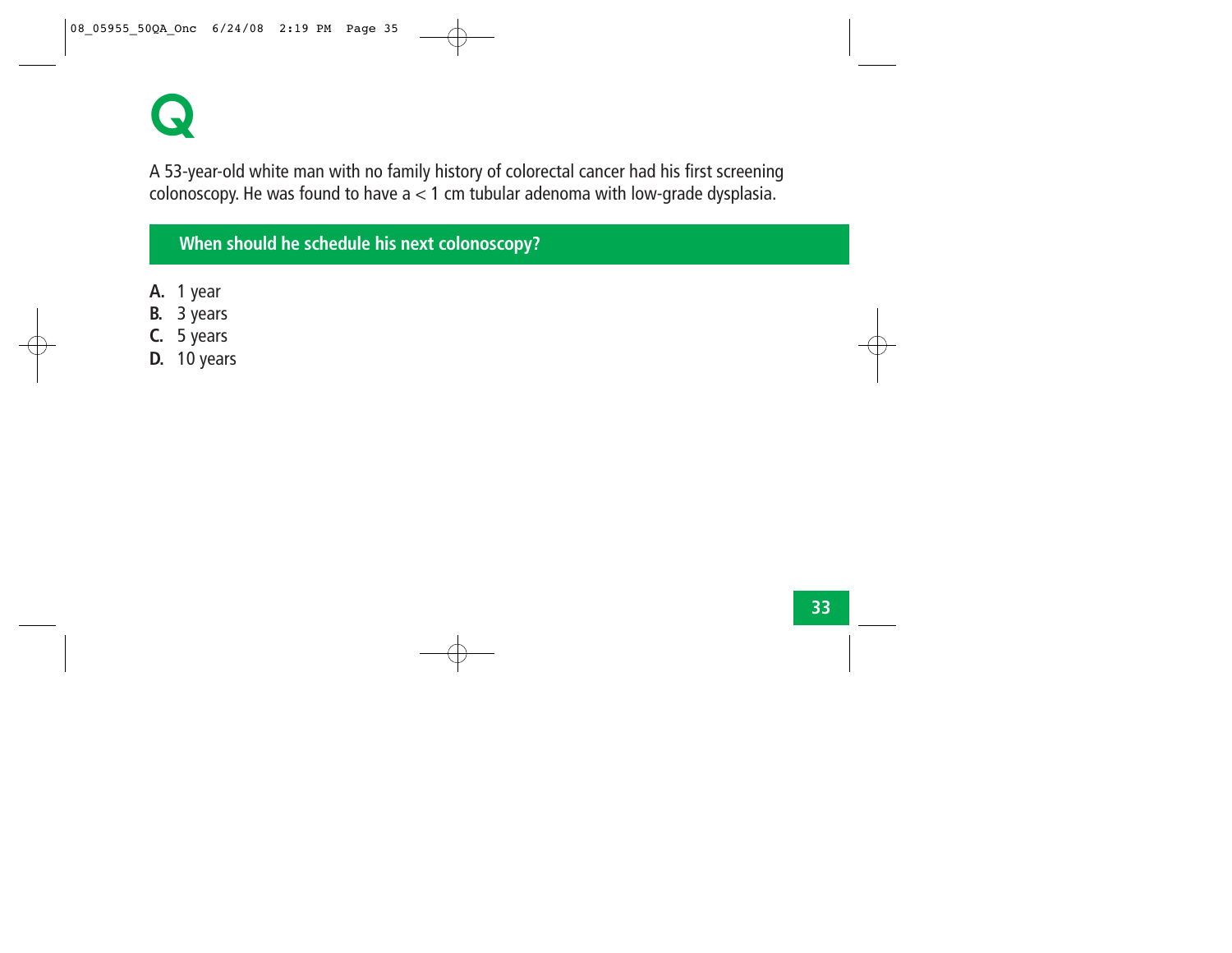

#### **C. 5 years.**

The current recommendations from the joint American Cancer Society/US Multisociety Task Force on Colorectal Cancer are that 5- to 10-year intervals are appropriate for follow-up of patients at low risk for subsequent advanced adenomas. To address this issue, a group from the University of Pennsylvania identified 1002 patients with 1 or 2 small adenomas at their first colonoscopy who had *<sup>≥</sup>* 3 colonoscopies performed within a 13-year period. Among 88 patients who had at least 1 adenoma at the third colonoscopy, 3 (3.4%) had advanced adenomas. Although this study was small, the authors concluded that it is reasonable to continue 5-year surveillance in patients with 1 to 2 small tubular adenomas found at baseline examination.

Rex DK. Colonoscopy and colorectal cancer prevention. Medscape conference coverage from the American College of Gastroenterology (ACG) 2007 Annual Scientific Meeting and Postgraduate Course. Available at: http://www.medscape.com/viewarticle/565553. Accessed March 18, 2008.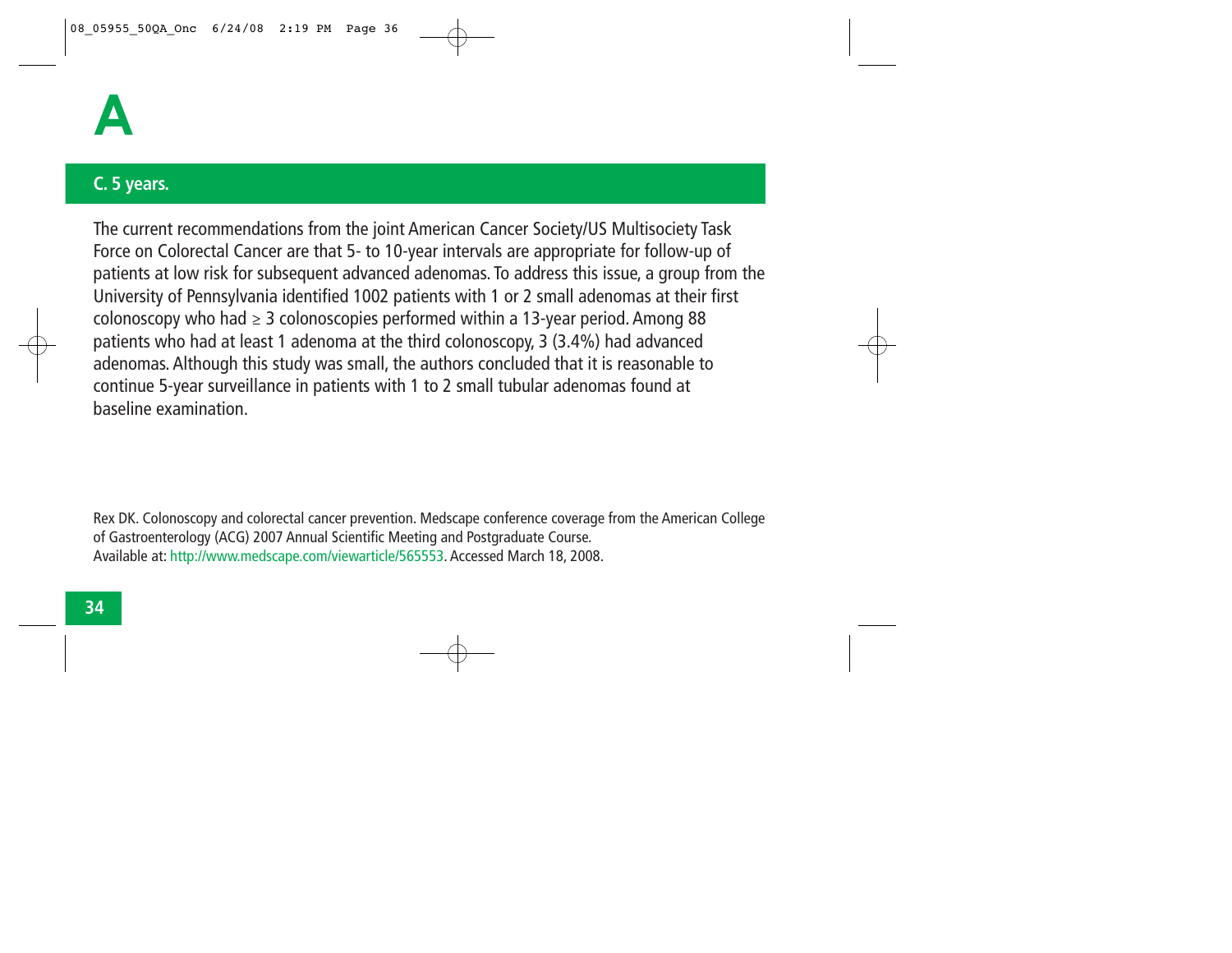

### **What is the main cause of hepatocellular carcinoma (HCC) in the United States?**

- **A.** Hepatitis B infection
- **B.** Hepatitis C infection
- **C.** Alcohol abuse
- **D.** HIV infection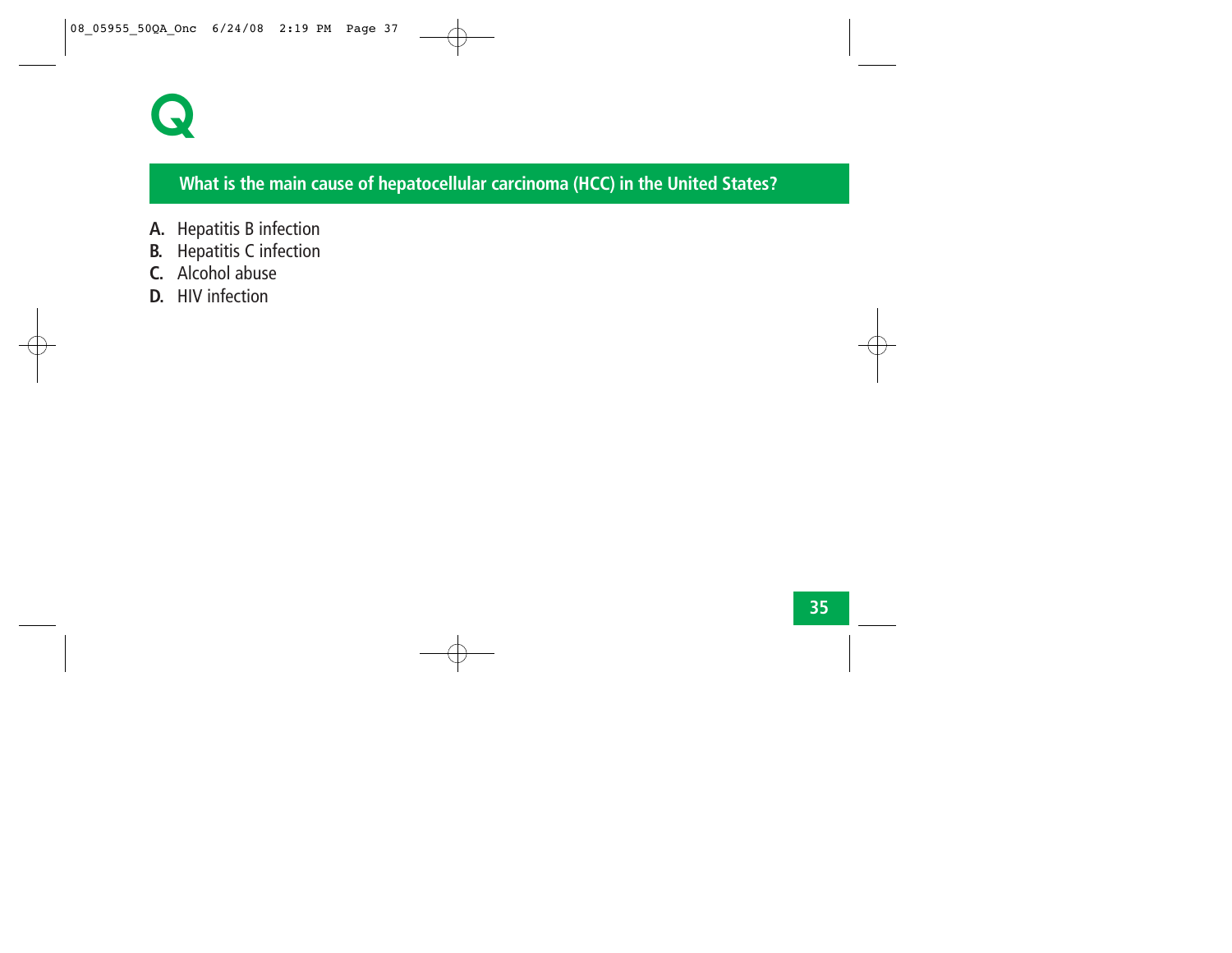## **B. Hepatitis C infection.**

The incidence of HCC in the United States is increasing, and infection with the hepatitis C virus is believed to be the major cause. Indeed, HCC is the fastest-growing cause of cancer-related death in the United States. HCC is generally associated with cirrhosis, particularly due to hepatitis C, hepatitis B, alcohol abuse, hereditary hemochromatosis, and primary biliary cirrhosis. This malignancy is becoming recognized as an early complication and the most frequent cause of death in persons with viral-associated cirrhosis. Effective therapy for hepatitis B and C has led to more patients with cirrhosis being diagnosed and screened.

Befeler AS. HCC – current concepts and considerations. Medscape conference coverage from the 58th Annual Meeting of the American Association for the Study of Liver Diseases (AASLD). 2007. Available at: http://www.medscape.com/viewarticle/567229. Accessed March 18, 2008.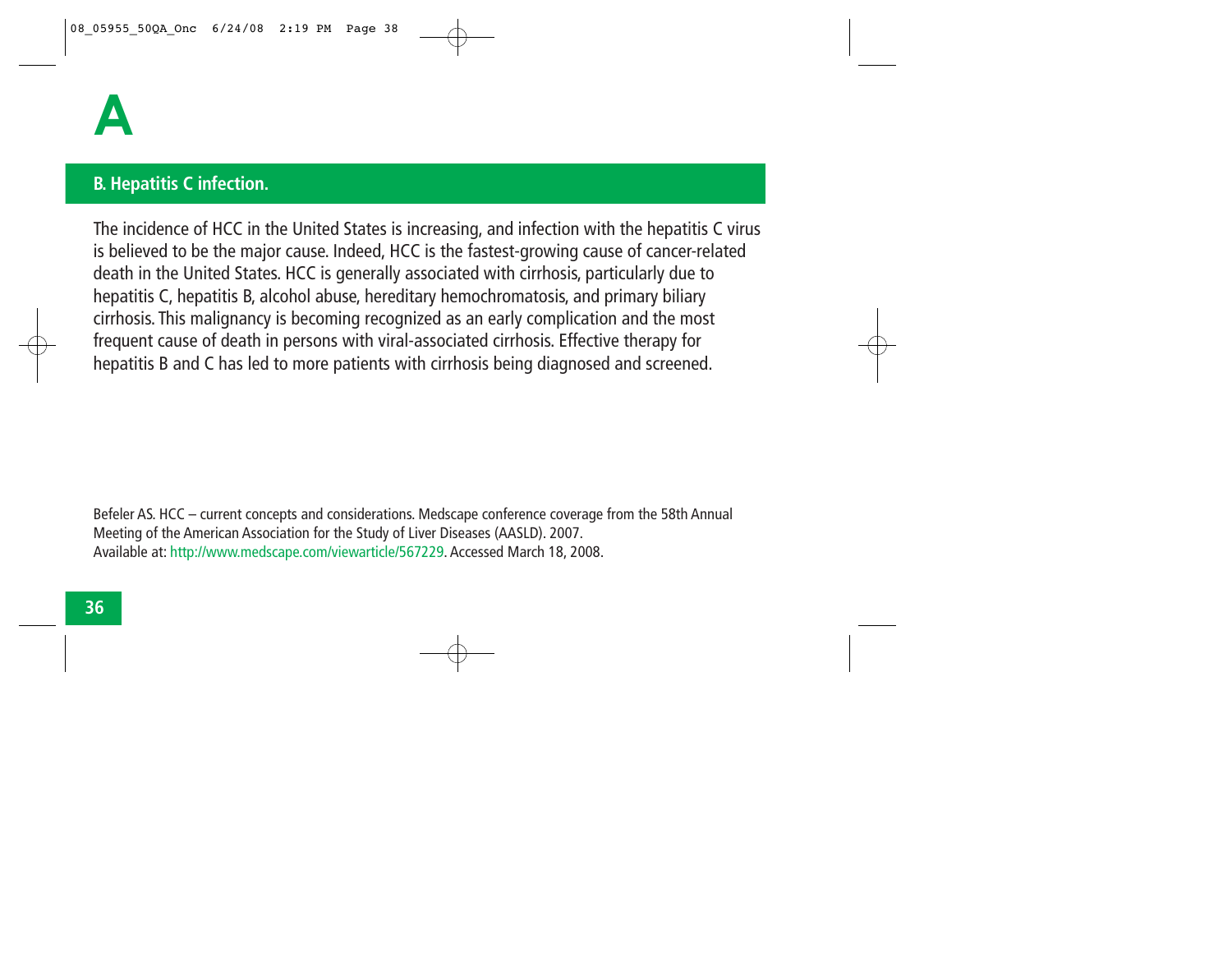

Rituximab in combination with CHOP (R-CHOP) was approved in 2006 by the FDA for treatment of diffuse large B-cell lymphoma (DLBCL).

**The addition of rituximab to standard chemotherapy has been shown to benefit which patient population?**

- **A.** Older patients
- **B.** Low-risk International Prognostic Index (IPI) patients
- **C.** High-risk IPI patients
- **D.** All of the above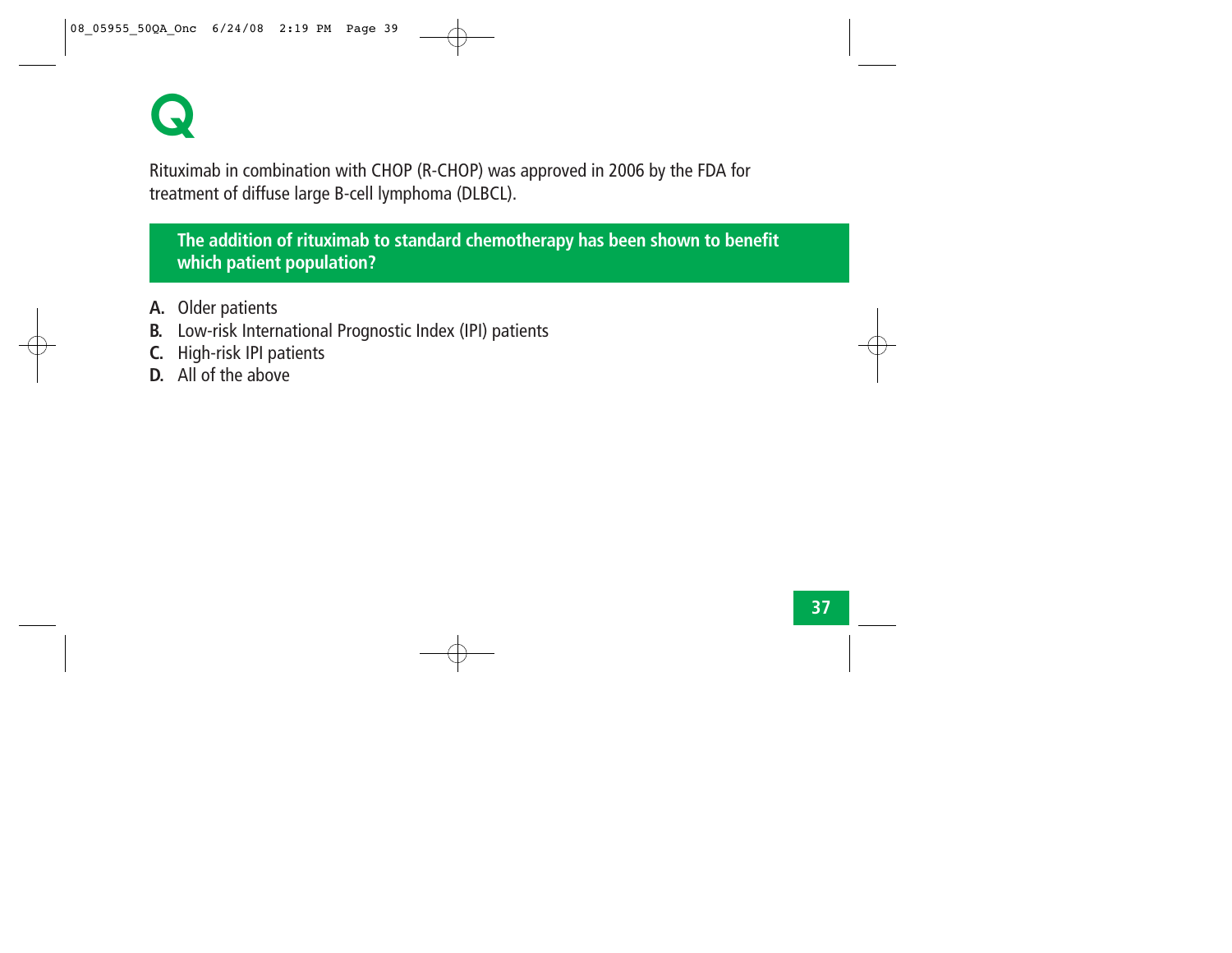

#### **D. All of the above.**

Age is an important issue in the treatment of patients with DLBCL because of the greater risk for comorbid conditions. Therefore, strategies were initiated to use the IPI risk factors and the age-adjusted IPI in conjunction with stage, serum lactate dehydrogenase, and performance score as stratification factors to design therapeutic trials and appropriately select patients. These strategies were followed in the landmark R-CHOP trials, including the Groupe d'Etude des Lymphomes de l'Adulte (GELA) and the US Intergroup Eastern Cooperative Oncology Group (ECOG) 4494/Cancer and Leukemia Group B (CALGB) 9793 trials. Results have shown that R-CHOP is effective in both older and younger patients and in low- and high-risk IPI groups.

Habermann TM. Antibody therapy in diffuse large b-cell non-Hodgkin's lymphoma. Medscape Hematology-Oncology. May 31, 2007. Available at: http://www.medscape.com/viewarticle/557205. Accessed March 18, 2008.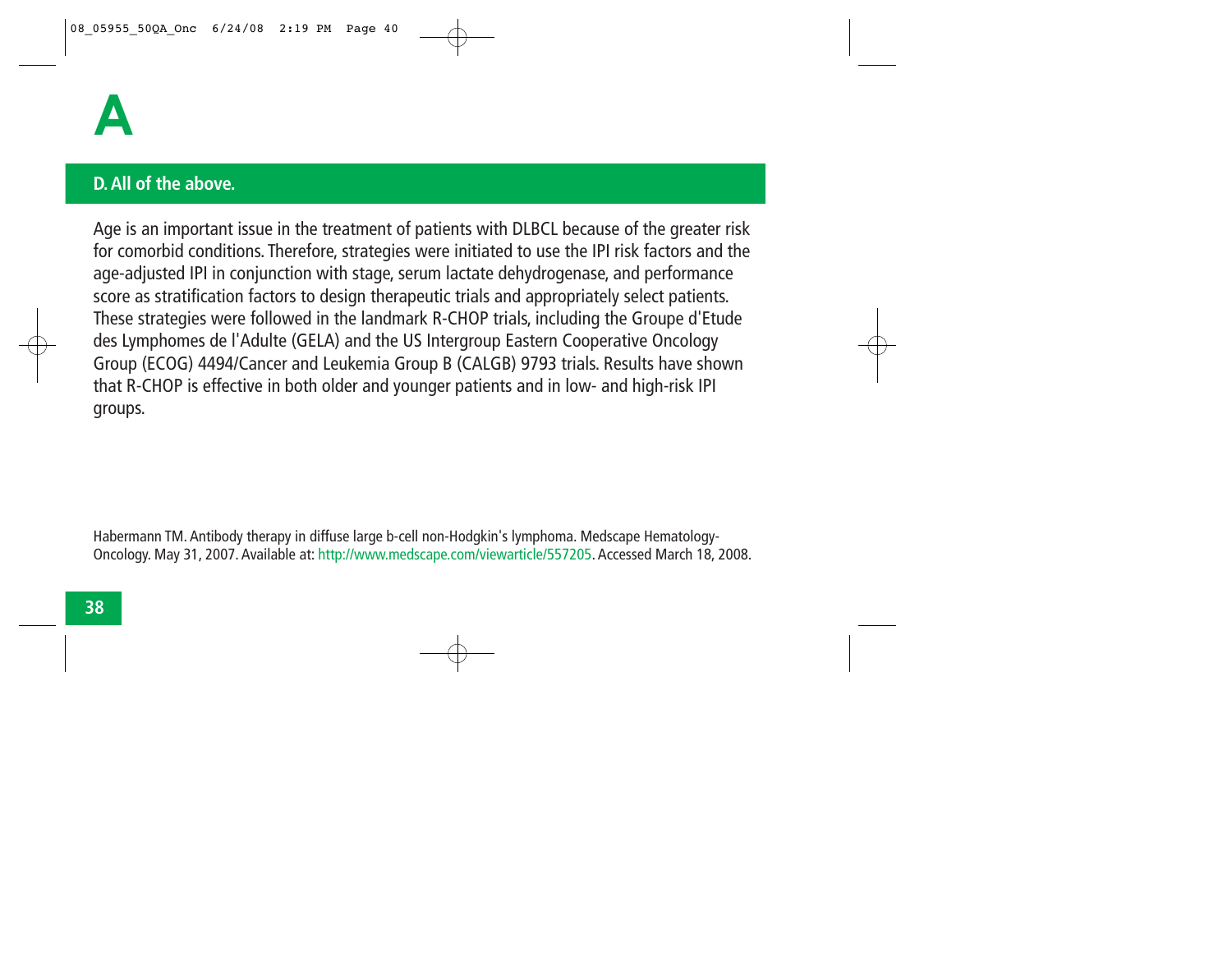

**The annual risk for endometrial cancer in post-breast cancer patients after 5 years of adjunctive therapy with tamoxifen is 2 cases per .**

- **A.** 100,000
- **B.** 10,000
- **C.** 1000
- **D.** 100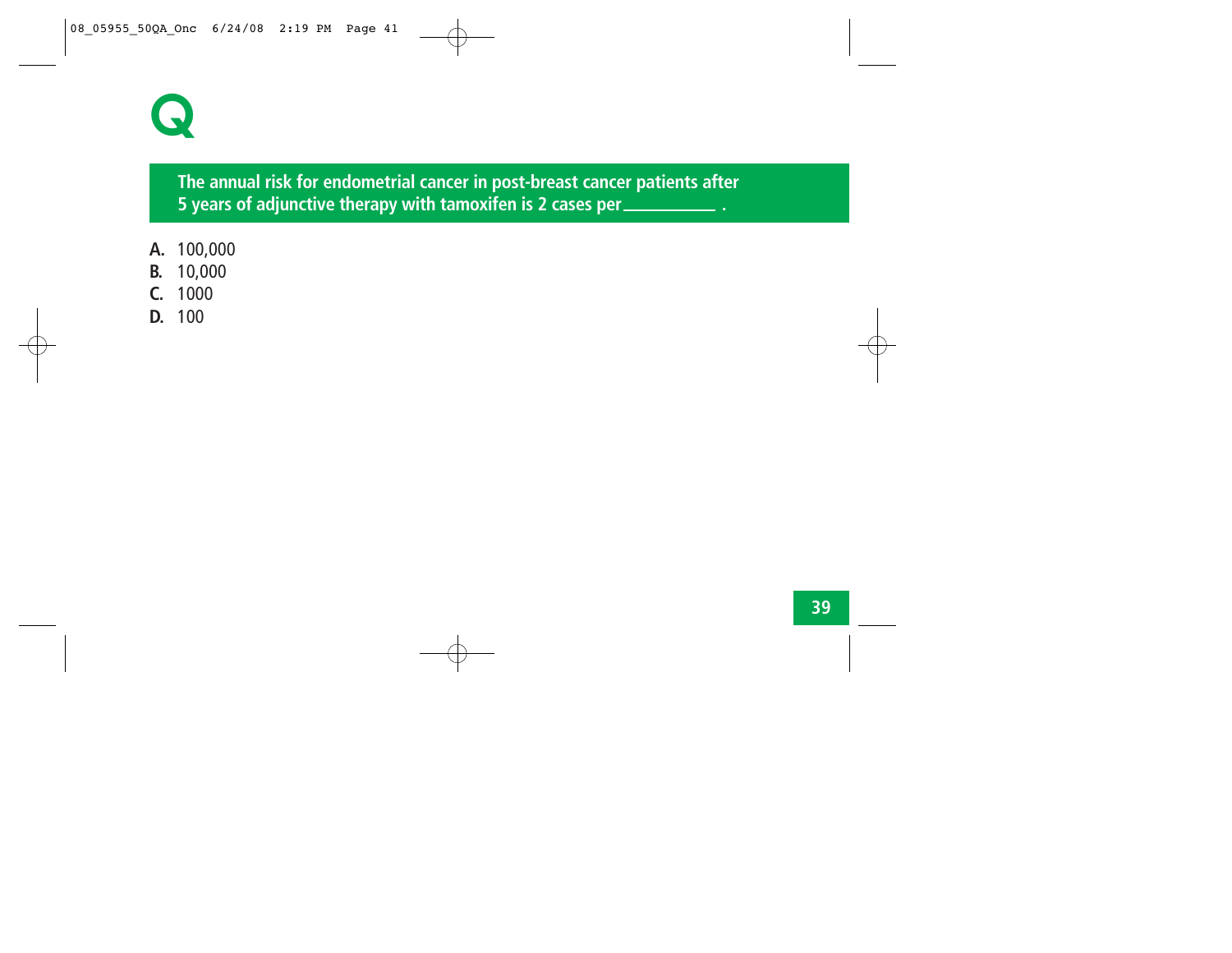

## **C. 1000.**

In a randomized trial conducted by the National Surgical Adjuvant Breast and Bowel Project (NSABP), tamoxifen (20 mg daily) was compared with placebo as adjuvant breast cancer therapy. The relative risk for endometrial cancer after 5 years of tamoxifen use was 2.2; this is equivalent to an annual hazard rate of approximately 2 cases per 1000 women. Of note, most women who develop uterine cancer during tamoxifen therapy present with vaginal bleeding, have early-stage disease, and usually (but not always) have well-differentiated tumors. Furthermore, the benefits of tamoxifen in the adjuvant breast cancer setting far outweigh the small risk for uterine cancer. Currently, patients receiving tamoxifen should undergo a routine pelvic examination with prompt evaluation of abnormal vaginal bleeding by endometrial biopsy.

Kerr M. Endometrial cancer in woman on tamoxifen requires no unusual treatment. Reuters Health Information. 2007. Available at: http://www.medscape.com/viewarticle/561892. Accessed March 19, 2008.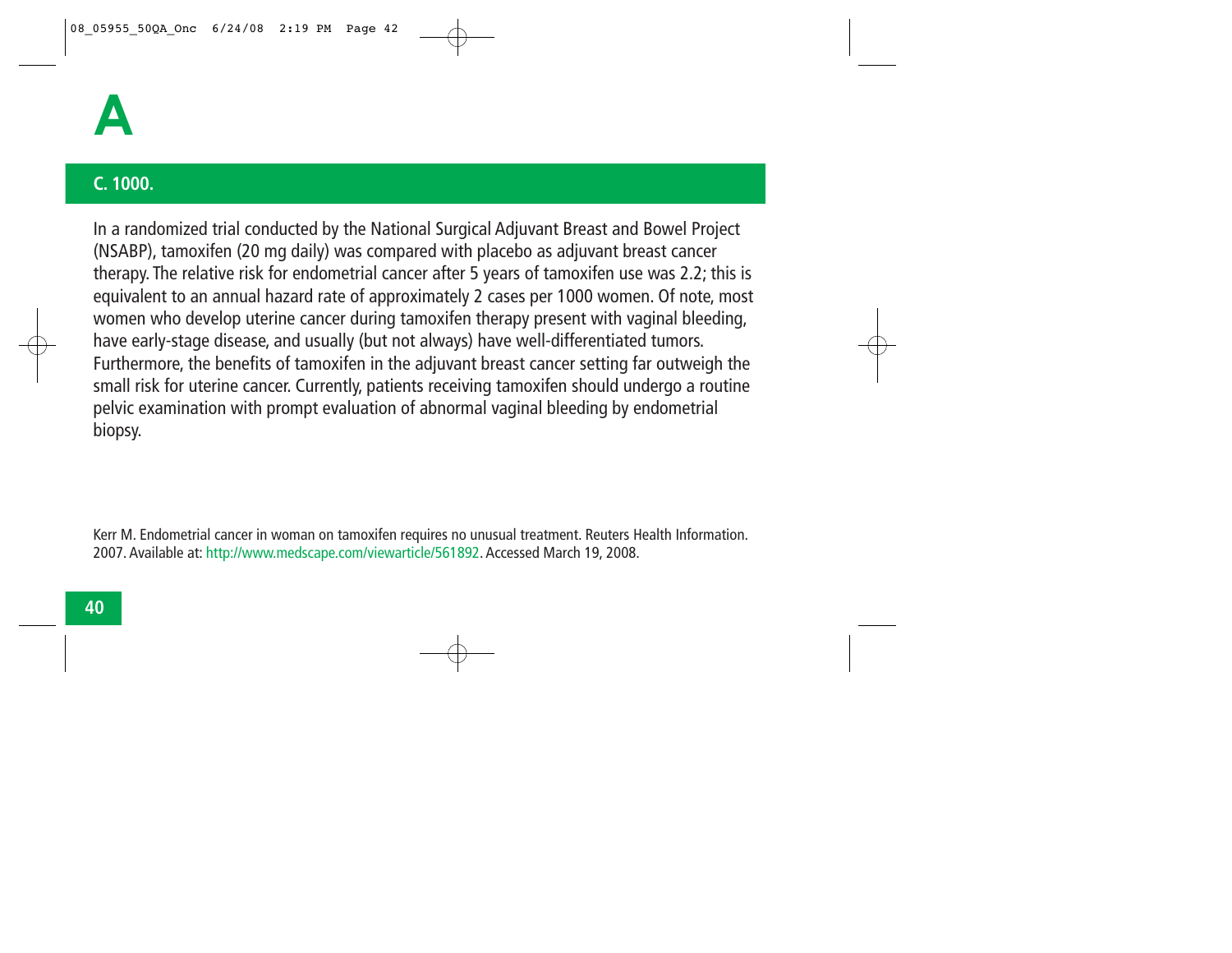# **Q**

# **Which of the following statements concerning the American Cancer Society nutrition and exercise guidelines for cancer survivors is FALSE?**

- **A.** For patients who are obese or overweight, slow weight loss (no more than 2 lbs weekly) using a well-balanced diet and physical activity to achieve 5% to 10% weight loss can confer survival benefits
- **B.** Resistance exercise may improve bone strength and reduce risk for osteoporosis, and stretching exercise may improve range of motion in cancer survivors with lymphedema
- **C.** High-dose beta-carotenes may increase risk for lung cancer
- **D.** High doses of soy isoflavones as supplements may be recommended for women with estrogen-receptor-positive breast cancer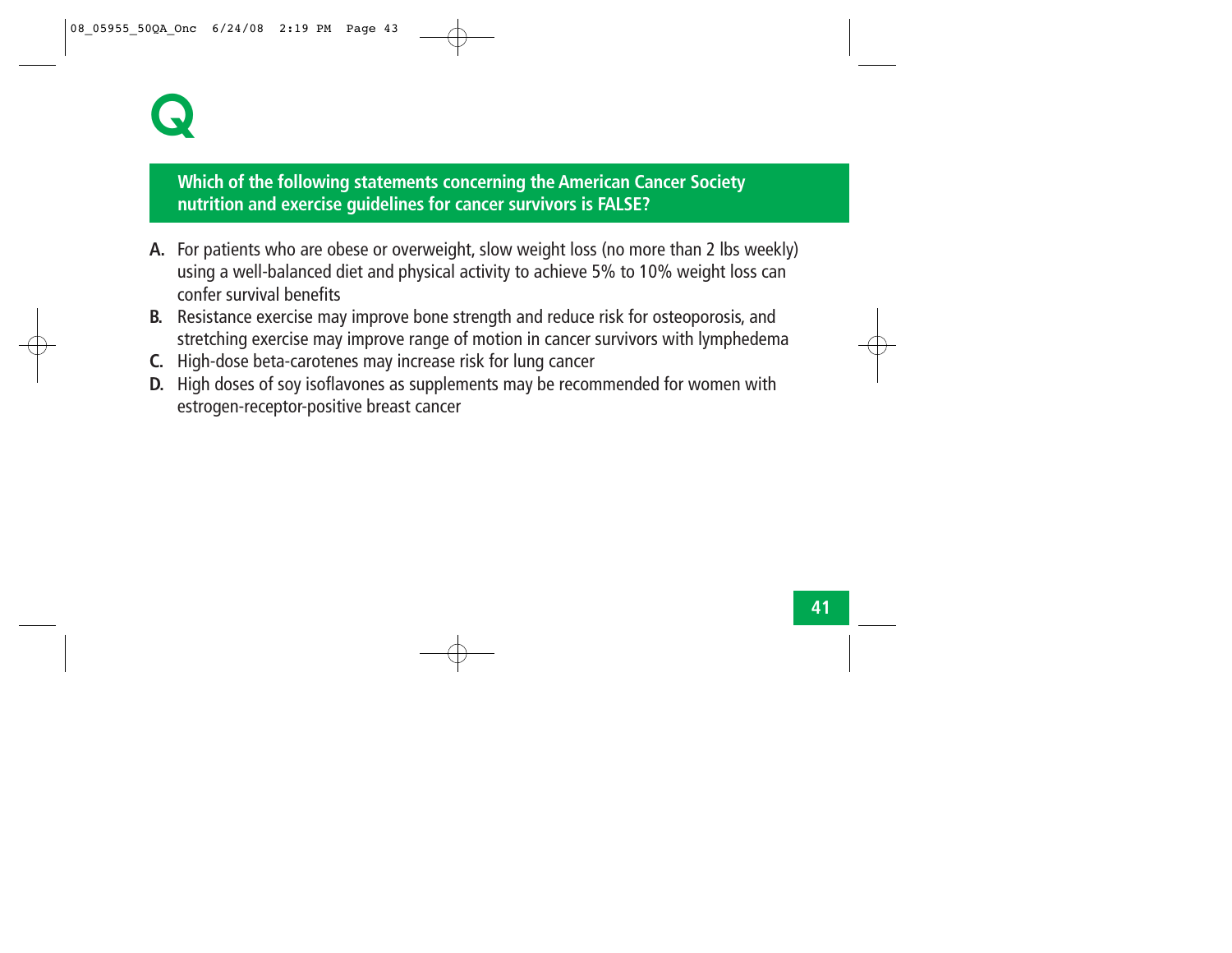**D. High doses of soy isoflavones as supplements may be recommended for women with estrogen-receptor-positive breast cancer.** 

The role of soy foods and supplements is uncertain. Soy may be an excellent source of protein; however, high doses of supplemental soy isoflavones are not recommended for women with estrogen-receptor-positive breast cancer because of the phytoestrogen content, which may stimulate growth of hormone-sensitive breast cancer.

Barclay L, Lie D. New nutrition and exercise guidelines for cancer survivors. Medscape Medical News. December 6, 2006. Available at: http://www.medscape.com/viewarticle/549022. Accessed March 18, 2008.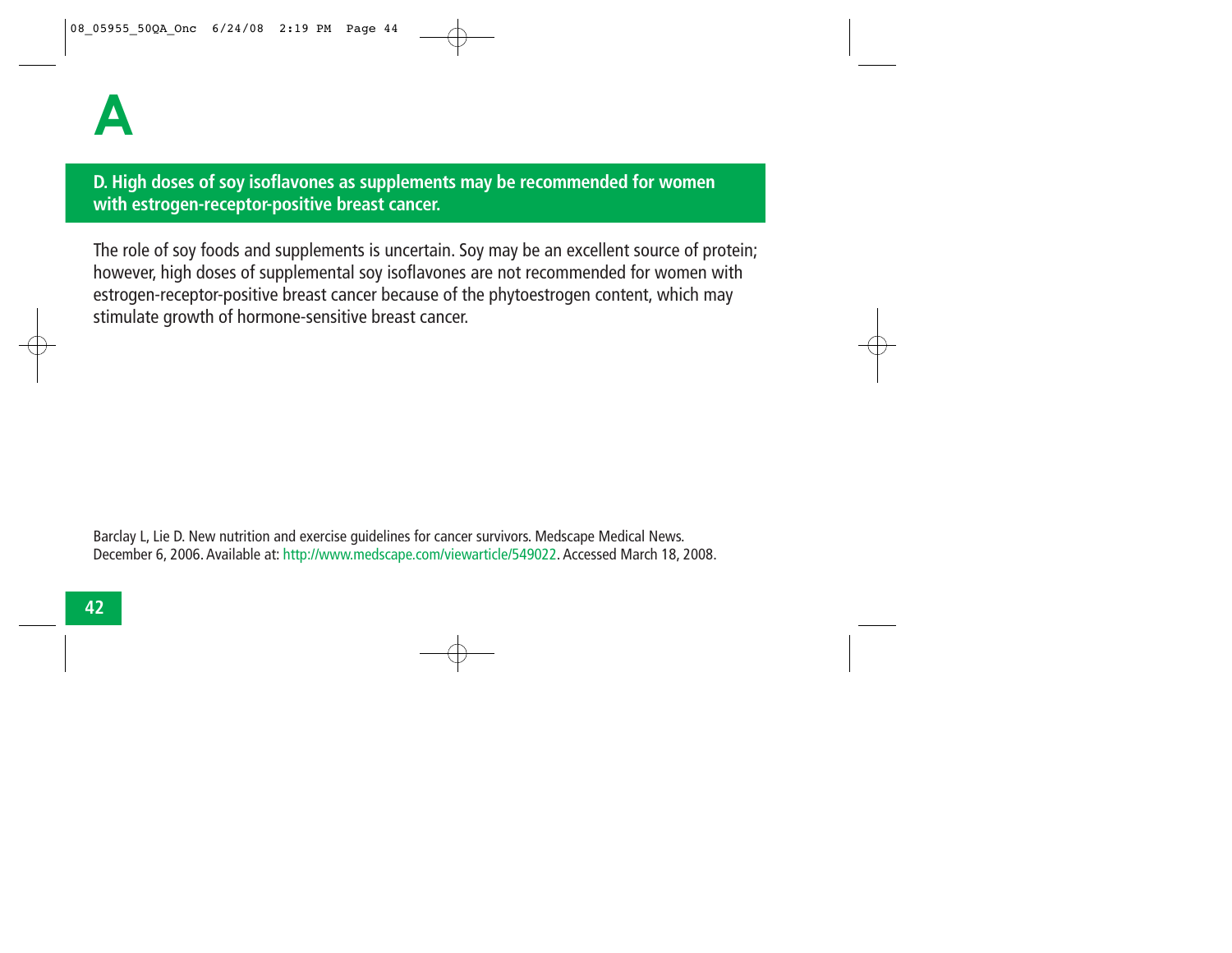

**Is the following statement true or false? In patients with extensive small-cell lung cancer (SCLC) who respond to chemotherapy, administration of prophylactic cranial irradiation has been shown to reduce the risk for brain metastases and improve overall survival.**

- **A.** True
- **B.** False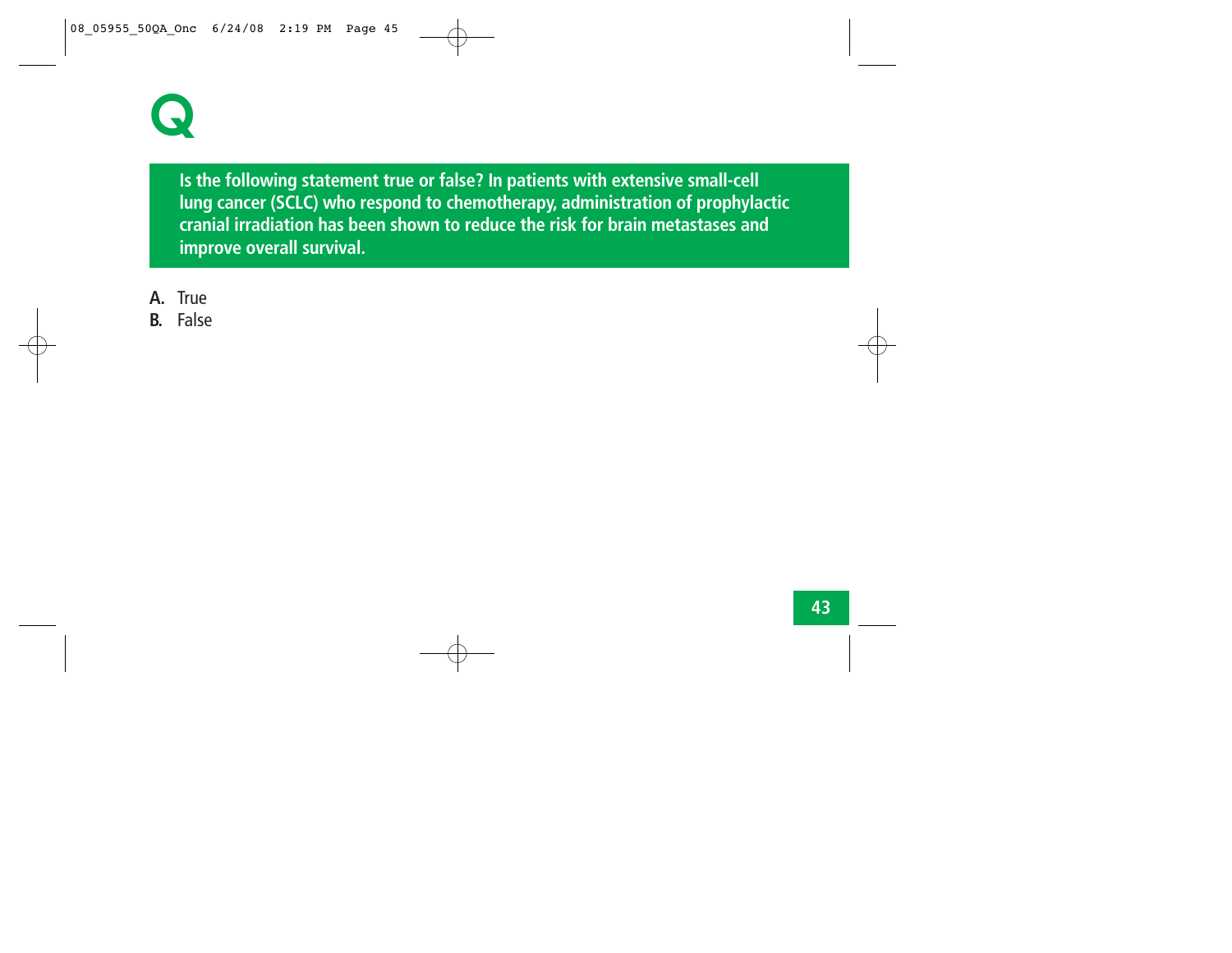

### **A. True.**

The study, known as the European Organization for the Research and Treatment of Cancer (EORTC) 08993-22993, was conducted in patients with advanced SCLC who had responded to chemotherapy; this cohort was randomized to either the control group or to prophylactic cranial irradiation. Results after 1 year showed a significant reduction in the risk for brain metastases in the patients who had been irradiated and a significant improvement of survival. The 1-year cumulative incidence was 14.6% in the prophylactic cranial irradiation group compared with 40.4% in controls (P < .0001; hazard ratio, 0.27; 95% CI, 0.16-0.44).

Chustecka Z. Prophylactic cranial irradiation in advanced lung cancer reduces brain metastases. Medscape Medical News. June 6, 2007. Available at: http://www.medscape.com/viewarticle/557816. Accessed March 18, 2008.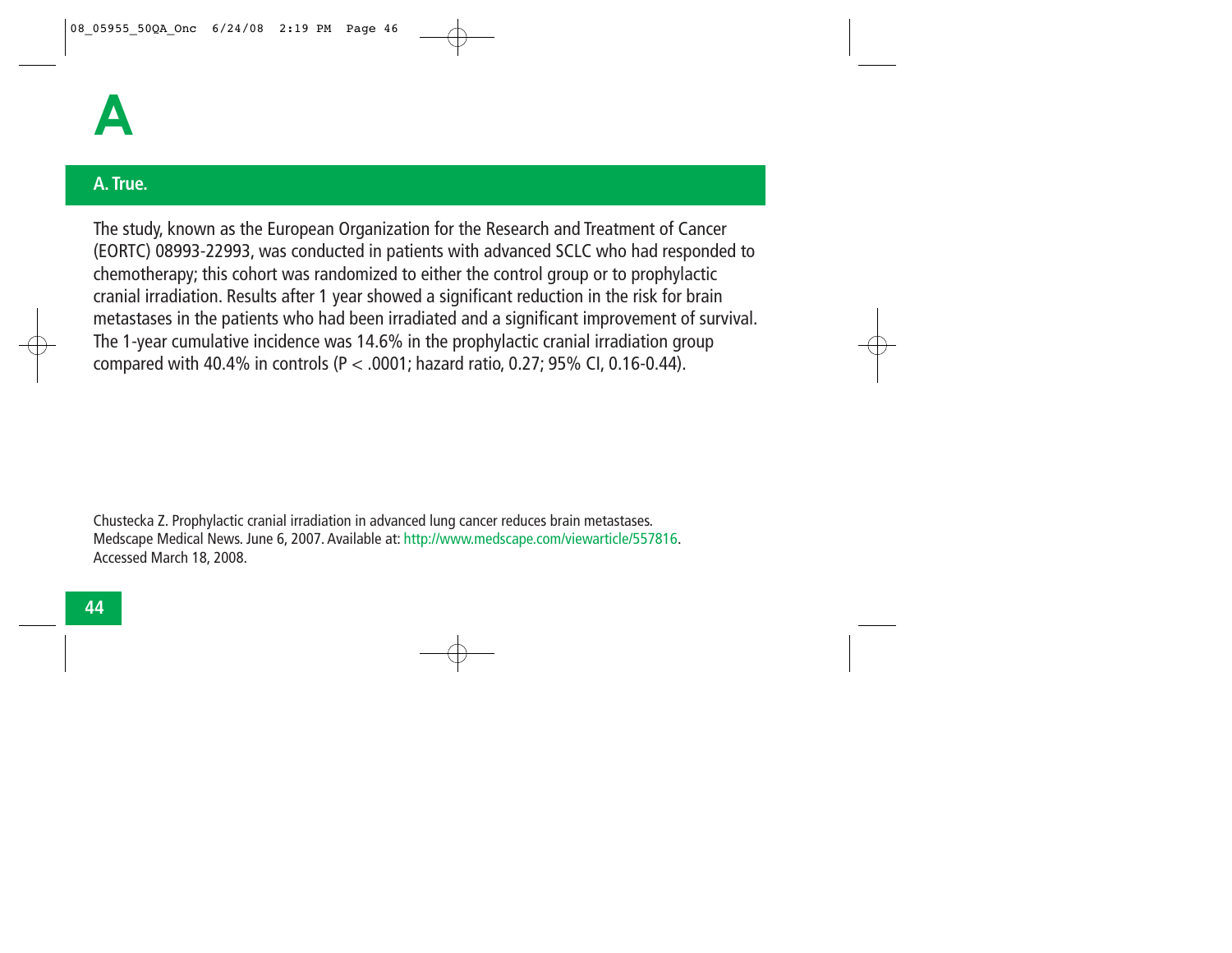

**Is cytoreductive nephrectomy recommended for patients with metastatic renal cell carcinoma (RCC) before cytokine or targeted therapy?**

- **A.** Yes
- **B.** No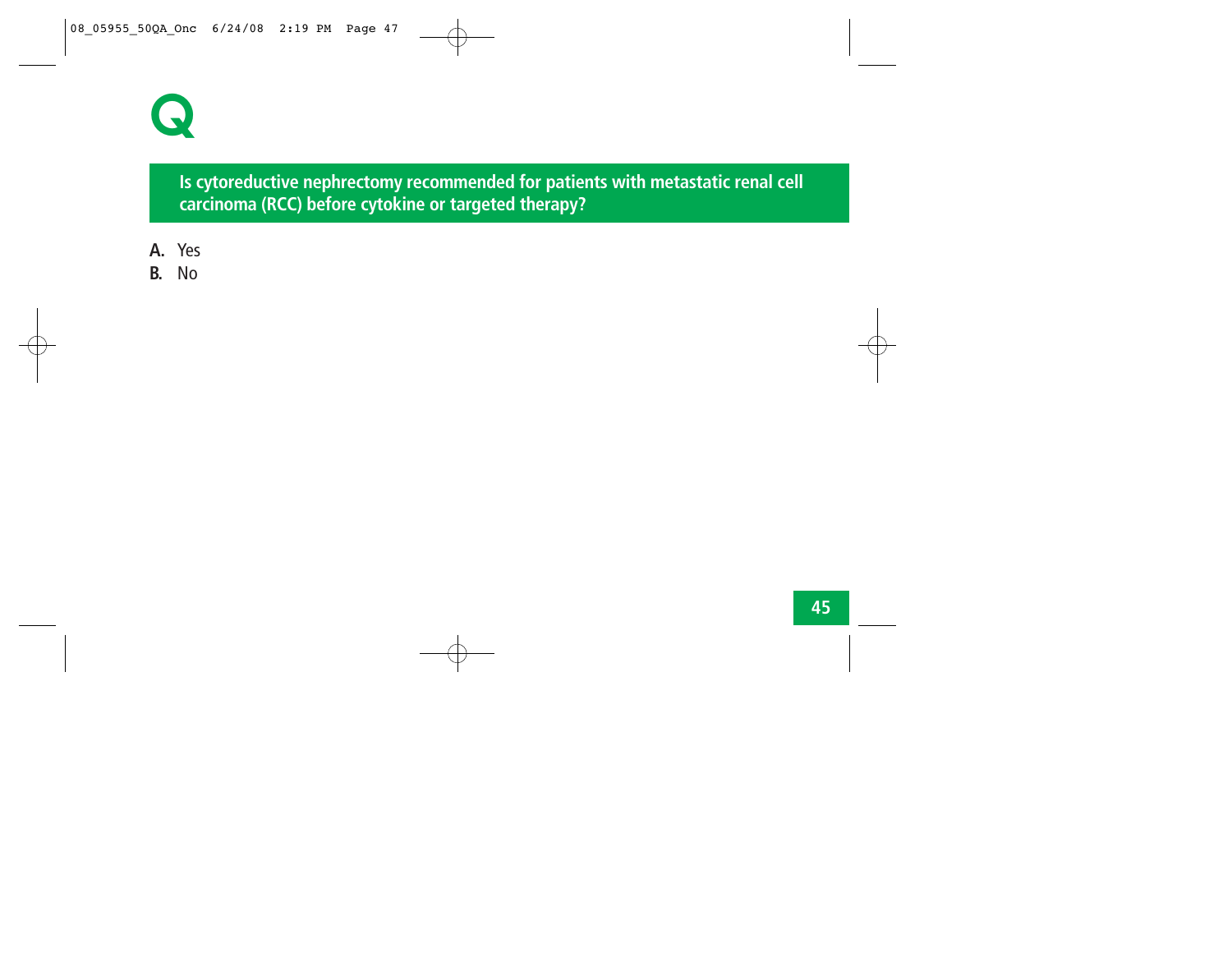

### **A. Yes.**

Approximately 30% of patients with RCC present with stage IV disease. Two randomized trials examined nephrectomy followed by interferon vs immediate therapy with interferon in patients presenting de novo with metastatic kidney cancer. Both trials showed significant trends toward survival favoring nephrectomy before interferon. Therefore, in the cytokine era, cytoreductive nephrectomy before the institution of cytokine therapy became standard. Clinical trials in patients who have received targeted therapy have required that patients have nephrectomy before enrollment, based largely on the cytokine results.

Motzer RJ, Kuzel TM, Hudes GR. NCCN clinical practice guidelines in oncology: kidney cancer. Medscape Hematology-Oncology. March 5, 2008. Available at: http://www.medscape.com/viewarticle/570678. Accessed March 18, 2008.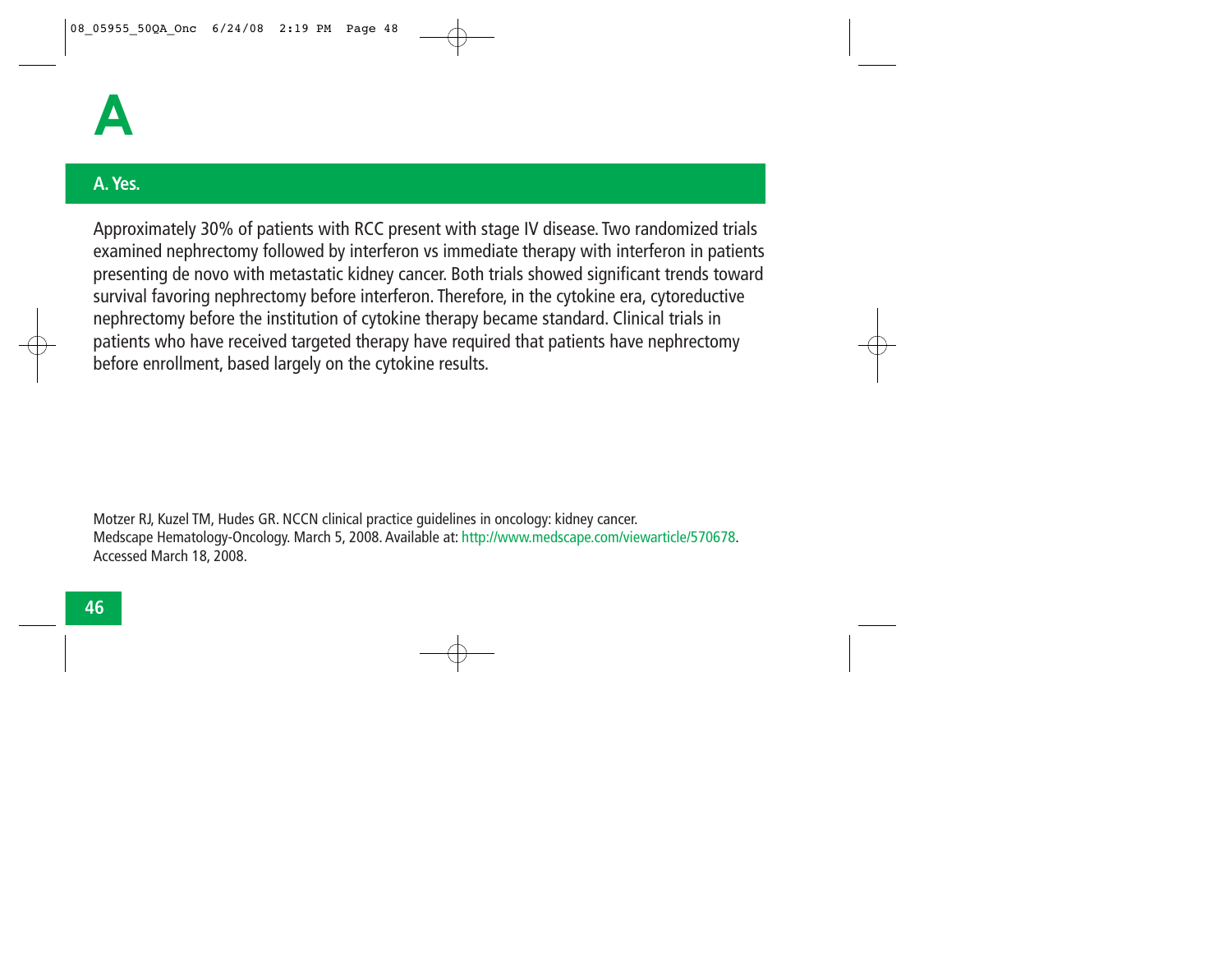

**Is the following statement true or false? Compared with axillary lymph node dissection (ALND) for patients with early-stage breast cancer, sentinel lymph node biopsy (SLNB) is associated with more locoregional recurrences and a relatively high false-negative rate but fewer postoperative side effects.** 

- **A.** True
- **B.** False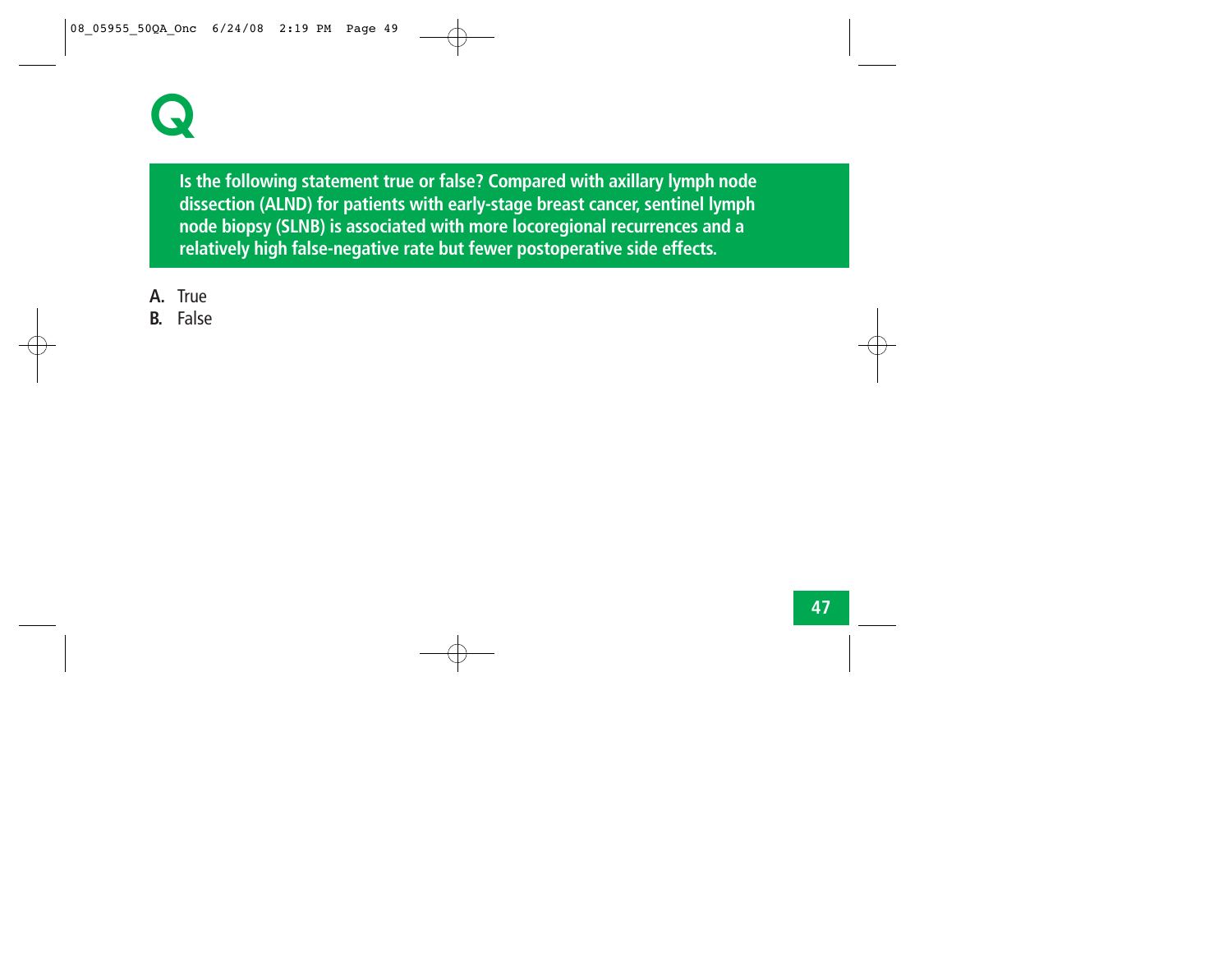## **A. True.**

The Sentinella/GIVOM Trial was a multicenter randomized trial designed to assess the efficacy and safety of SLNB compared with ALND. Investigators randomized 749 patients: Patients in the ALND group underwent SLNB immediately followed by standard ALND. Patients in the SLNB group underwent SLNB with frozen section examination; ALND was performed only in patients with evidence of metastatic disease on SLNB. In cases with negative results on SLNB frozen section examination but positive definitive histology, surgeons performed a delayed ALND. Results of SLNBs were positive in 28.5%. In the ALND group, investigators found positive results on non-SLNBs in 18 patients who had negative results on SLNBs, for a false-negative rate of 16.7% (18 of 108). The SLNB group had significantly fewer postoperative side effects but more locoregional recurrences.

Zavagno G, De Salvo GL, Scalco G, et al. A randomized clinical trial on sentinel lymph node biopsy versus axillary lymph node dissection in breast cancer: results of the Sentinella/GIVOM trial. Ann Surg. 2008;247:207-213. Available at: http://www.medscape.com/viewarticle/571329\_1. Accessed March 18, 2008.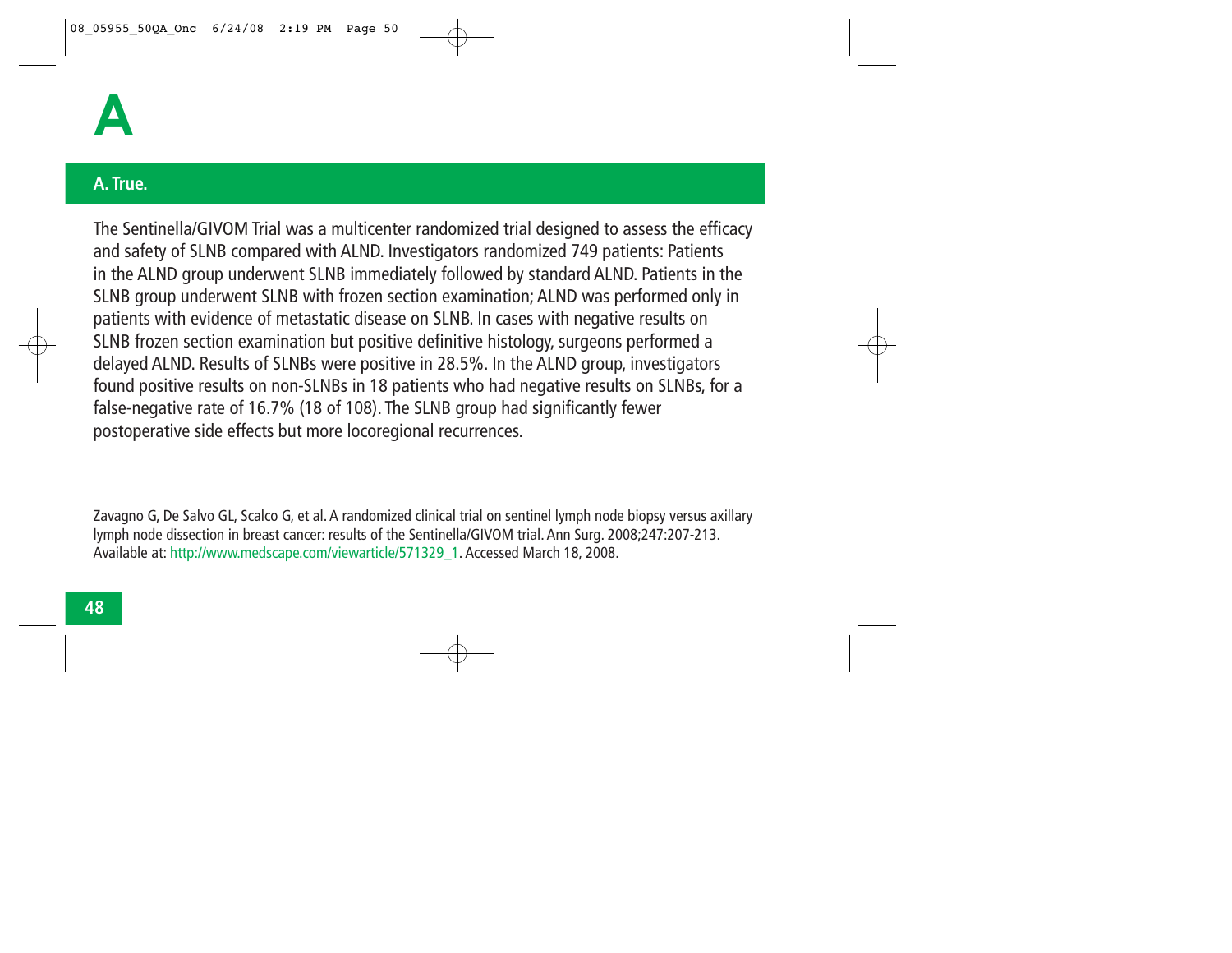

# **The immunomodulating monoclonal antibody alemtuzumab is associated with which infectious complication?**

- **A.** Cytomegalovirus (CMV) infection
- **B.** *Pneumocystis (carinii) jiroveci* pneumonia (PCP)
- **C.** Invasive fungal infection
- **D.** All of the above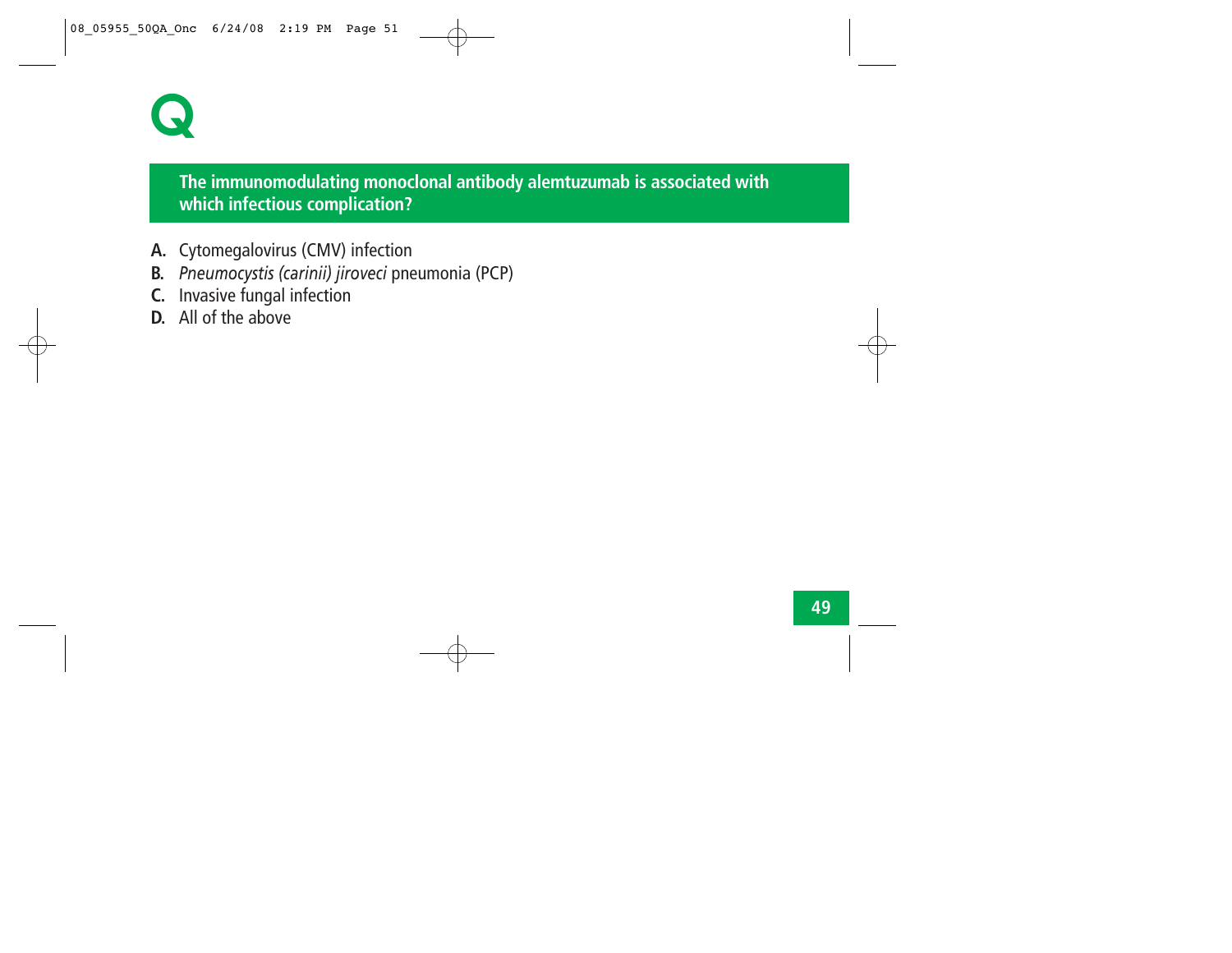

#### **D. All of the above.**

Alemtuzumab is a humanized monoclonal antibody directed against CD52, a surface antigen expressed in high levels by B-cell chronic lymphocytic leukemia (B-CLL) and T-prolymphocytic leukemia cells. Alemtuzumab has been shown to destroy target cells through antibodydependent cellular cytotoxicity, complement-mediated cytolysis, and induction of apoptosis. CD4 and CD8 T-cell counts reach their nadir approximately 4 weeks after initiation of alemtuzumab. High rates of standard and opportunistic infections, such as PCP, invasive aspergillosis, candidiasis, disseminated varicella-zoster virus, mycobacterial infection, and CMV, and extremely delayed recovery of functional immune status, have been reported with alemtuzumab use in salvage therapy of refractory or relapsed CLL.

Koo S, MD, Baden LR. Infectious complications associated with immunomodulating monoclonal antibodies used in the treatment of hematologic malignancy. J Natl Compr Canc Netw. 2008;6:202-213. Available at: http://www.medscape.com/viewarticle/570872\_3. Accessed March 18, 2008.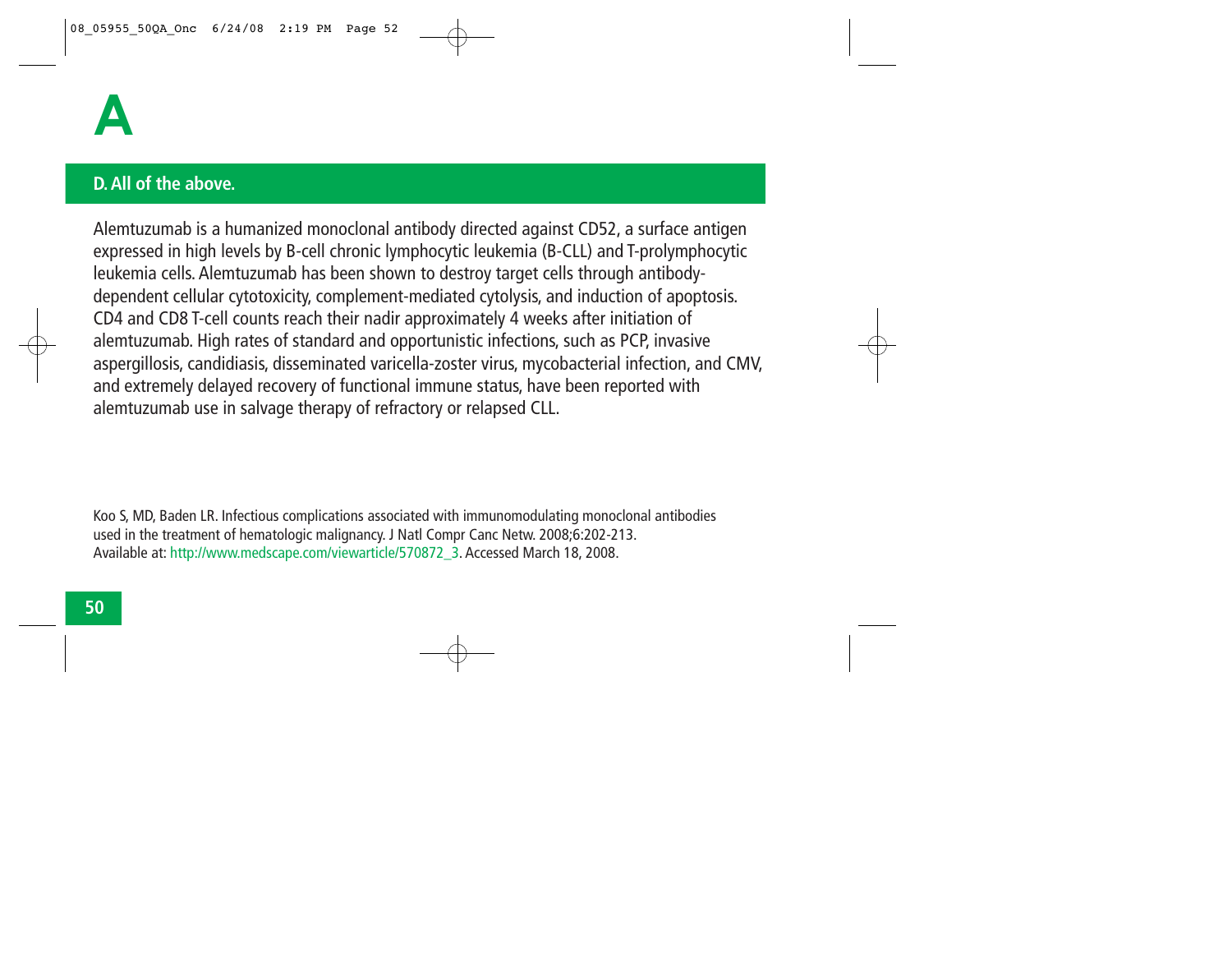

## **What is the 5-year survival rate for patients who undergo curative hepatic resection of colorectal liver metastases?**

- A.  $< 5\%$
- **B.** 10% to 20%
- **C.** 30% to 40%
- **D.**  $> 70\%$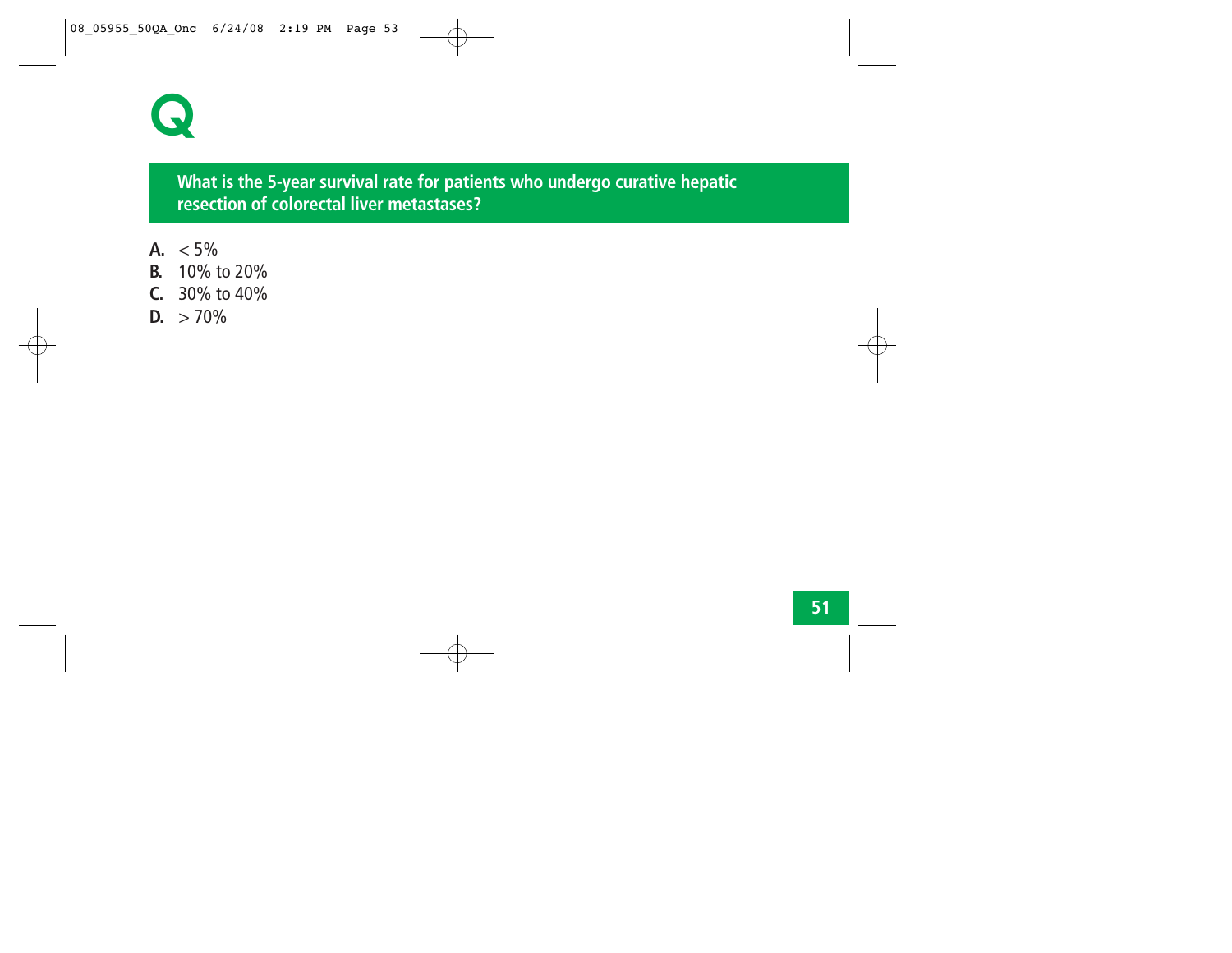

#### **C. 30% to 40%.**

In patients with unresectable metastatic colorectal cancer, modern systemic chemotherapy regimens provide median survival times ranging from 12 to 24 months, and survival beyond 5 years is uncommon. In contrast, historical 5-year survival rates for patients undergoing hepatic resection with curative intent range from 30% to 40%, with several more recent series reporting rates approaching 60%.

Chu E, Williams S, Egerter D. A cure for metastatic colorectal cancer? Advances in the treatment of hepatic metastases. Medscape Hematology-Oncology. October 31, 2007. Available at: http://www.medscape.com/viewprogram/8083. Accessed March 18, 2008.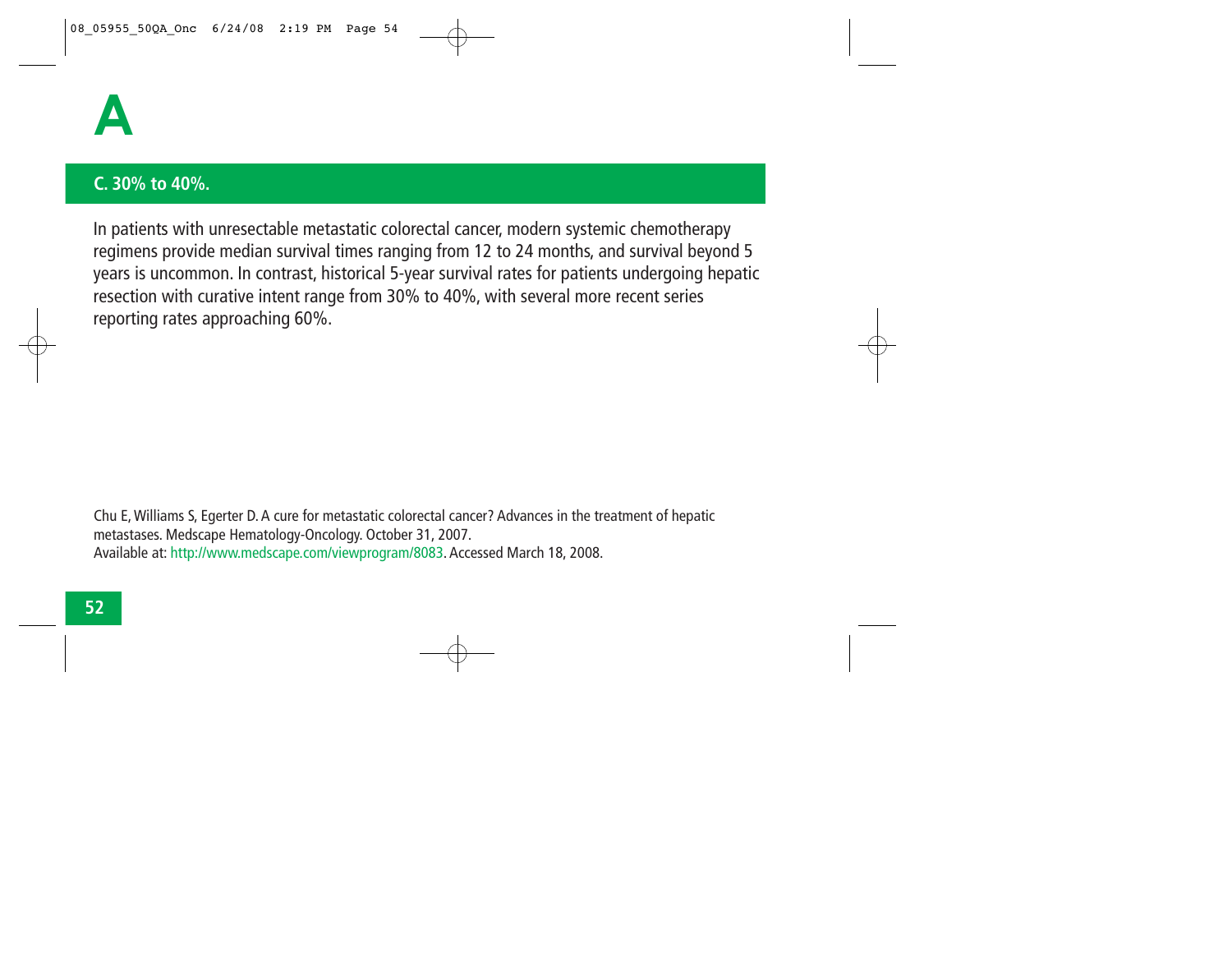

**Prostate-specific antigen (PSA) testing and digital rectal examination (DRE) for prostate cancer screening meet all of the following criteria for an effective screening tool EXCEPT:**

- **A.** Prostate cancer is prevalent and serious enough to warrant screening
- **B.** Early, presymptomatic disease is detected by the screening test
- **C.** Evidence shows that early discovery of the disease reduces morbidity and/or mortality
- **D.** None of the above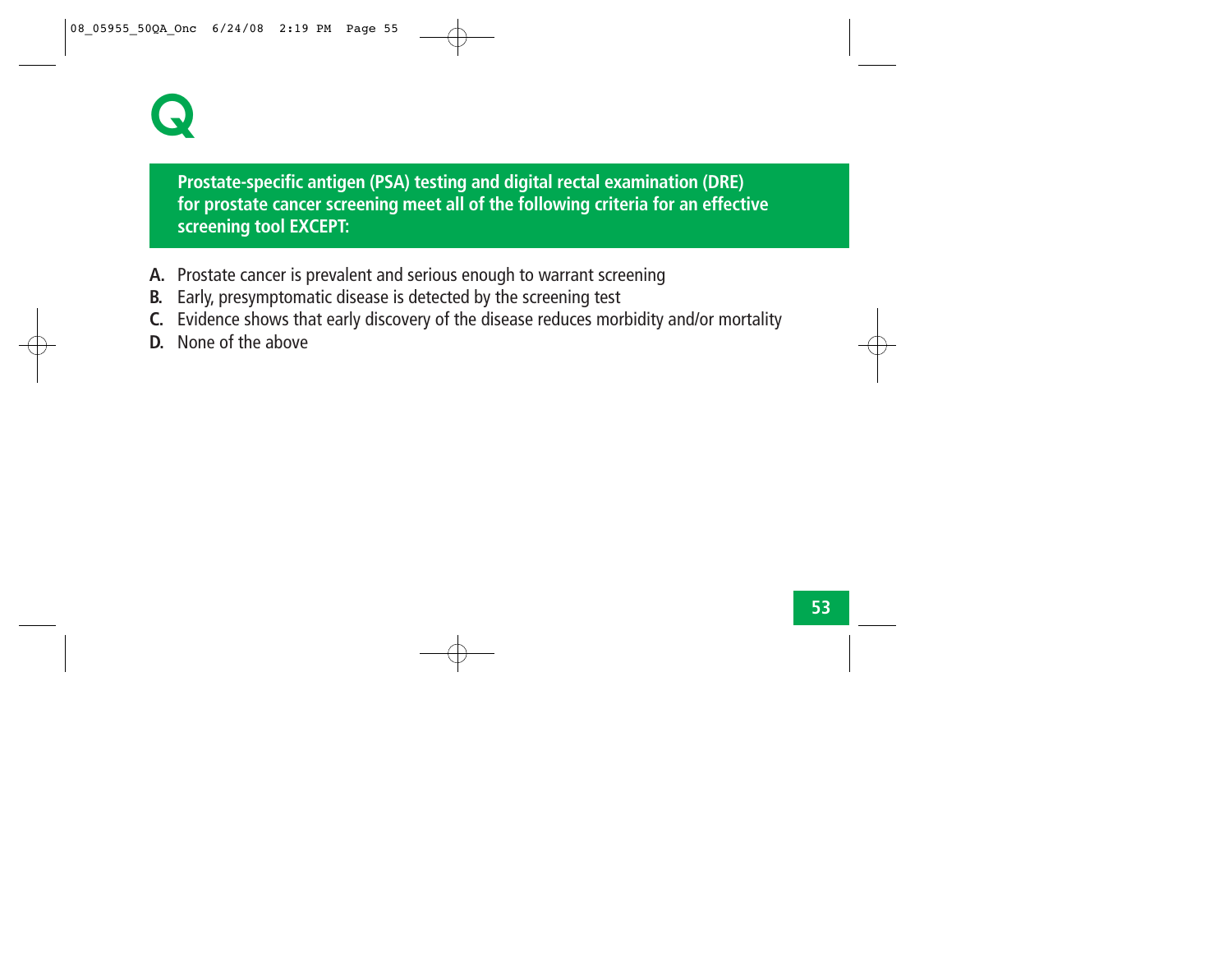# **C. Evidence shows that early discovery of the disease reduces morbidity and/or mortality.**

Support for mass screening for prostate cancer is not universal. Several studies suggest that screening PSA does not affect disease-specific survival and may result in overdiagnosis of insignificant cases of prostate cancer. Screening policy must, therefore, balance financial considerations and scientific rationale. The feasibility of a screening program must meet certain criteria to be an efficacious tool. For example, prostate cancer meets the requirement of being a prevalent disease, which is serious enough to warrant screening. Early, presymptomatic disease may be detected when PSA and DRE are used together. However, whether early discovery of the disease reduces morbidity or mortality remains unproven.

Linn MM, Ball RA, Maradiegue A. Prostate-specific antigen screening: friend or foe? Urol Nurs. 2007;27:481-489. Available at: http://www.medscape.com/viewarticle/568053\_4. Accessed March 18, 2008.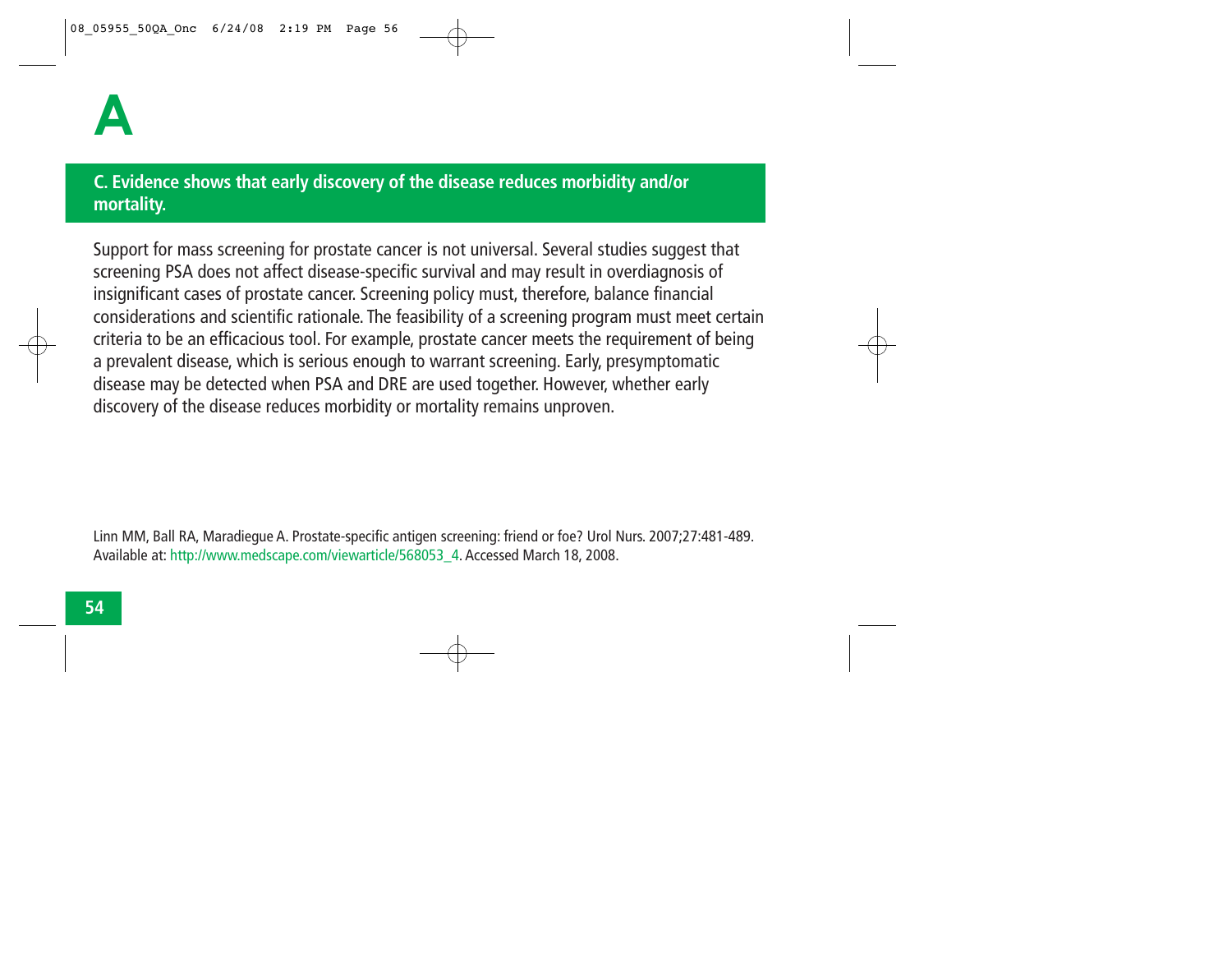

**Is the following statement true or false? High-dose chemotherapy with autologous stem cell transplantation (ASCT) for patients with multiple myeloma (MM) who responded to initial treatment is associated with improved progression-free survival compared with standard chemotherapy.**

- **A.** True
- **B.** False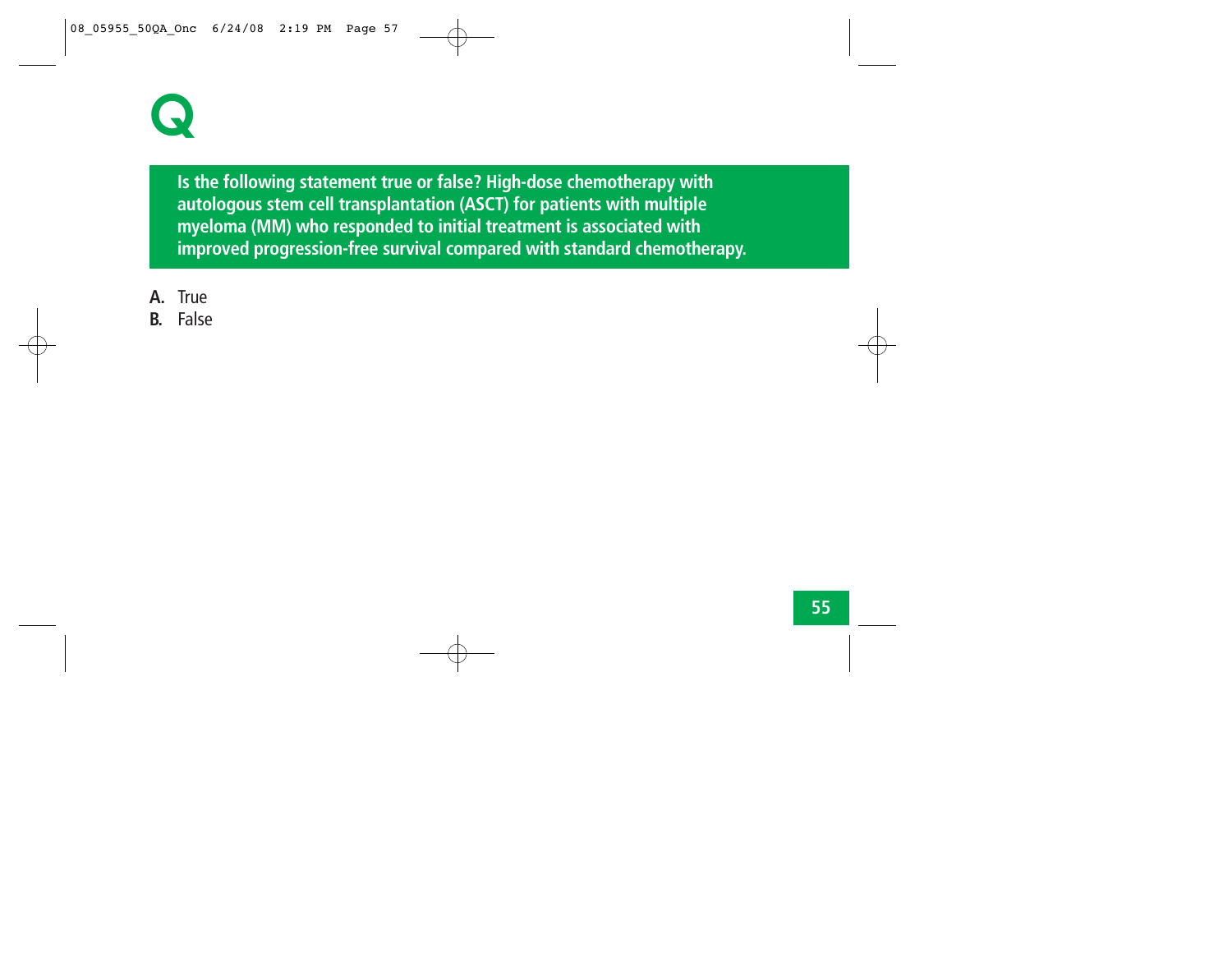

## **B. False.**

Although some randomized studies have shown benefit with high-dose chemotherapy, these regimens cure few if any patients. For example, a recently reported randomized trial conducted by a Spanish cooperative group evaluating high-dose therapy for MM patients who responded to the initial treatment showed no difference in progression-free or overall survival between patients who were switched to high-dose therapy and those who continued standard chemotherapy.

Berenson JR, Yeh H. New directions in the treatment of multiple myeloma. Medscape conference coverage from the American Society of Hematology 47th Annual Meeting. 2005. Available at: http://www.medscape.com/viewarticle/522655. Accessed March 14, 2008.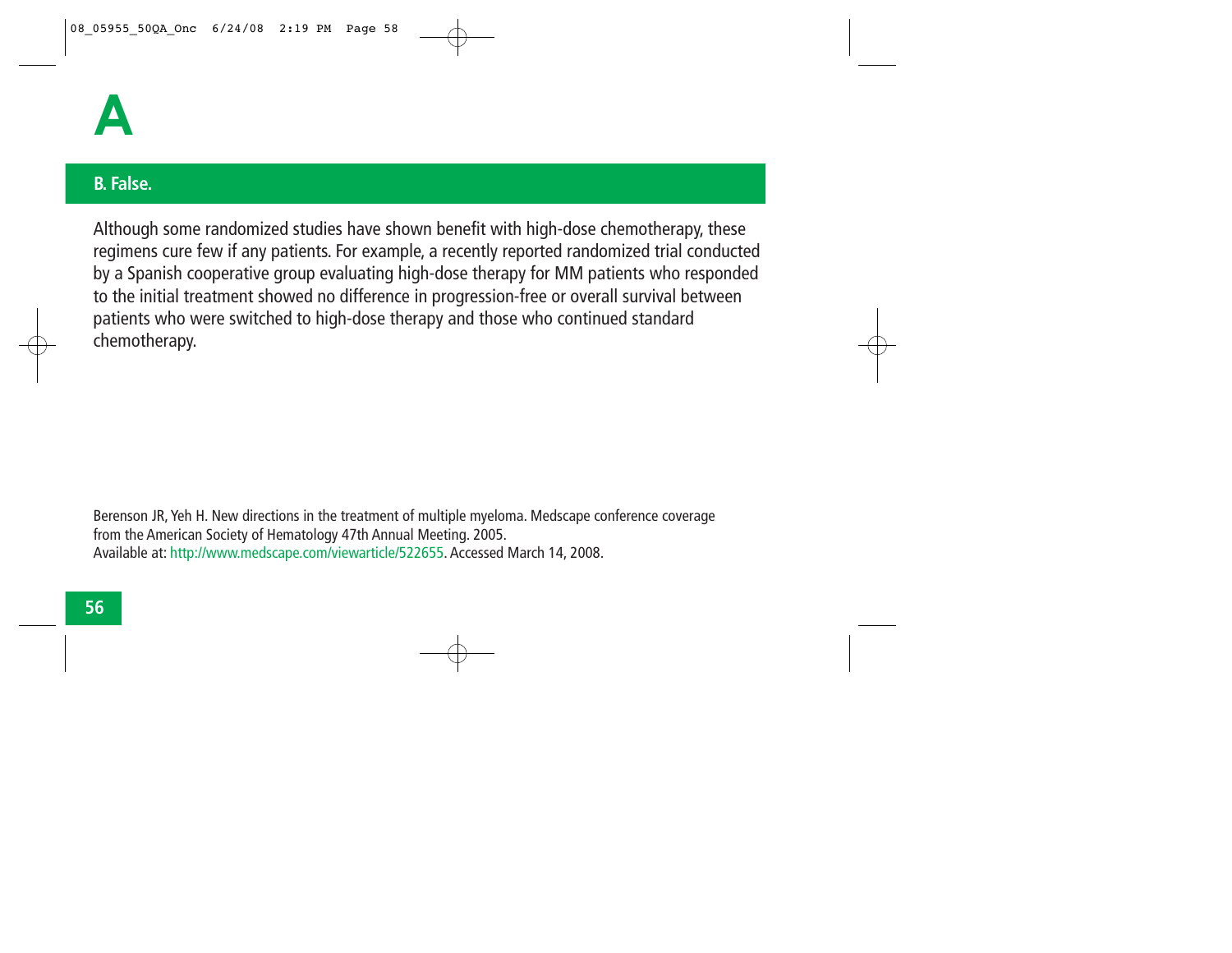# **Q**

# **Which characteristic is least likely for never-smokers who develop non-small cell lung cancer (NSCLC), compared with smokers who develop NSCLC?**

- **A.** Young
- **B.** Female
- **C.** Better survival rate
- **D.** Worse survival rate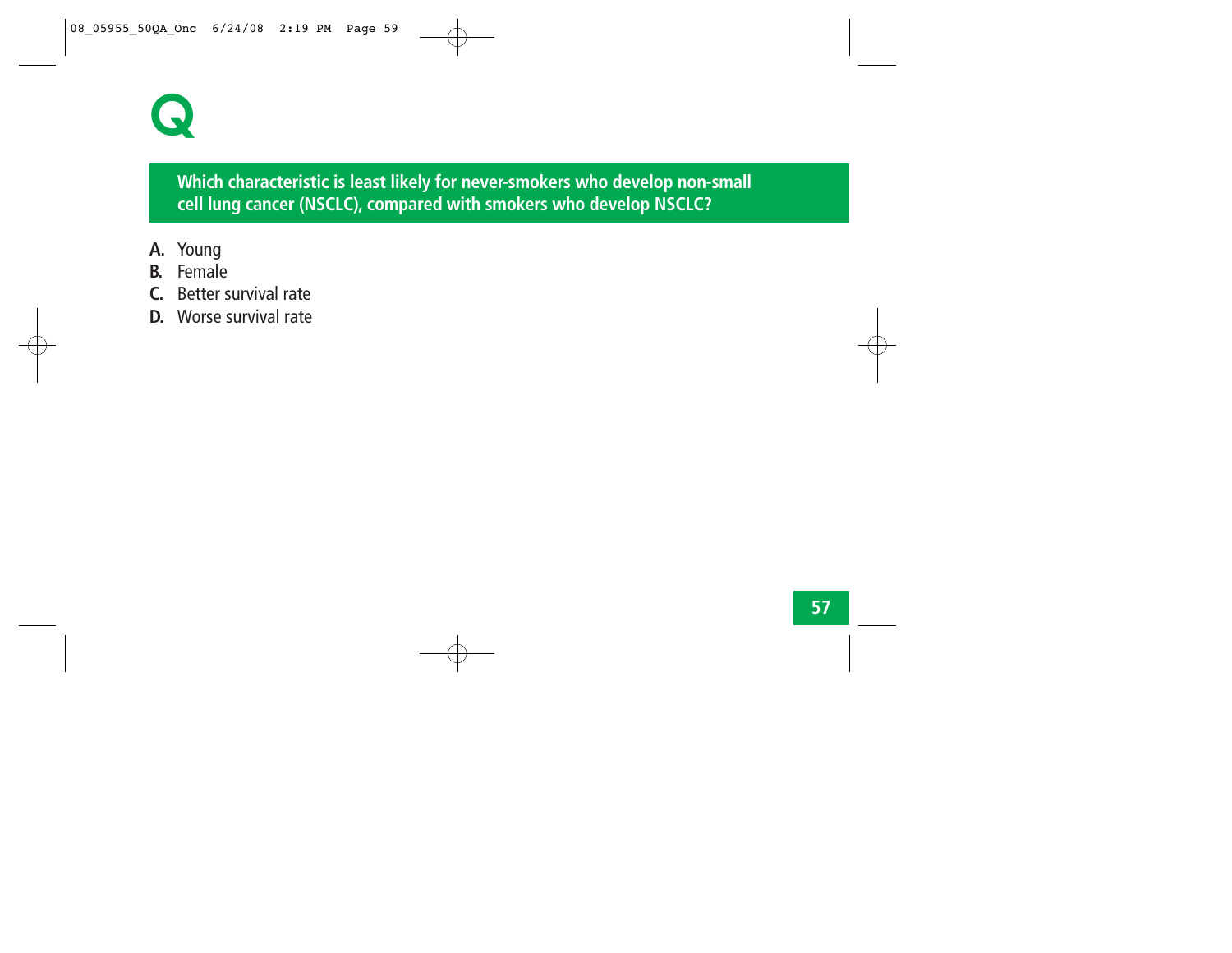

#### **D. Worse survival rate.**

Never-smokers in whom NSCLC develops are more likely to be young, be female, and have poorly differentiated tumors with higher maximum standardized uptake values on PET scans. Never-smokers with early-stage cancer have a significantly better survival rate than smokers. Patients with a smoking history of 20 or more pack-years have worse survival. Thus, smoking not only causes lung cancer; once NSCLC is diagnosed it worsens the prognosis. A biological, hormonal, and genetic explanation is currently lacking to explain these findings.

Bryant A, Cerfolio RJ. Differences in epidemiology, histology, and survival between cigarette smokers and never-smokers who develop non-small cell lung cancer. Chest. 2007;132:185-192. Available at: http://www.medscape.com/viewarticle/522655. Accessed March 18, 2008.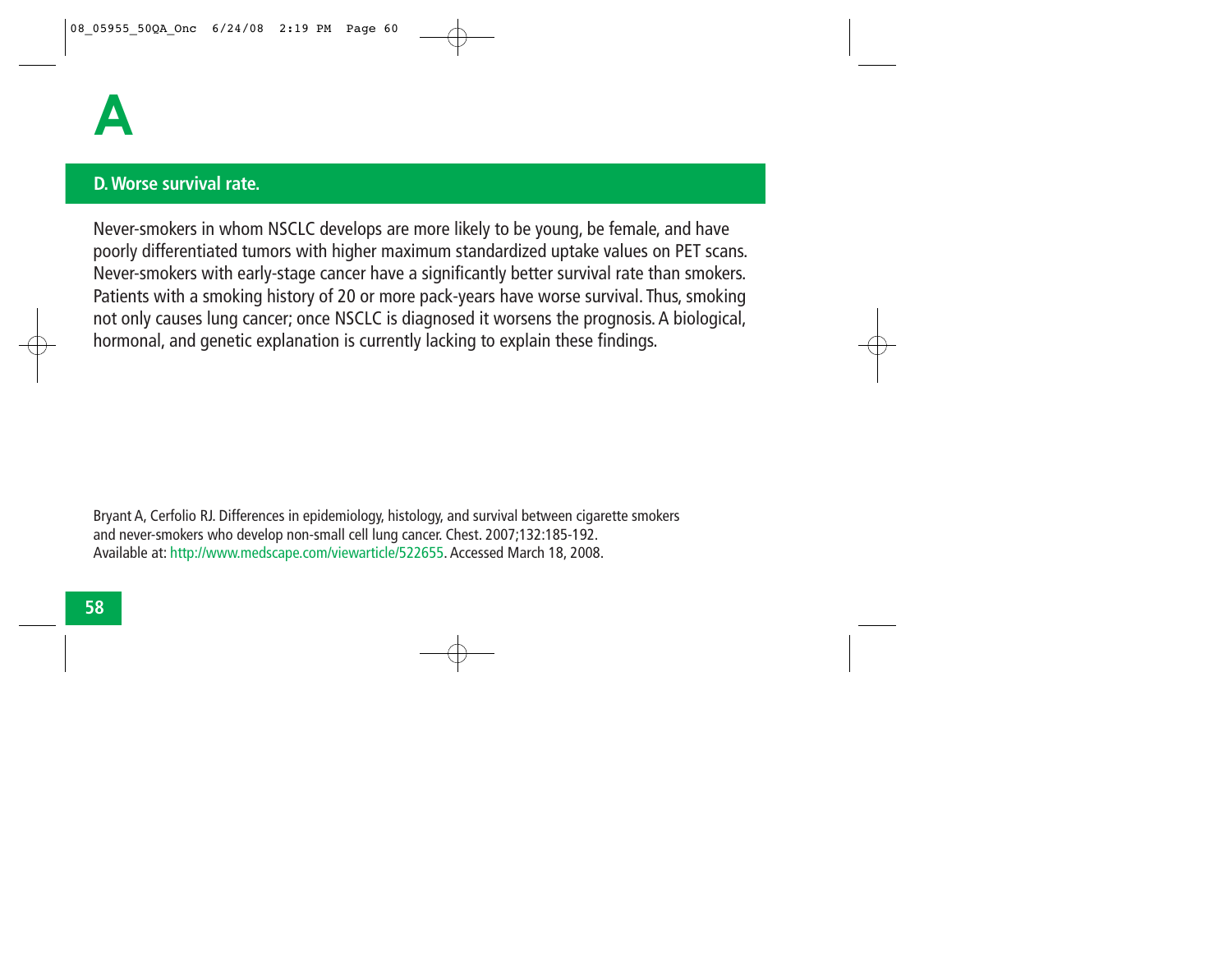

# **Which of the following is universally considered to be the standard of care for resected pancreatic adenocarcinoma?**

- **A.** Chemoradiation
- **B.** Chemoradiation plus chemotherapy
- **C.** 5-fluorouracil (5-FU)
- **D.** None of the above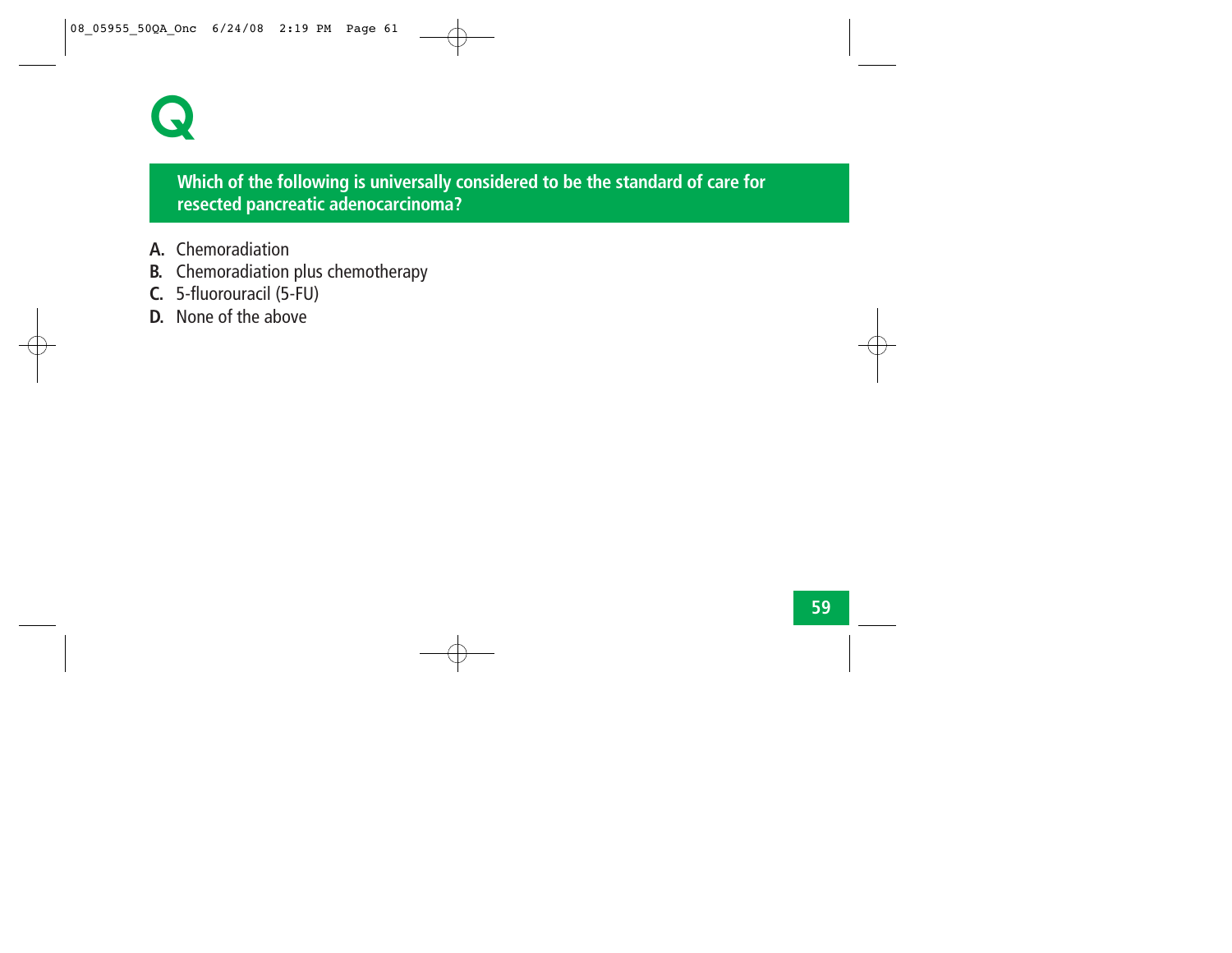### **D. None of the above.**

There is no consensus about what constitutes "standard" adjuvant therapy for resected pancreatic cancer. Standards of care vary geographically: Chemoradiation followed by chemotherapy is considered optimal therapy in North America based on GITSG and RTOG-9704 studies, while chemotherapy alone is the current standard in Europe supported by the ESPAC-1 and CONKO-001 studies. ESPAC-3 (a US-based randomized phase 3 trial) is currently enrolling patients with resected pancreatic cancer to compare 5-FU plus folinic acid vs gemcitabine vs observation. The absolute benefit of radiation remains to be defined.

Saif MW. Pancreatic cancer: 2007 update. Medscape conference coverage from the American Society of Clinical Oncology (ASCO) 43rd Annual Meeting. Available at: http://www.medscape.com/viewarticle/561453. Accessed March 18, 2008.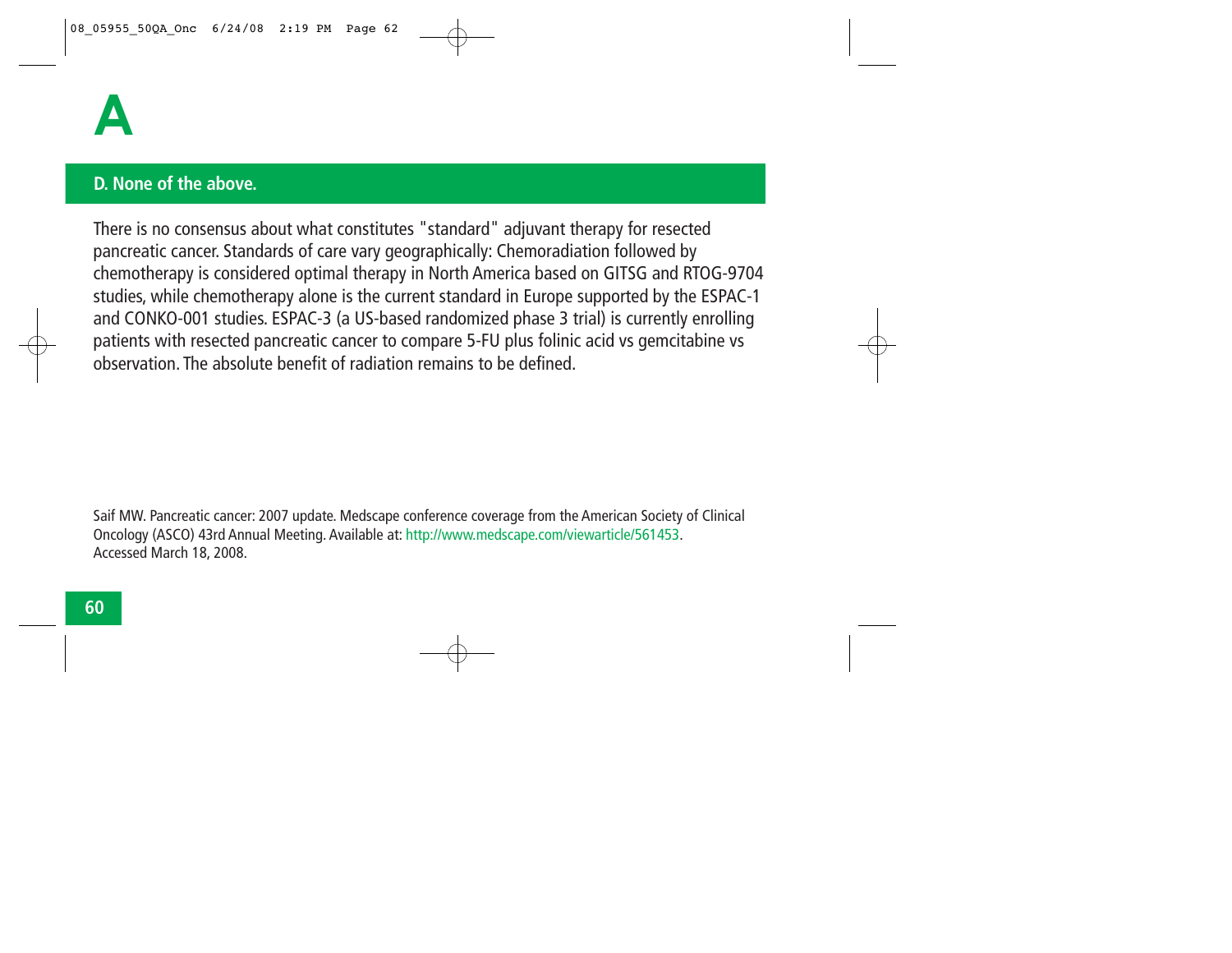

# **Imatinib is a Bcr-Abl tyrosine kinase inhibitor (TKI) that has demonstrated efficacy in which phase of chronic myelogenous leukemia (CML)?**

- **A.** Chronic
- **B.** Accelerated
- **C.** Myeloid blast
- **D.** All of the above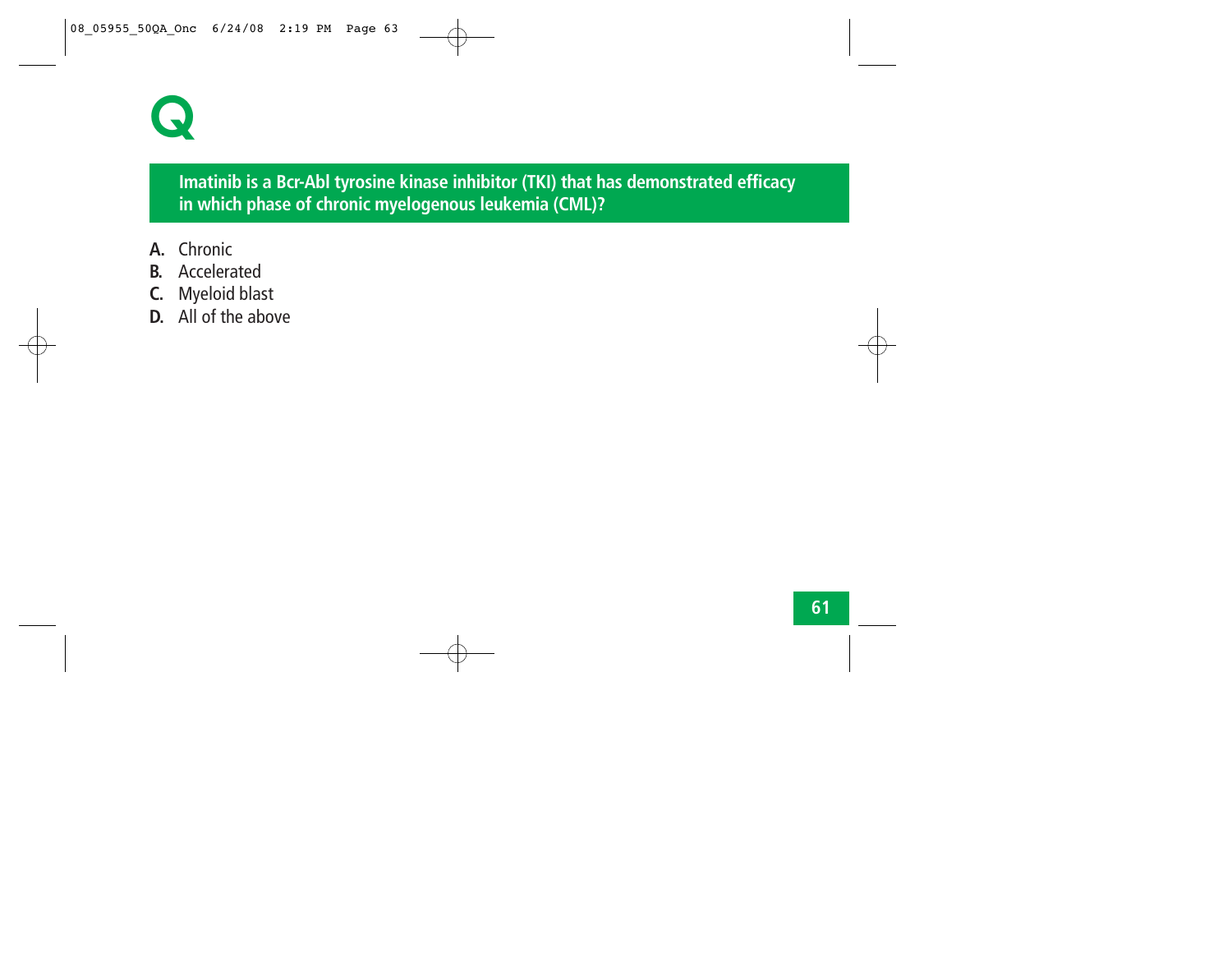

#### **D. All of the above.**

Imatinib was the first Bcr-Abl TKI to demonstrate significant activity in all phases of CML. In the pivotal phase 3 International Randomized Study of Interferon [IFN], patients with newly diagnosed Philadelphia chromosome plus chronic phase CML were randomized to imatinib or IFN plus cytarabine. Complete hematologic responses (CHR) had been achieved in 95% of imatinib-treated patients compared with 55% of IFN-treated patients; major cytogenetic responses (MCyR) had occurred in 85% vs 22%; and complete cytogenetic responses (CCyR) in 74% vs 9%. In a phase 2 study of patients with accelerated phase CML, imatinib resulted in a sustained CHR in 34% of patients, MCyR in 24%, and CCyR in 17%. In a phase 2 trial in patients with myeloid blast phase CML, imatinib resulted in a sustained CHR in 8% of patients, MCyR in 16%, and CCyR in 7%.

Jabbour E, Cortes JE, Ghanem H, O'Brien S, Kantarjian HM. Targeted therapy in chronic myeloid leukemia. Expert Rev Anticancer Ther. 2008;8:99-110. Available at: http://www.medscape.com/viewarticle/568945\_1. Accessed March 18, 2008.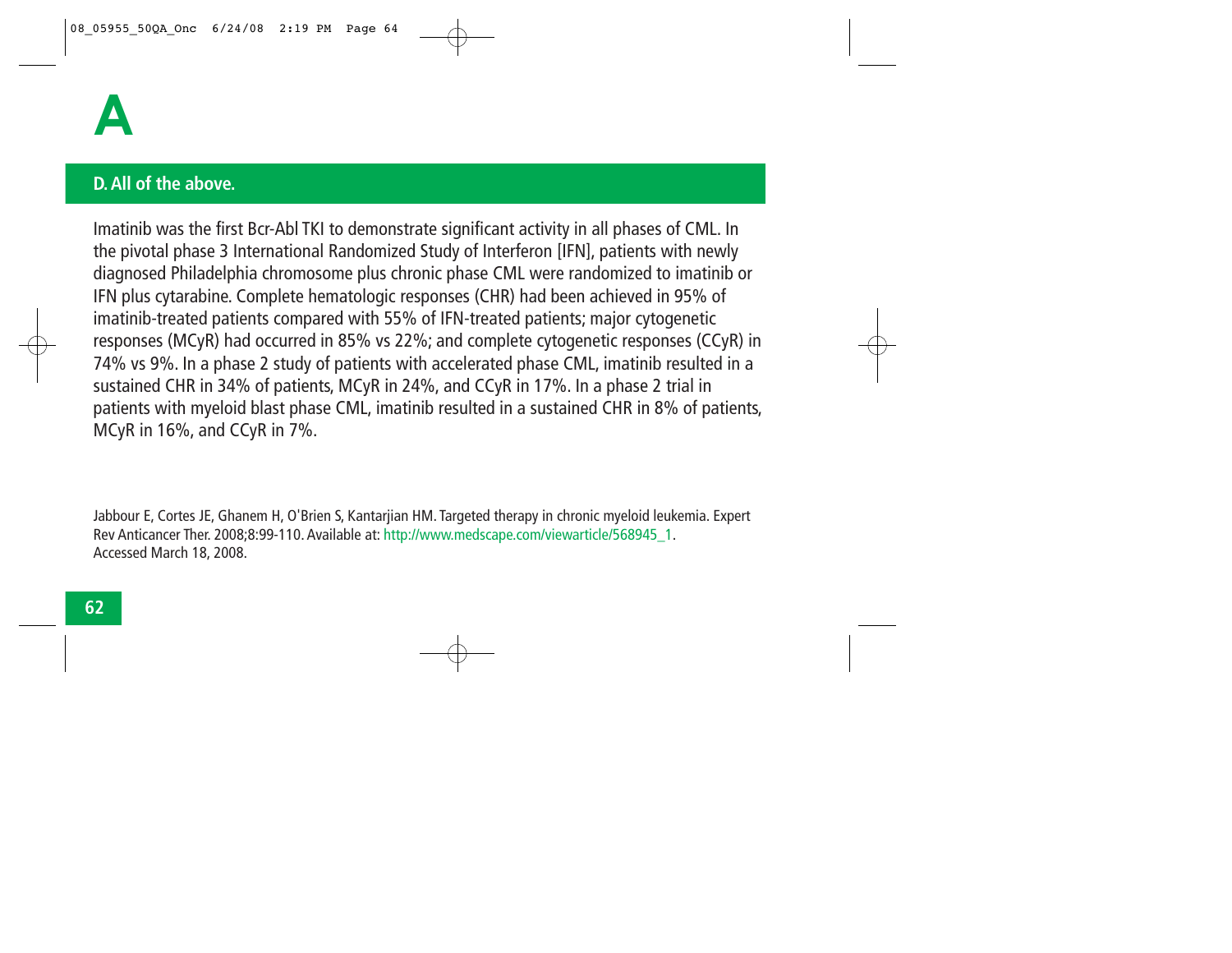

**Is the human papillomavirus (HPV) vaccine effective at eliminating HPV in women who are already infected?**

- **A.** Yes
- **B.** No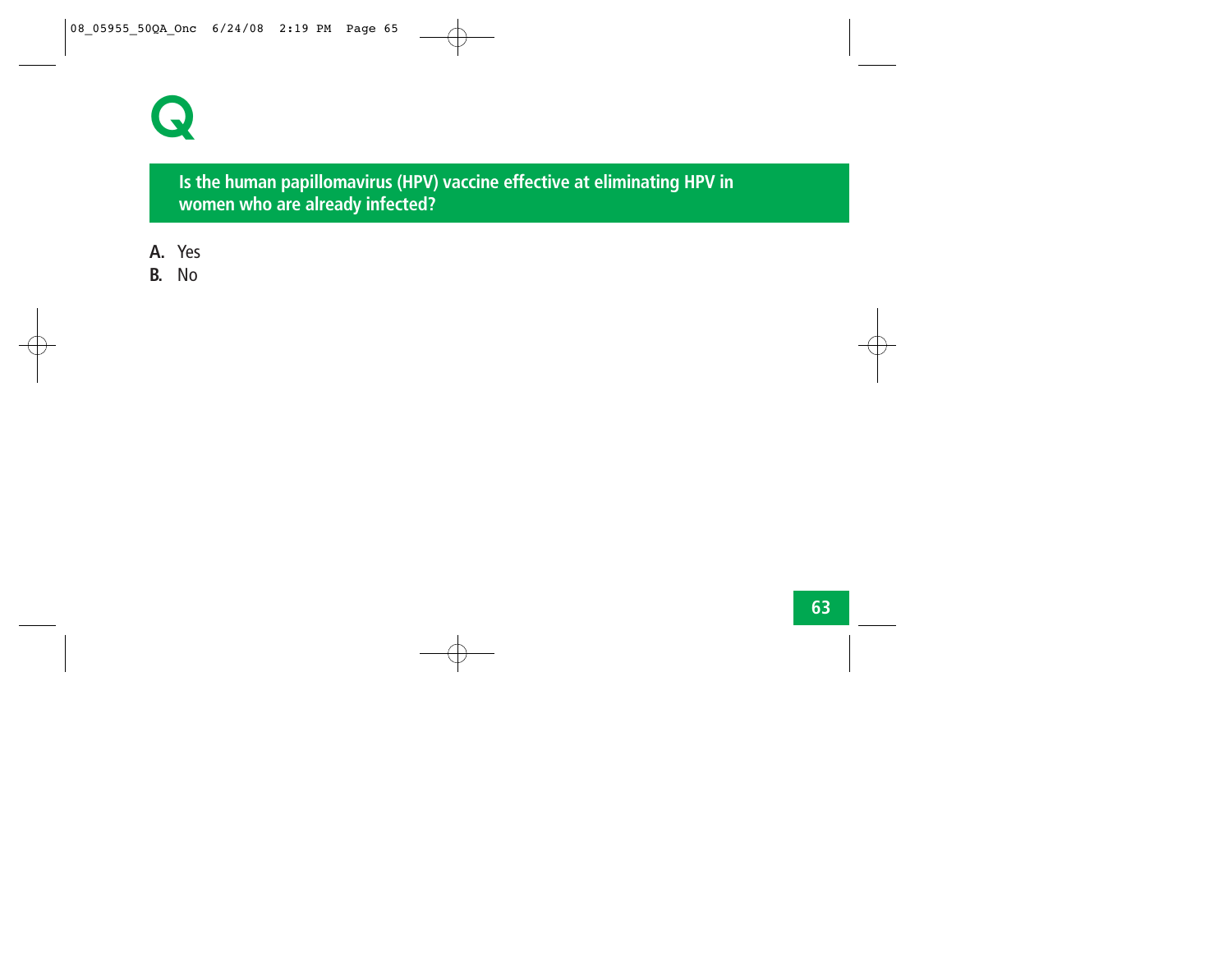

## **B. No.**

The HPV vaccine is FDA-approved to prevent cervical cancer, genital warts, and precancerous lesions associated with HPV. In a community-based study, investigators in Costa Rica randomized HPV DNA-positive women to receive either bivalent HPV vaccine (against the most oncogenic subtypes, 16 and 18) or a control hepatitis A vaccine. Clearance rates for HPV 16 and 18 were similar in the 2 groups. These data confirm that HPV vaccine has no therapeutic benefit in women with preexisting infection, reinforcing the importance of immunizing women before they initiate sexual activity and are potentially exposed to infection. The data also show that it is common for oncogenic strains of HPV to clear spontaneously.

Schwenk TL. Is HPV vaccine therapeutic in women with preexisting infection? Journal Watch. 2007;6(8). Available at: http://www.medscape.com/viewarticle/562609. Accessed March 18, 2008.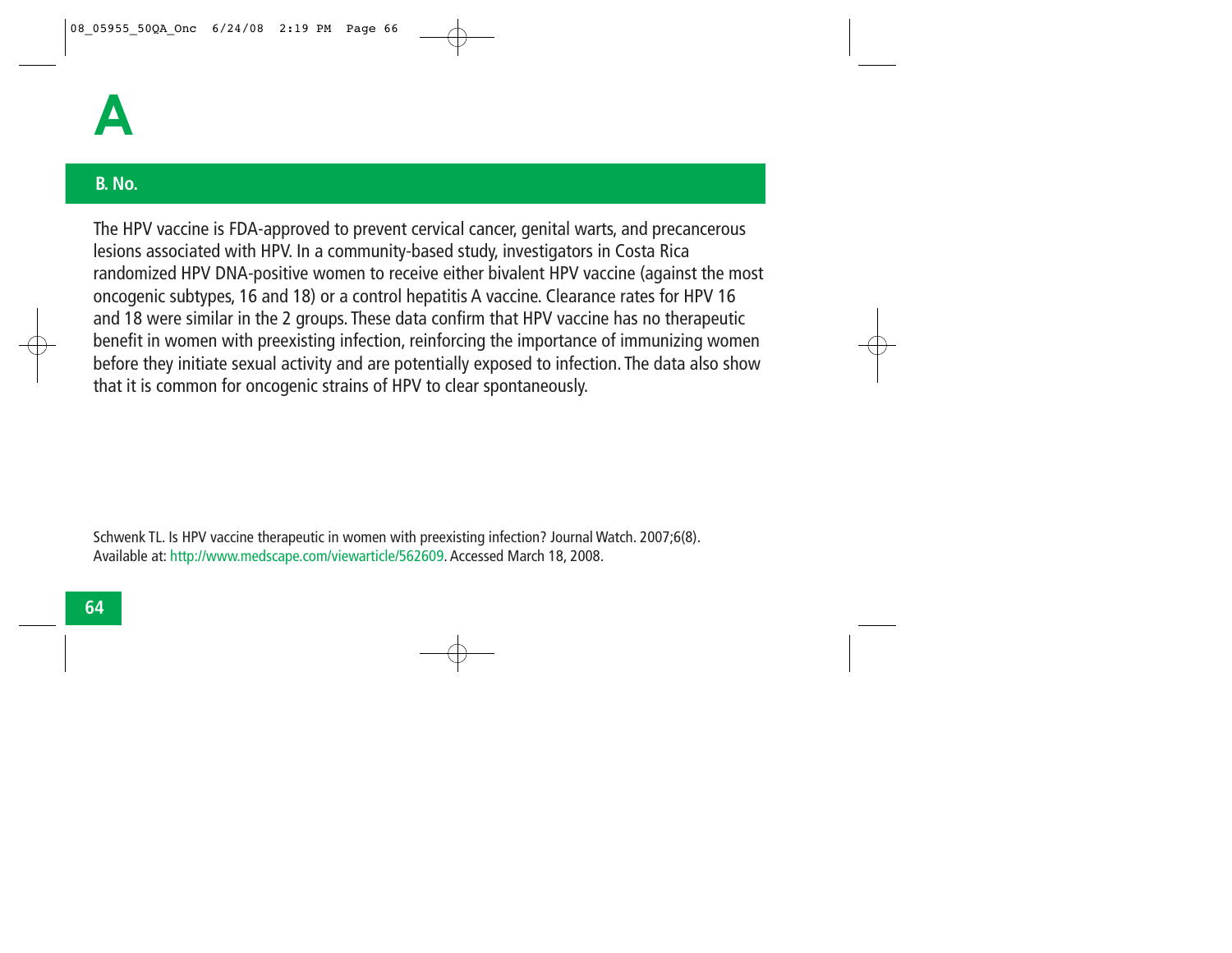# **Q**

# **Which of the following short-acting opioids used for breakthrough cancer-related pain has the most rapid onset of action?**

- **A.** Morphine
- **B.** Oxycodone
- **C.** Methadone
- **D.** Transmucosal fentanyl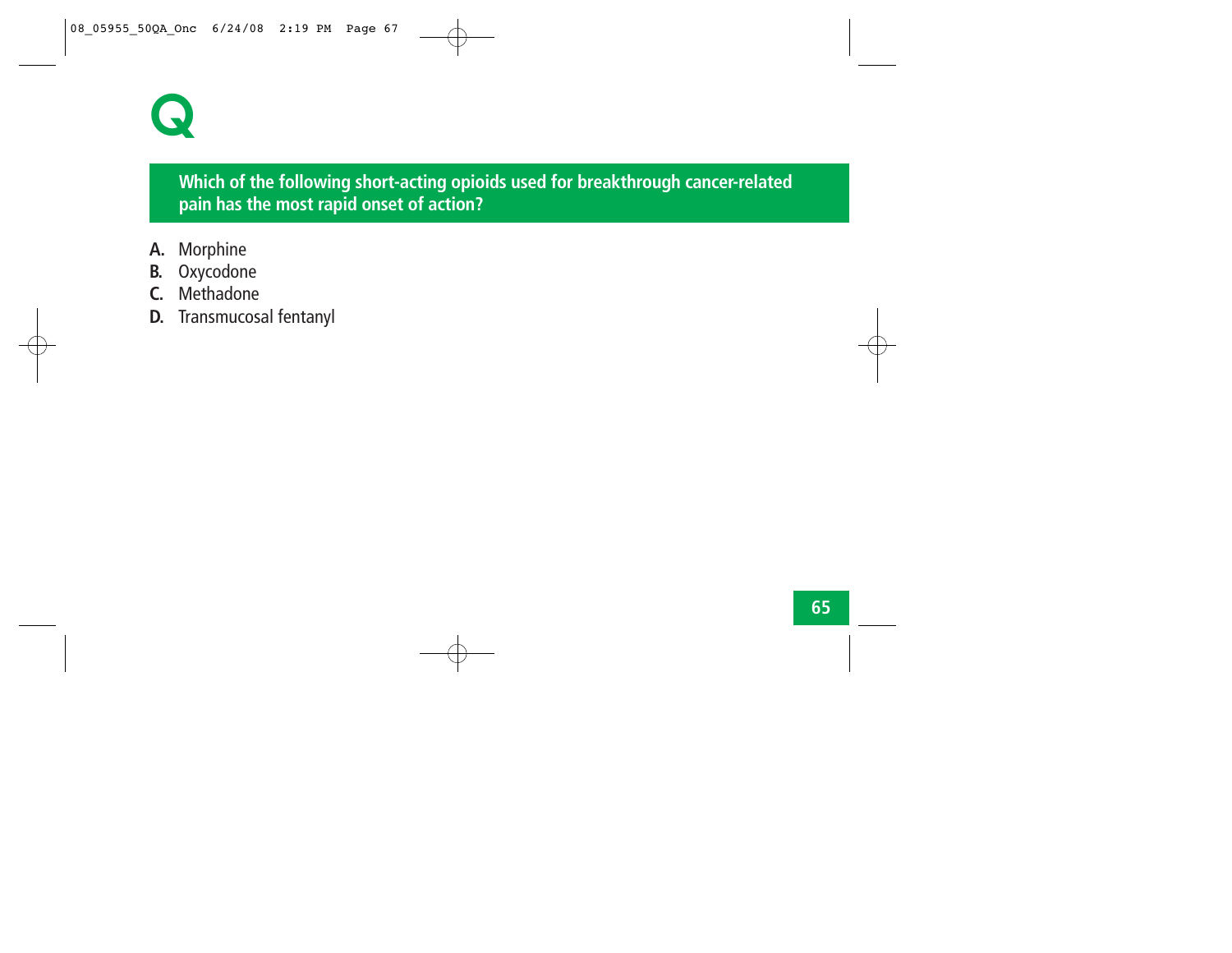### **D. Transmucosal fentanyl.**

The more lipophilic a medication is, the easier it passes the blood-brain barrier and the quicker it can get to the brain. Morphine and oxycodone are fairly hydrophilic and, therefore, do not rapidly enter the central nervous system (CNS), and onset of pain relief may be unpredictable. Methadone is intermediate and has short-acting and long-acting qualities, with pharmacokinetics that consequently are difficult to manage. The fentanyl products are very lipophilic, with rapid onset in and out of the CNS. They also do not accumulate for a long period.

Stanos S. Breakthrough pain: novel approaches. Medscape Hematology-Oncology. December 12, 2007. Available at: http://www.medscape.com/viewarticle/566654. Accessed March 18, 2008.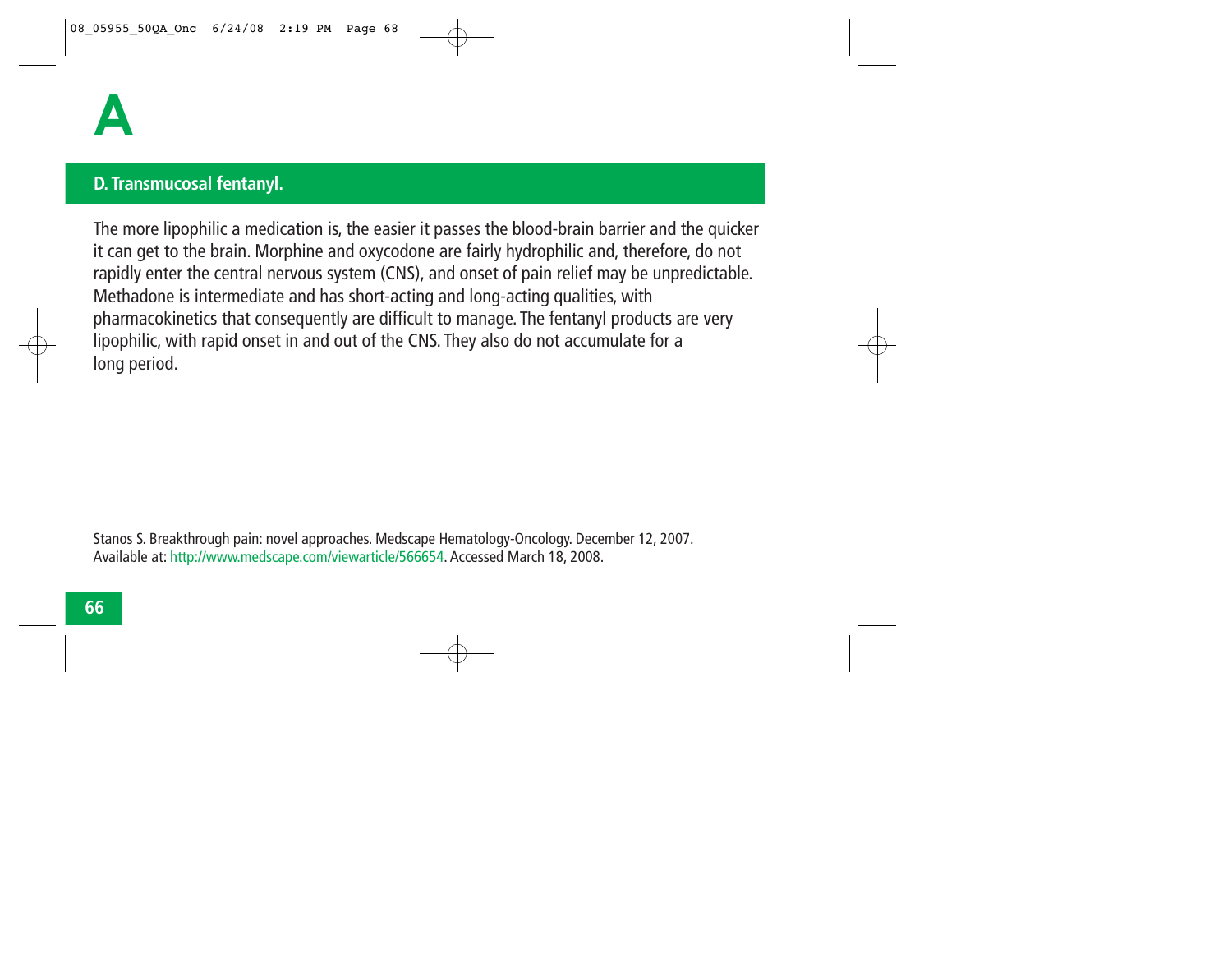# **Q**

Antidepressants have been shown to be effective for the treatment of hot flashes related to hormonal therapies for breast cancer. However, some may inhibit the enzyme CYP2D6, which converts tamoxifen to its active form and thus may interfere with tamoxifen activity.

# **Which of the following antidepressants inhibits CYP2D6 to the greatest degree?**

- **A.** Fluoxetine
- **B.** Sertraline
- **C.** Paroxetine
- **D.** Venlafaxine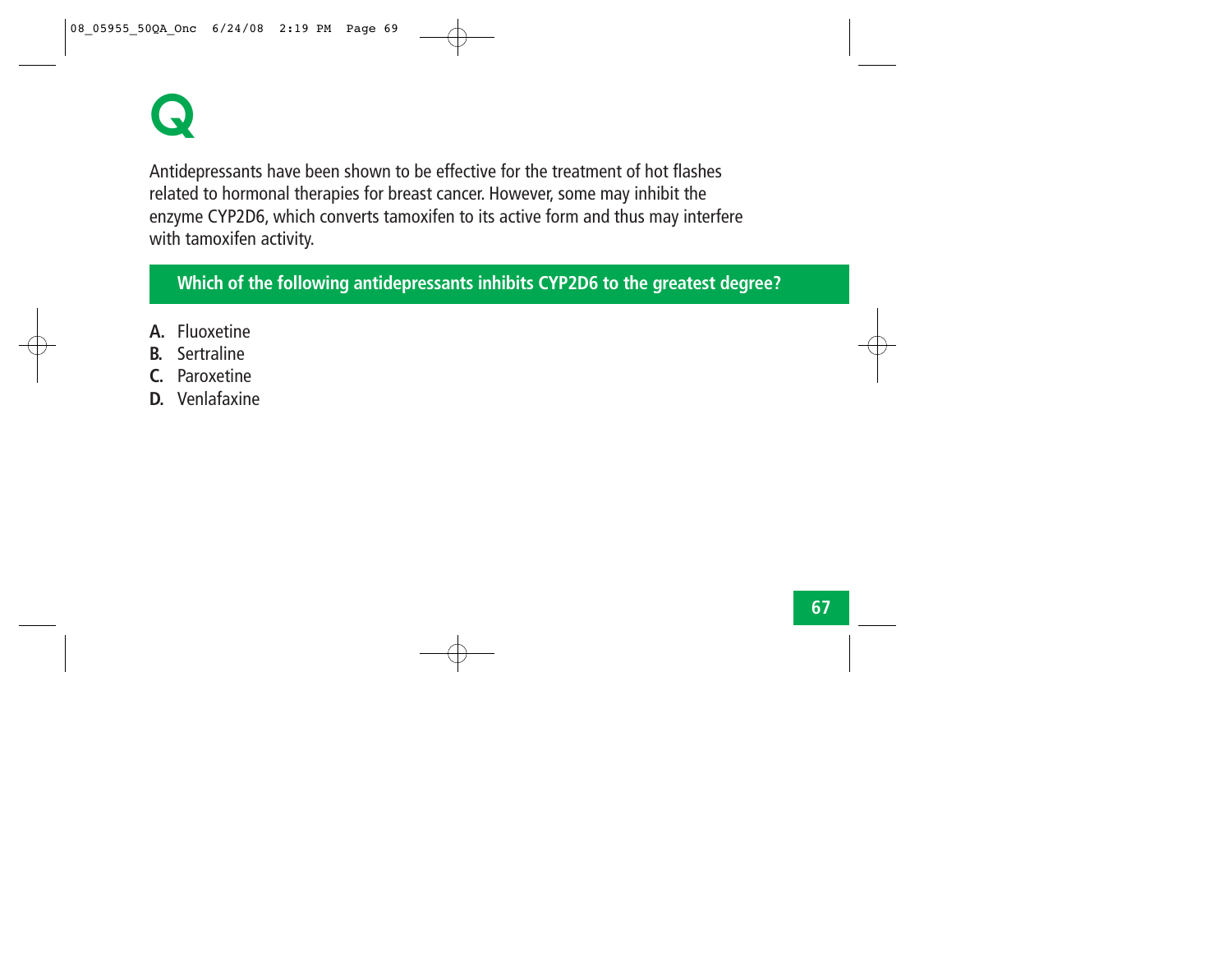

#### **C. Paroxetine.**

Several antidepressants reduce hot flashes. Venlafaxine and paroxetine appear to be the most effective and are associated with about a 60% to 70% reduction. These newer antidepressants do not decrease hot flashes to the same extent as hormones but are better than placebo. Of importance, some of these drugs, such as paroxetine, interfere with the metabolism of tamoxifen. For tamoxifen to be effective, it needs to be converted in the body by CYP2D6. Some drugs inhibit that enzyme, with paroxetine being one of the chief offenders. Venlafaxine does not appear to inhibit CYP2D6 to any significant degree. Thus, if a patient is receiving tamoxifen therapy, she should avoid paroxetine and other drugs that inhibit the CYP2D6 enzyme.

Loprinzi CL. What patients need to know about hot flashes. Medscape Hematology-Oncology. February 27, 2008. Available at: http://www.medscape.com/viewarticle/570671. Accessed March 18, 2008.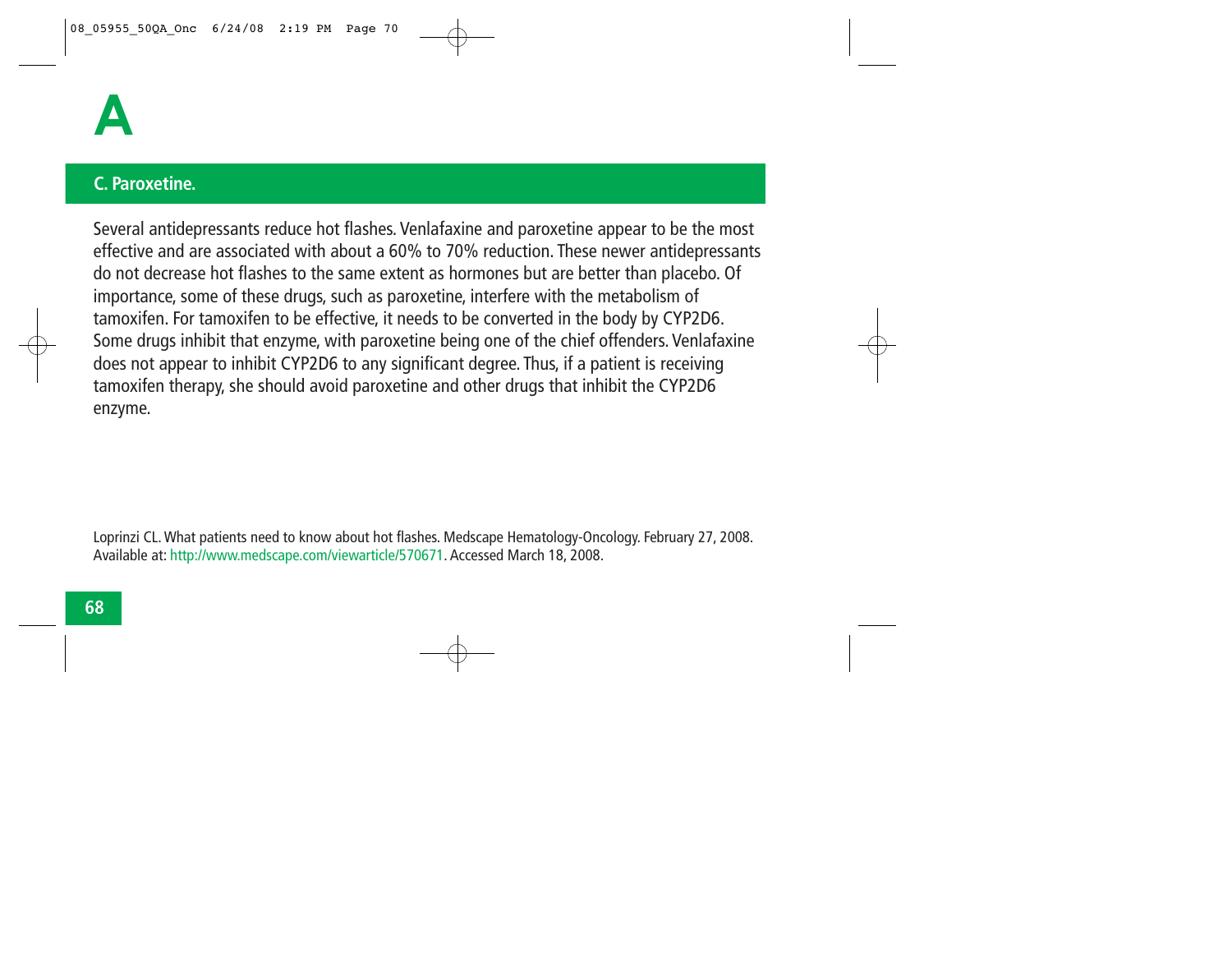# **Q**

# **Which of the following statements about malignant pleural mesothelioma (MPM) is FALSE?**

- **A.** The incidence of MPM is declining in developing countries
- **B.** Chemotherapy is the mainstay of treatment for most patients who present with inoperable MPM
- **C.** Randomized trials have now confirmed that combining antifolates with platinum-based therapy confers a survival benefit
- **D.** No standard therapy has yet been defined as the second-line treatment of choice for MPM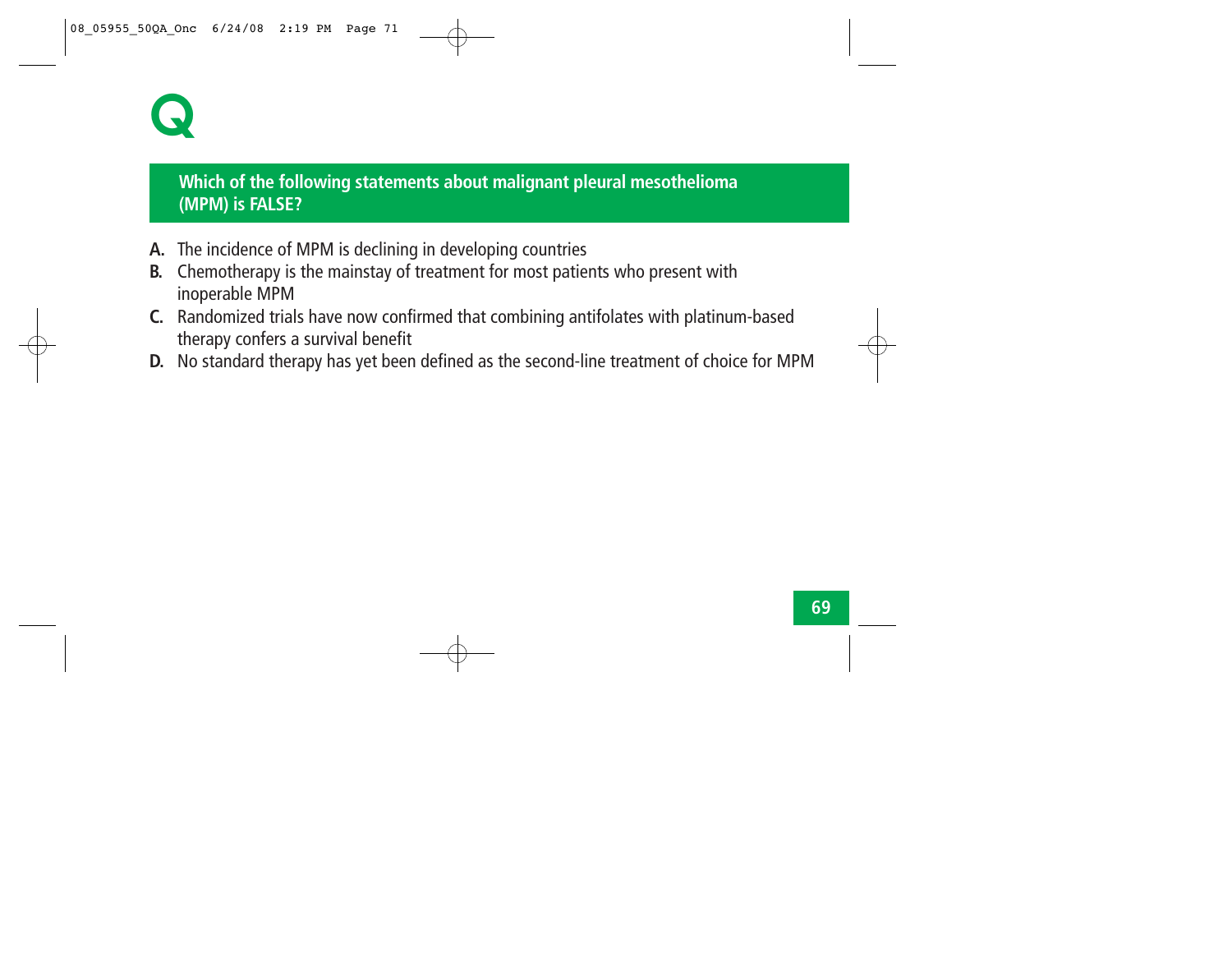## **A. The incidence of MPM is currently declining in developing countries.**

The incidence of MPM is anticipated to increase within the next 10 years in both Europe and the developing nations. Although the outcome for patients remains poor, recent advances in the systemic treatment of this disease have emerged. Two pivotal randomized trials compared cisplatin-antifolate regimens with cisplatin alone; both studies demonstrated improvements in symptomatic and objective response rates and progression-free and overall survival for patients receiving cisplatin-antifolate regimens. Currently, the cisplatin and antifolate combination is to be regarded as the standard chemotherapy regimen in patients with good performance and unresectable disease. No standard has been defined for second-line therapy of MPM.

Fennell DA, Gaudino G, O'Byrne KJ, Mutti L, van Meerbeeck J. Advances in the systemic therapy of malignant pleural mesothelioma. Nat Clin Pract Oncol. 2008;5(3). Available at: http://www.medscape.com/viewarticle/569355\_1. Accessed March 18, 2008.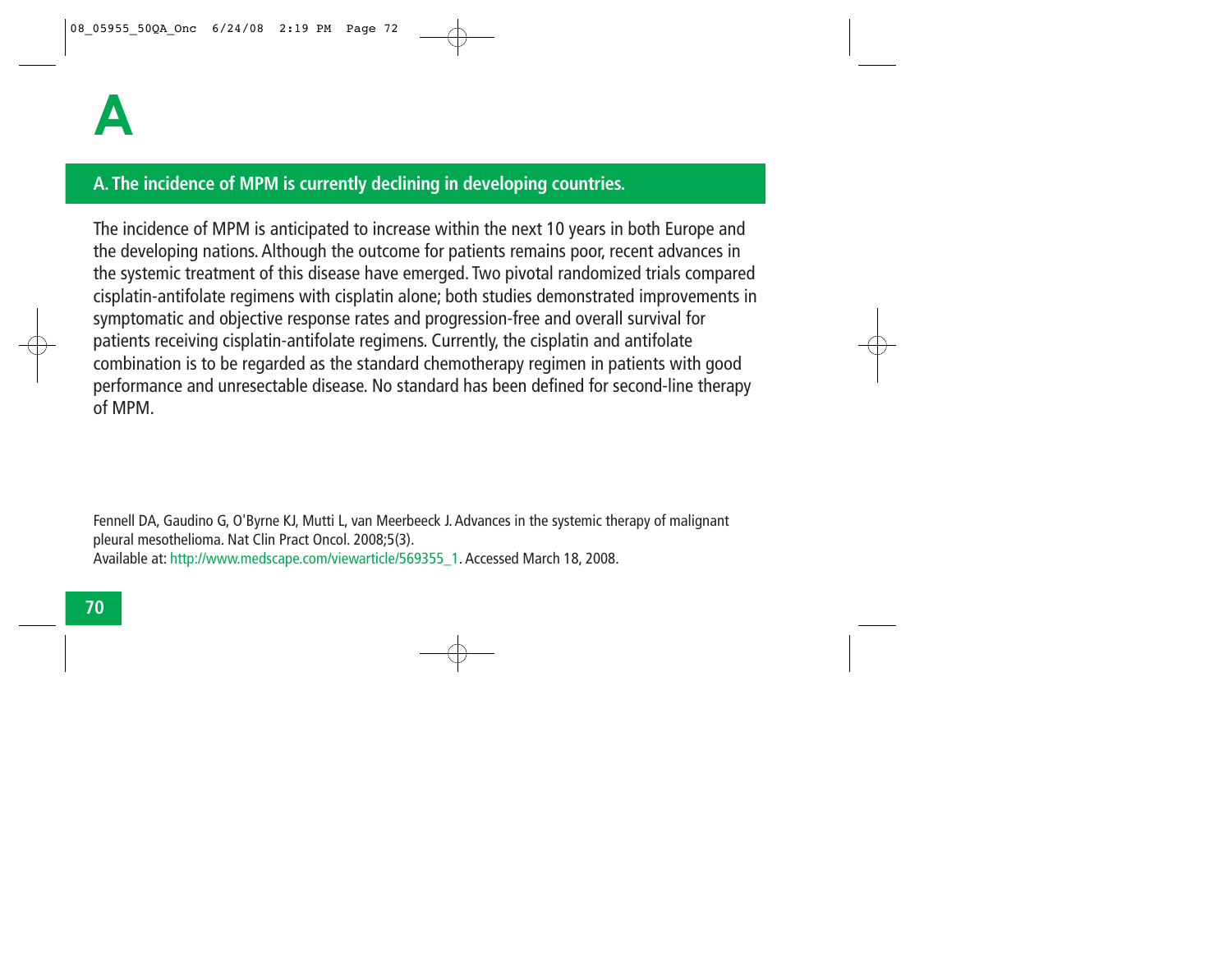

# **All of the following are known to be strong risk factors for gastric cancer EXCEPT:**

- **A.** *Helicobacter pylori* infection
- **B.** Smoking
- **C.** Alcohol abuse
- **D.** Previous gastric surgery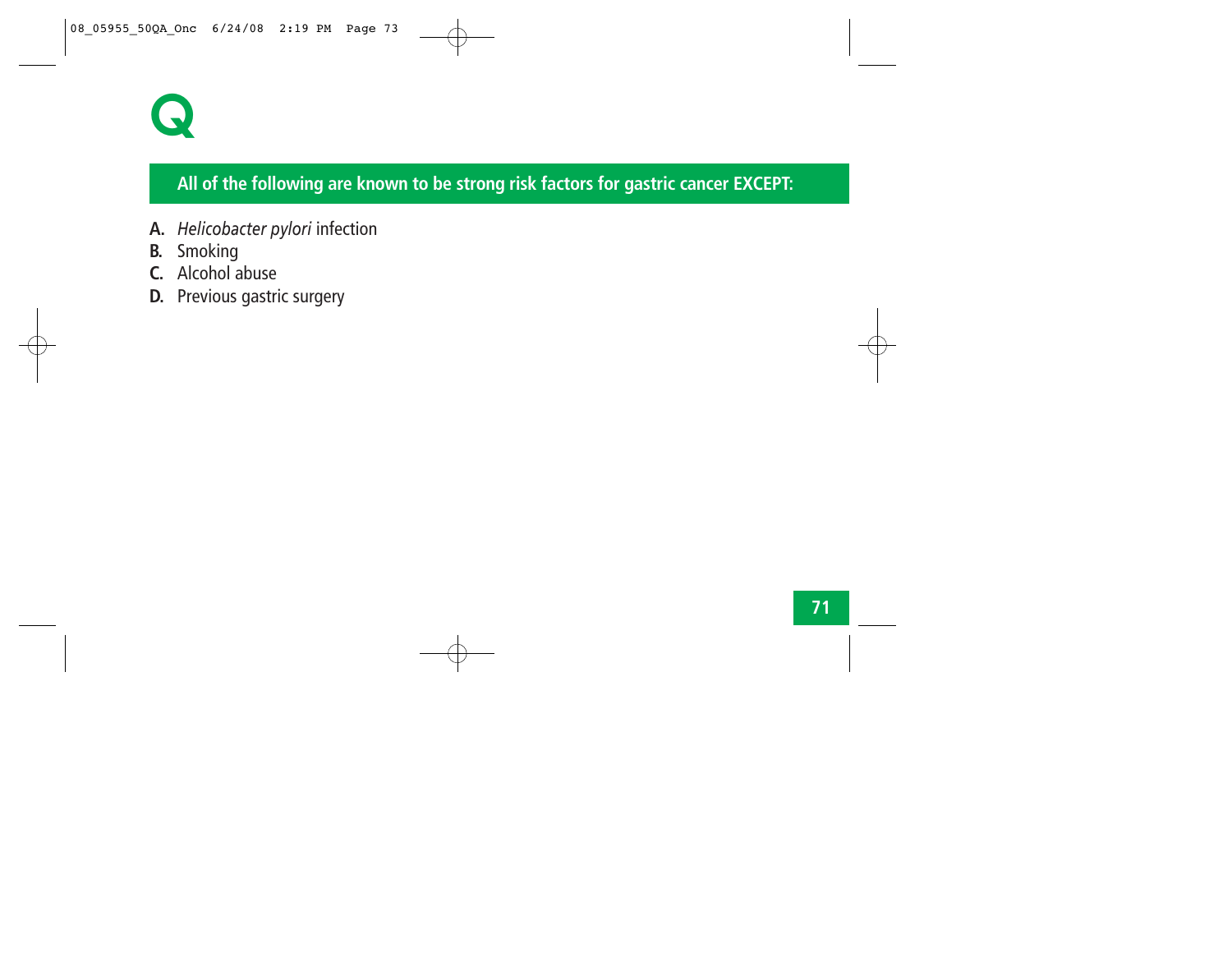

#### **C. Alcohol abuse.**

Chronic bacterial infection with *H pylori* is the strongest risk factor for stomach cancer. *H pylori* infection is associated with chronic atrophic gastritis, and patients with a history of prolonged gastritis have a 6-fold increase in risk for gastric cancer. Interestingly, this association is particularly strong for tumors located in the antrum, body, and fundus of the stomach but does not seem to hold for tumors originating in the cardia. Smoking is associated with an increased incidence of stomach cancer in a dose-dependent manner, both for number of cigarettes and duration of smoking. Previous surgery is also implicated as a risk factor. The rationale is that surgery alters the pH of the stomach, which may in turn lead to metaplastic and dysplastic changes in luminal cells. Evidence for alcohol as a risk factor for gastric cancer is weak.

Fuccio L, Zagari RM, Minardi ME, Bazzoli F. Systematic Review. *Helicobacter pylori* eradication for the prevention of gastric cancer. Aliment Pharmacol Ther. 2007;25:133-141. Available at: http://www.medscape.com/viewarticle/550716\_1. Accessed March 18, 2008.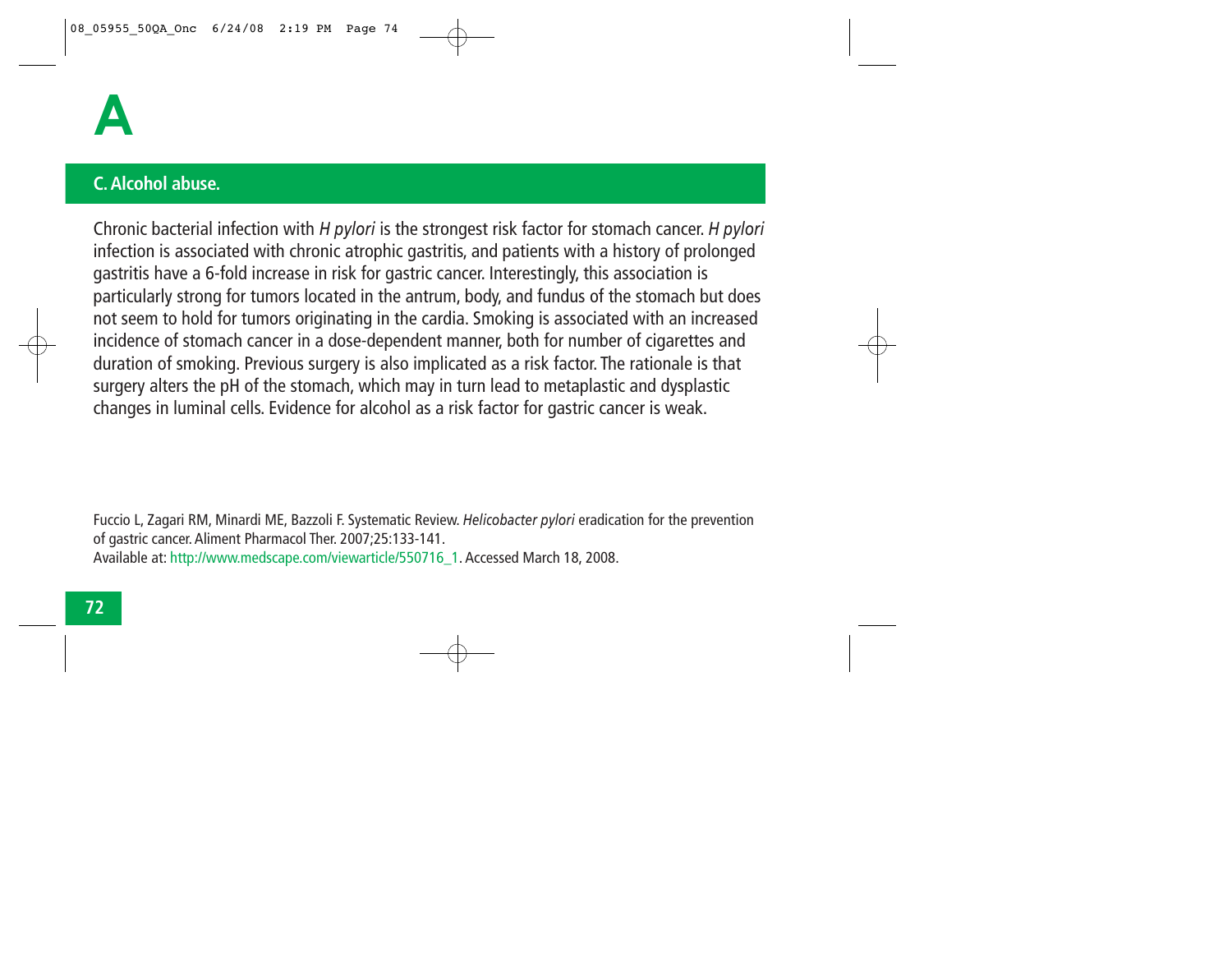

**Is the following statement true or false? HIV-associated Kaposi's sarcoma (KS) skin lesions regress within the first year of highly active antiretroviral therapy (HAART) in most patients.**

- **A.** True
- **B.** False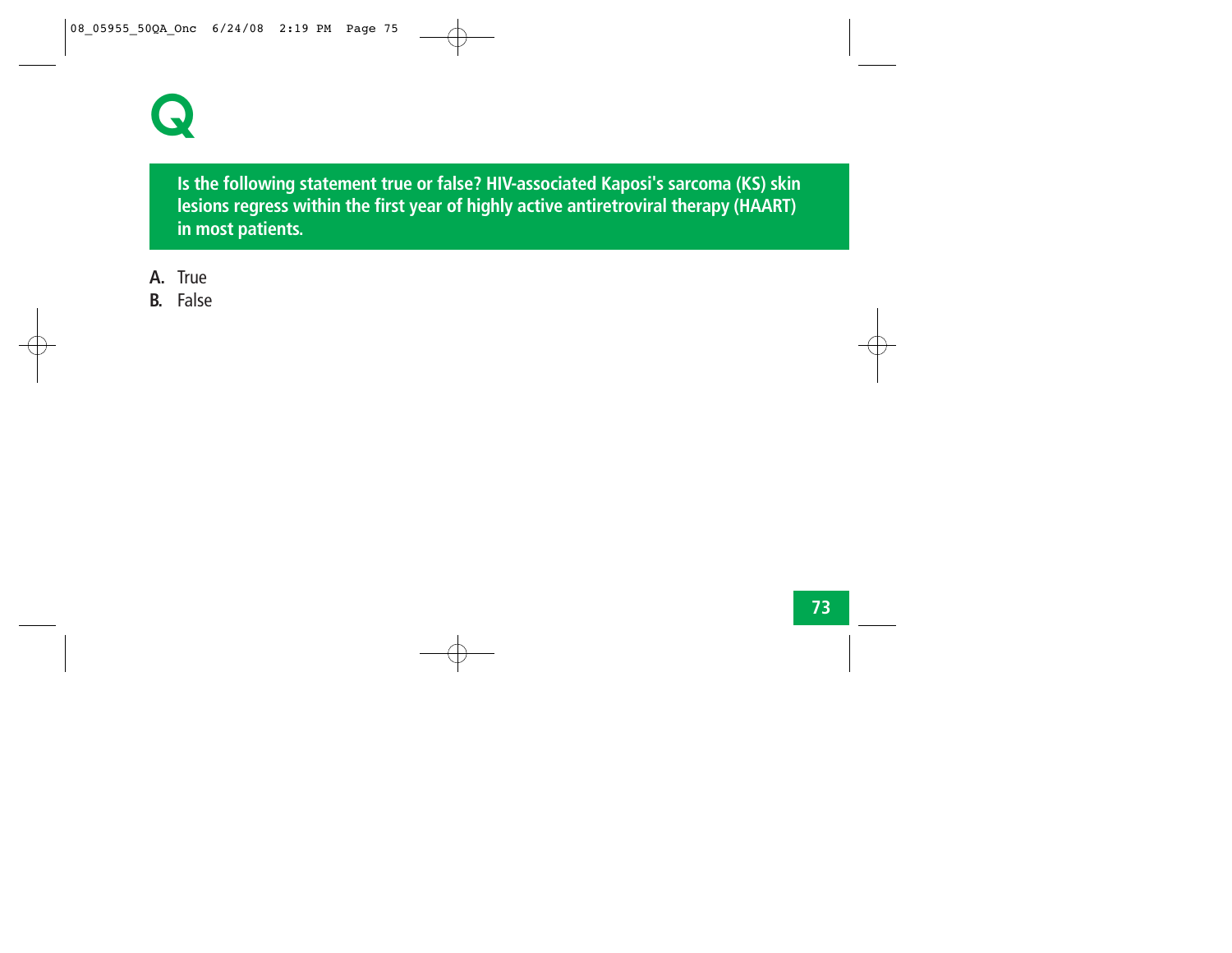

#### **A. True.**

HIV-associated KS typically occurs in patients who have low CD4+ T-cell counts (<150 cells/microliter) and high viral loads (>10,000 copies/mL). In most patients, KS lesions regress within the first year of HAART, as immune function improves and viral load declines.

Goldberg J. An unusual cluster of HIV-associated Kaposi sarcoma? AIDS Clin Care. 2007. Available at: http://www.medscape.com/viewarticle/565475. Accessed March 18, 2008.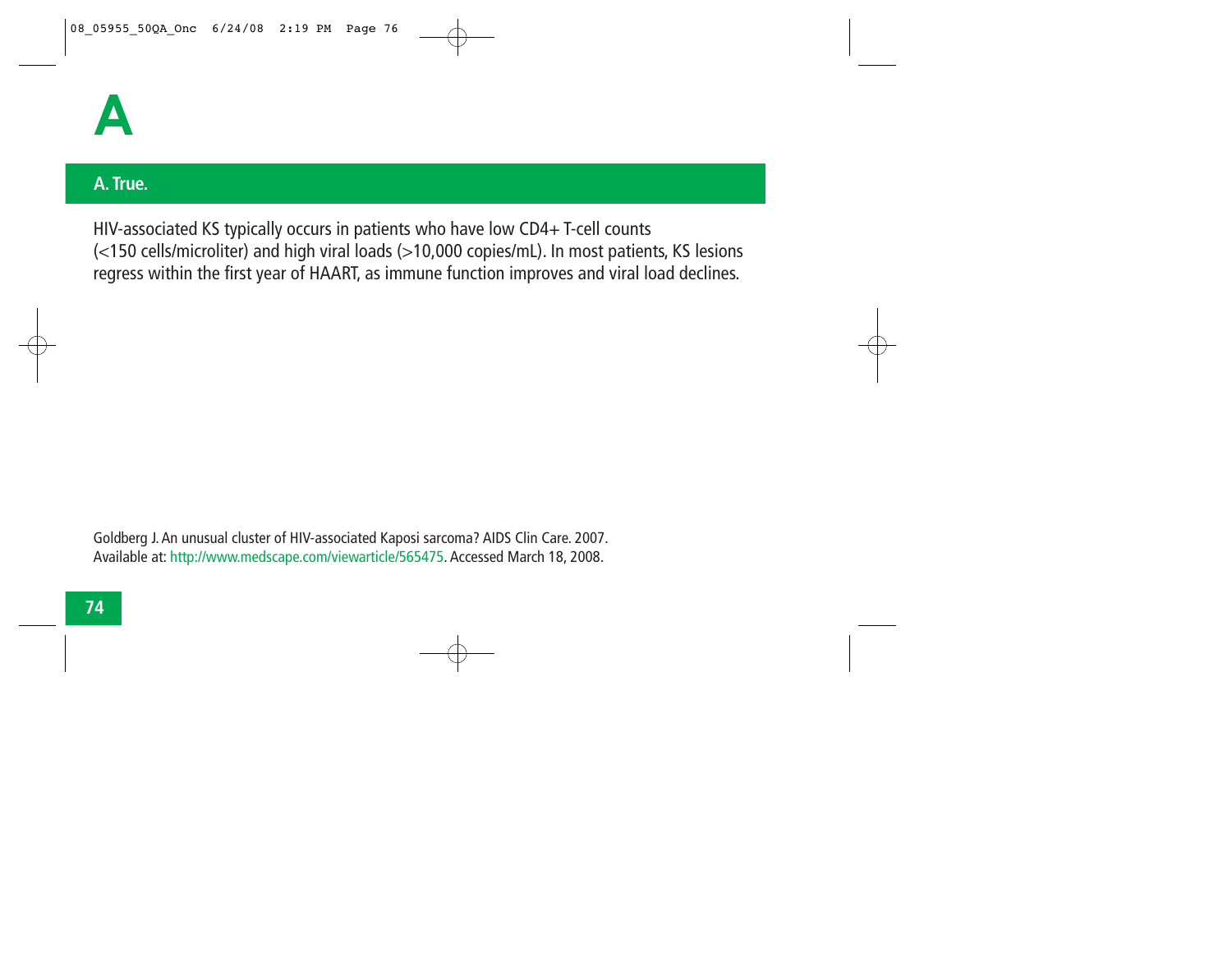

# **All of the following statements regarding prophylactic bilateral salpingooophorectomy (PBSO) in** *BRCA* **mutation carriers are true, EXCEPT:**

- **A.** It reduces the risk for ovarian cancer by about 90% in this population
- **B.** It reduces the risk for breast cancer by about 50% in this population
- **C.** It reduces overall mortality in this population
- **D.** Hormone replacement therapy is not recommended after PBSO-related early surgical menopause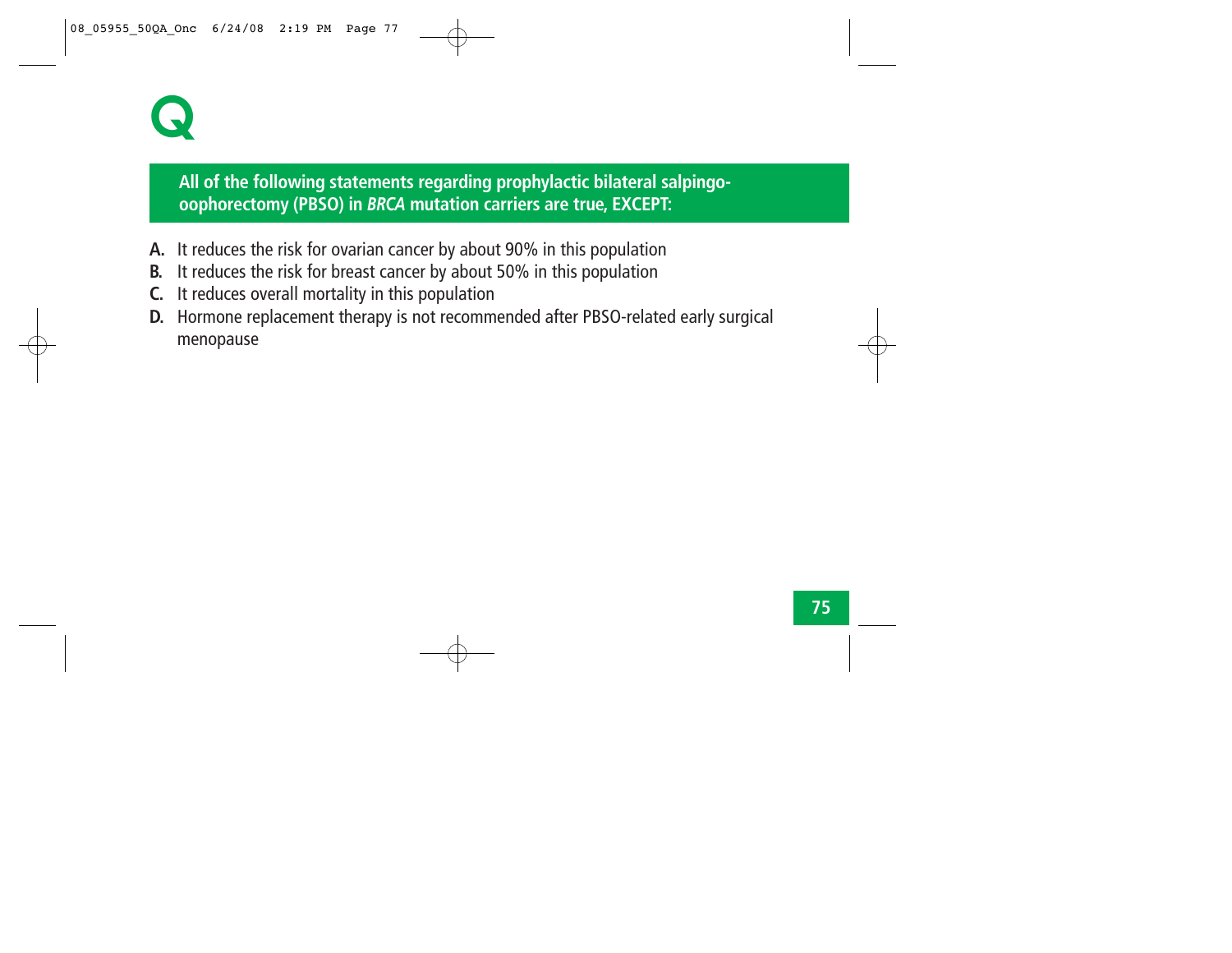# **D. Hormone replacement therapy is not recommended after PBSO-related early surgical menopause.**

PBSO is currently the prevailing preventive choice for *BRCA* mutation carriers. PBSO can reduce the risk for ovarian cancer by about 90% (range, 85% to 100%) and breast cancer by about 50% (range, 46% to 68%). Furthermore, a recent study provided evidence that PBSO reduces not only cancer incidence but also overall mortality. Data indicate that the earlier PBSO is performed, the greater the beneficial effect. This observation indicates that hormone replacement therapy (HRT) should be considered in these women. *BRCA1* and *BRCA2* mutation carriers undergoing PBSO after completion of childbearing should decide about short-term HRT after oophorectomy largely on the basis of quality-of-life issues. If HRT is used, the patients should consider discontinuing treatment at the time of the expected natural menopause.

Roukos DH, Briasoulis E. Individualized preventive and therapeutic management of hereditary breast ovarian cancer syndrome. Nat Clin Pract Oncol. 2007;4:578-590. Available at: http://www.medscape.com/viewarticle/562985\_5. Accessed March 18, 2008.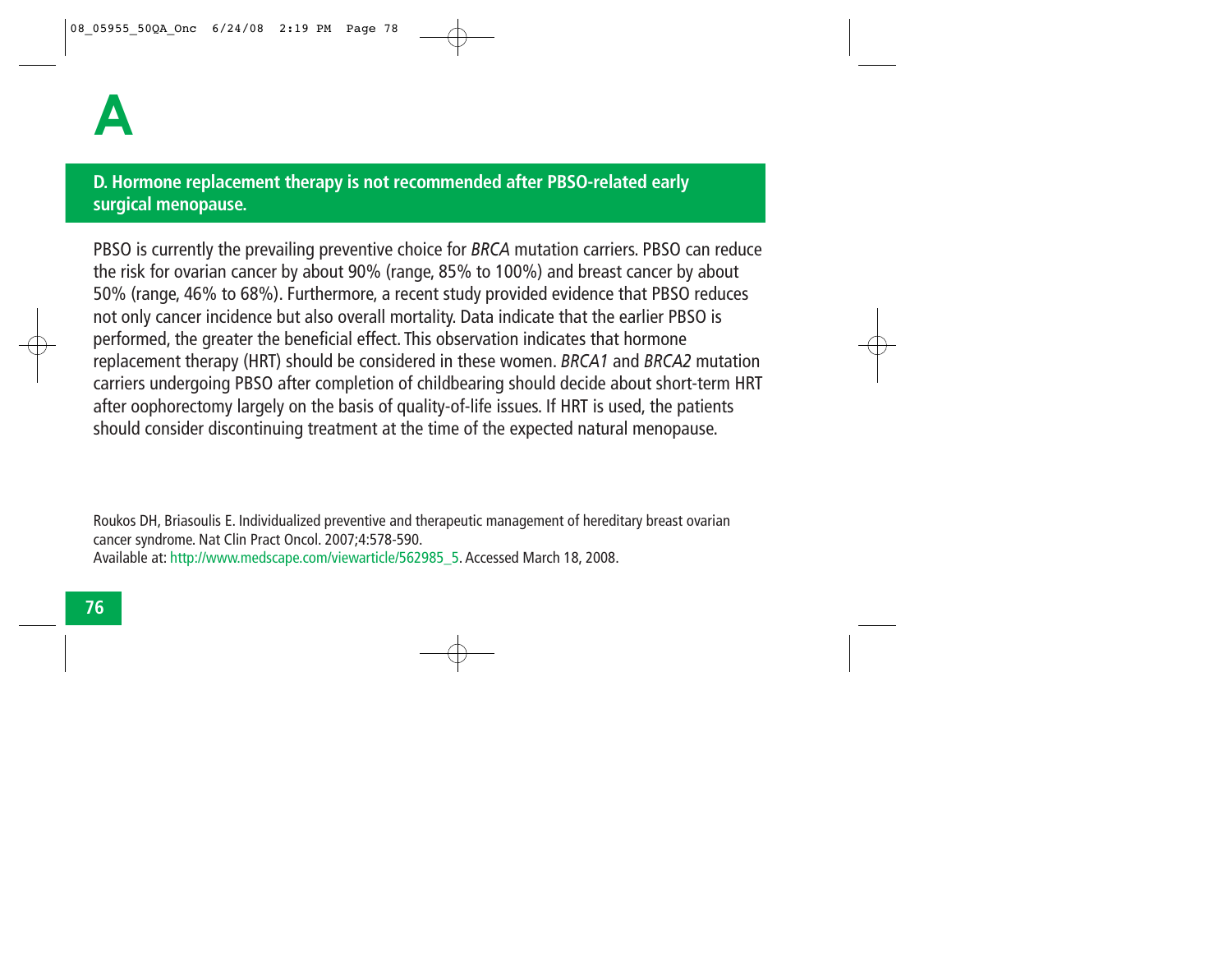# **Q**

# **Which of the following statements regarding acute lymphoblastic leukemia (ALL) is FALSE?**

- **A.** About 40% of all adults with ALL achieve long-term, disease-free survival compared with 80% to 90% in children
- **B.** Middle-aged and young adults have better outcomes with standard therapy than with pediatric regimens
- **C.** Adolescents and young adults with ALL have better outcomes if treated by a pediatric oncologist rather than an adult oncologist
- **D.** None of the above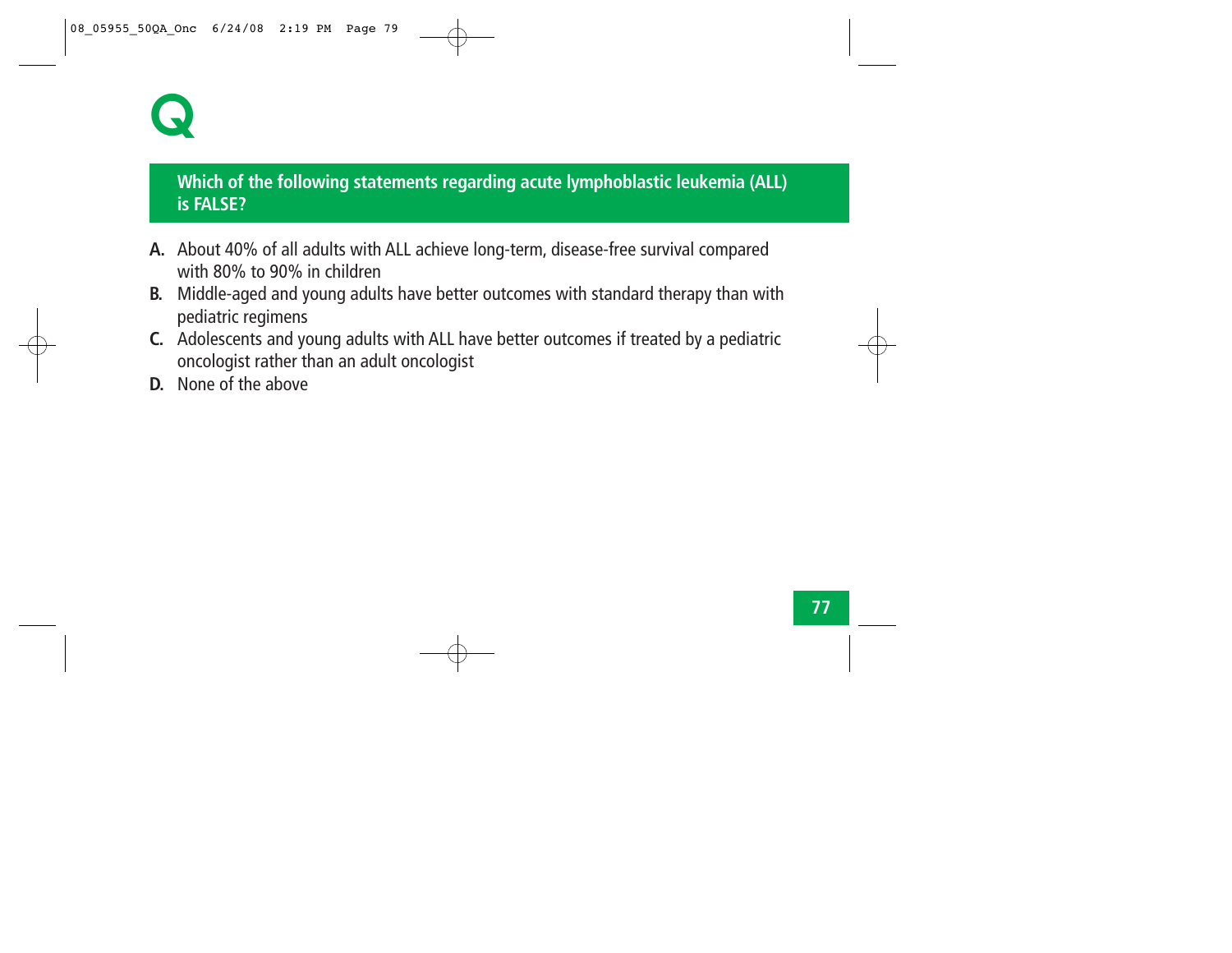### **B. Middle-aged and young adults have better outcomes with standard therapy than with pediatric regimens.**

Most treatment trials in adults are based loosely on regimens that were beneficial in children with high-risk disease, although at best, 40% of adults with ALL achieved long-term, disease-free survival compared with 80% to 90% in children. Studies have suggested that rather than receiving modified pediatric regimens, adult patients with ALL should receive precisely the same intensive regimens used by pediatricians to treat their younger adult patients. It has been shown that an adolescent or young adult with ALL will fare better if treated by a pediatric oncologist rather than an adult oncologist. Three trials reported that pediatric-type regimens applied to middle-aged and younger adults with ALL yielded better results than standard therapy in adults.

Stone RM. Update on acute lymphoblastic leukemia and acute promyelocytic leukemia. Medscape Hematology-Oncology. March 16, 2007. Available at: http://www.medscape.com/viewarticle/553564\_1. Accessed March 18, 2008.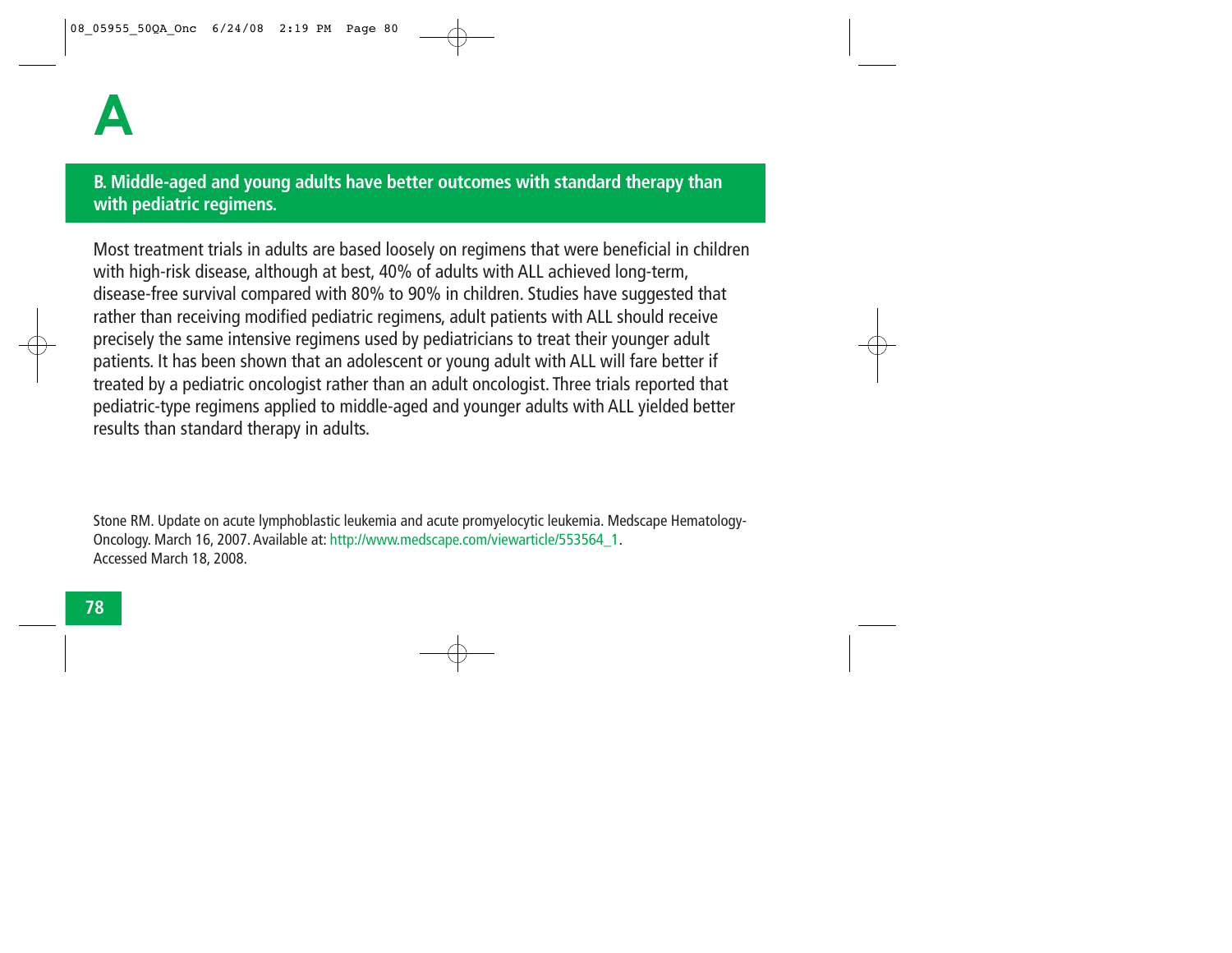

# **What is the most common histologic type of thyroid carcinoma?**

- **A.** Anaplastic
- **B.** Medullary
- **C.** Follicular
- **D.** Papillary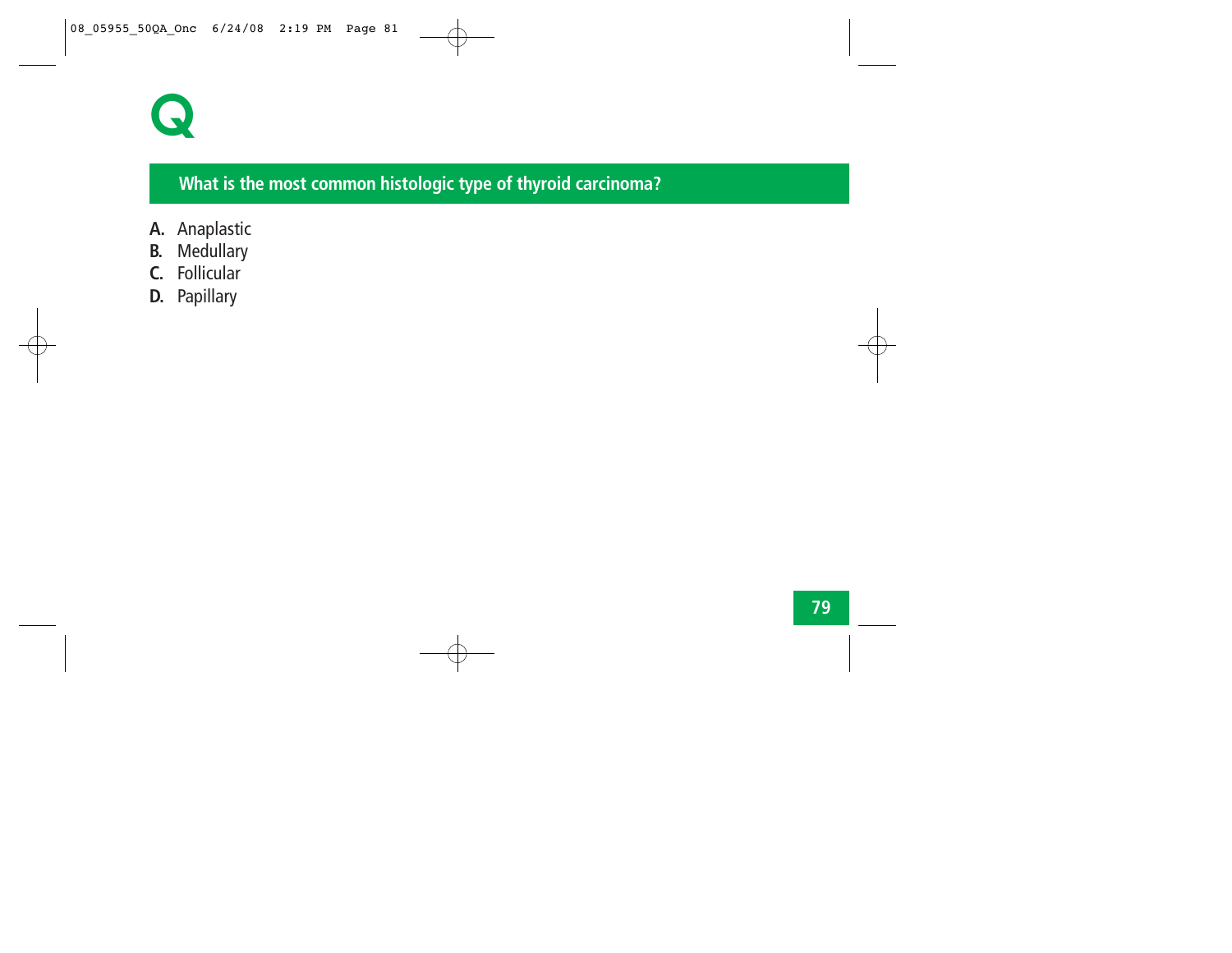

# **D. Papillary.**

Papillary cancer accounts for about 85% of thyroid carcinomas.

Tuttle RM. NCCN thyroid carcinoma guidelines update. Medscape Hematology-Oncology 2007. Available at: http://www.medscape.com/viewarticle/555684. Accessed March 18, 2008.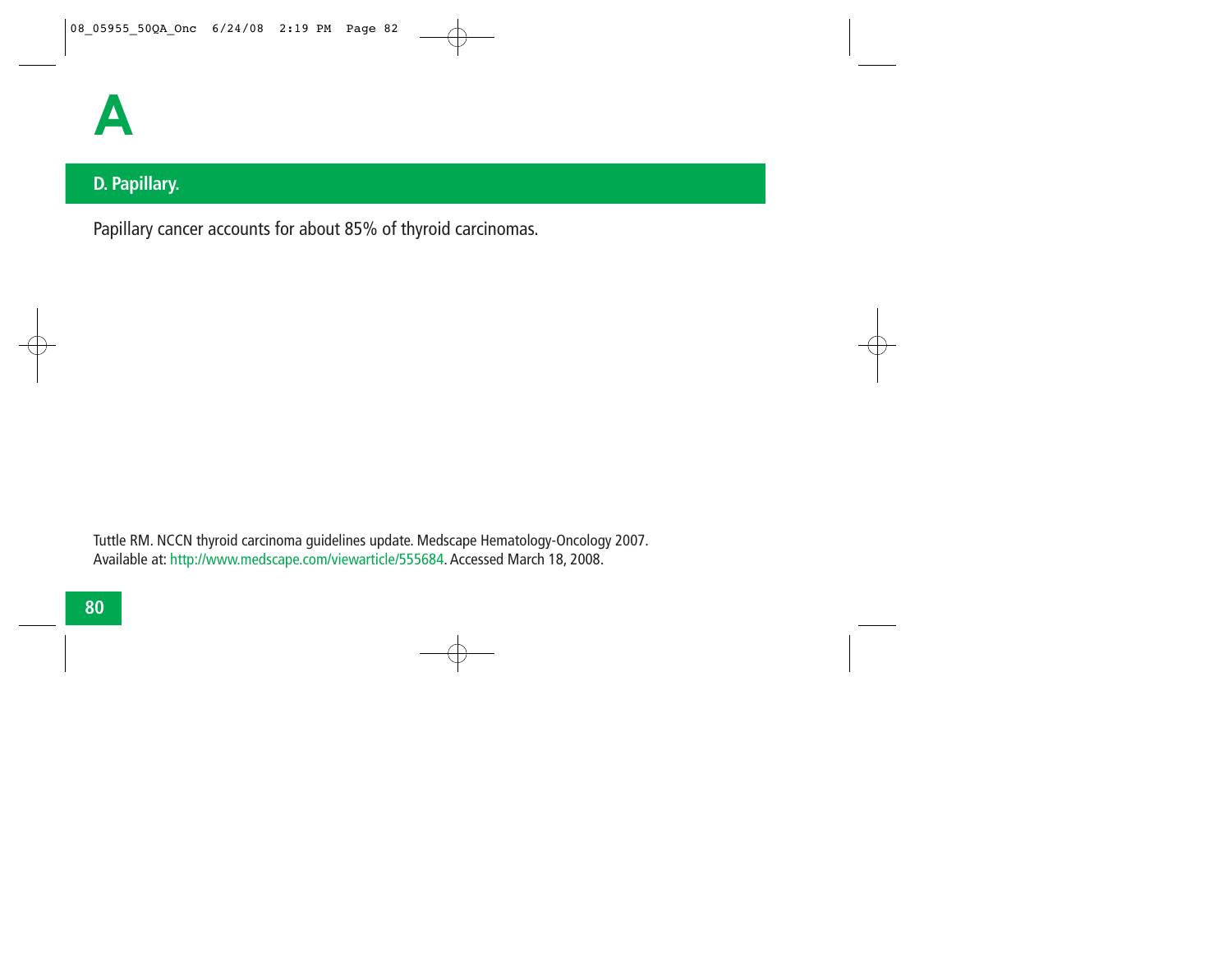

# **Human papillomavirus (HPV) infection is associated with which type of cancer?**

- **A.** Cervical
- **B.** Anogenital
- **C.** Head and neck
- **D.** All of the above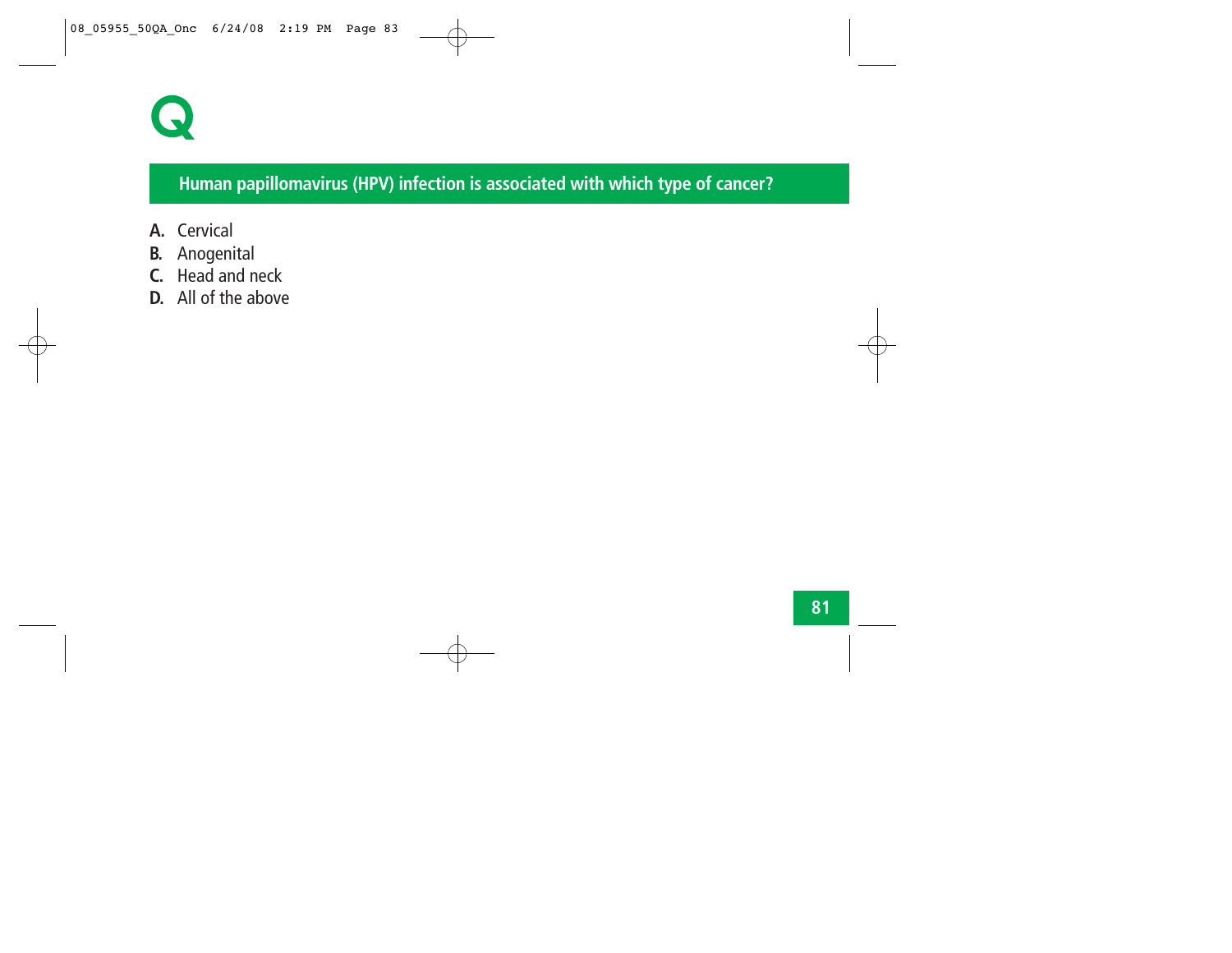

#### **D. All of the above.**

Cervical cancer is a major cause of mortality in women worldwide and is initiated by infection with high-risk HPVs. These viruses, especially HPV-16, are associated with other anogenital cancers and a subgroup of head and neck cancers. Indeed, HPV infection could account for the development of head and neck cancer in persons who lack the classic risk factors for this disease (tobacco and alcohol abuse).

Psyrri A, DiMaio D. Human papillomavirus in cervical and head-and-neck cancer. Nat Clin Pract Oncol. 2008;5:24-31. Available at: http://www.medscape.com/viewarticle/567333. Accessed March 18, 2008.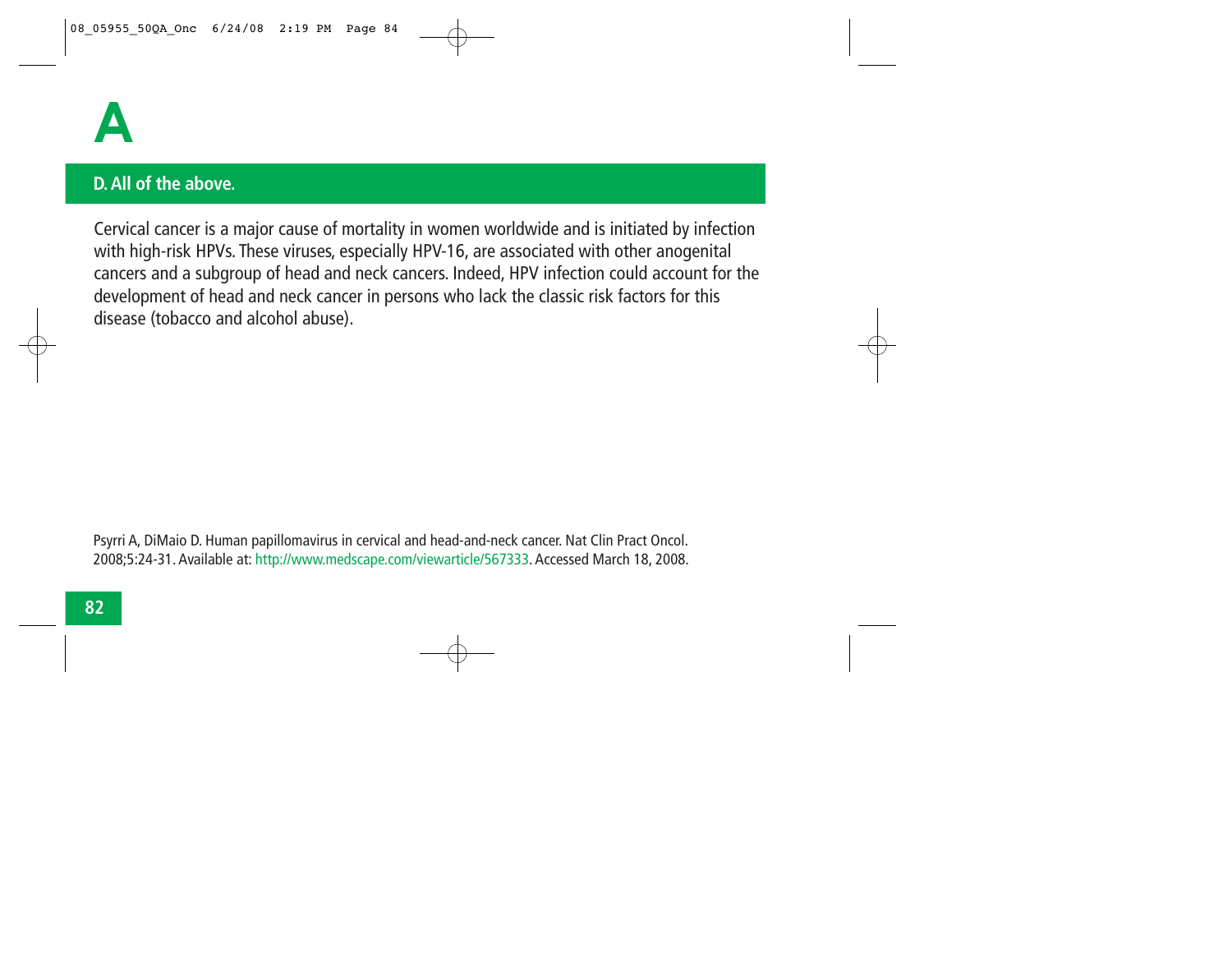

#### **"Triple-negative" breast cancer has been defined by modern genomic techniques as which distinct breast tumor subset?**

- **A.** Luminal A
- **B.** Luminal B
- **C.** Basal-like
- **D.** "Normal"-like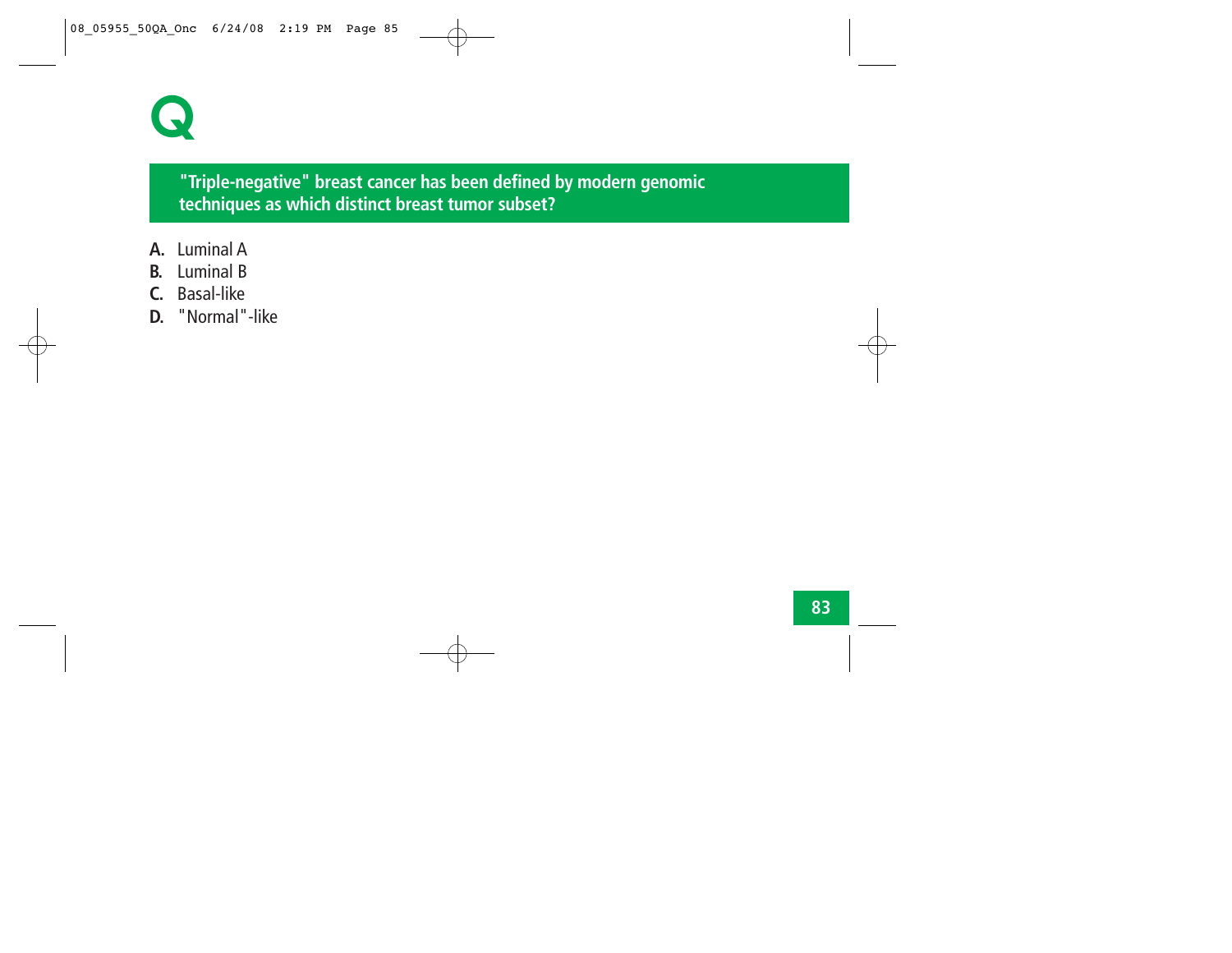

#### **C. Basal-like.**

The use of modern genomic techniques has significantly enhanced our understanding of breast cancer biology. Five distinct breast cancer tumor subsets have been recognized, including hormone receptor (HR)-positive luminal A and B, human epidermal growth receptor 2 (HER2)-positive, "normal"-like, and basal-like. This final group is frequently identified as "triple negative" by conventional immunohistochemical techniques because it lacks staining for estrogen receptor, progesterone receptor, and HER2. Triple-negative tumors, which often overexpress the epidermal growth factor receptor 1 and are positive for CK 5 and/or 6, are typically high grade and are associated with a high risk for relapse within the first several years after initial diagnosis. Long-term follow-up of triple-negative cohorts has demonstrated a worse prognosis for the triple-negative subgroups than for those that are HR-positive.

Winer EP, Mayer EL. Optimizing treatment of "triple-negative" breast cancer. Medscape conference coverage from the 30th Annual San Antonio Breast Cancer Symposium (SABCS). 2007. Available at: http://www.medscape.com/viewarticle/569483. Accessed March 18, 2008.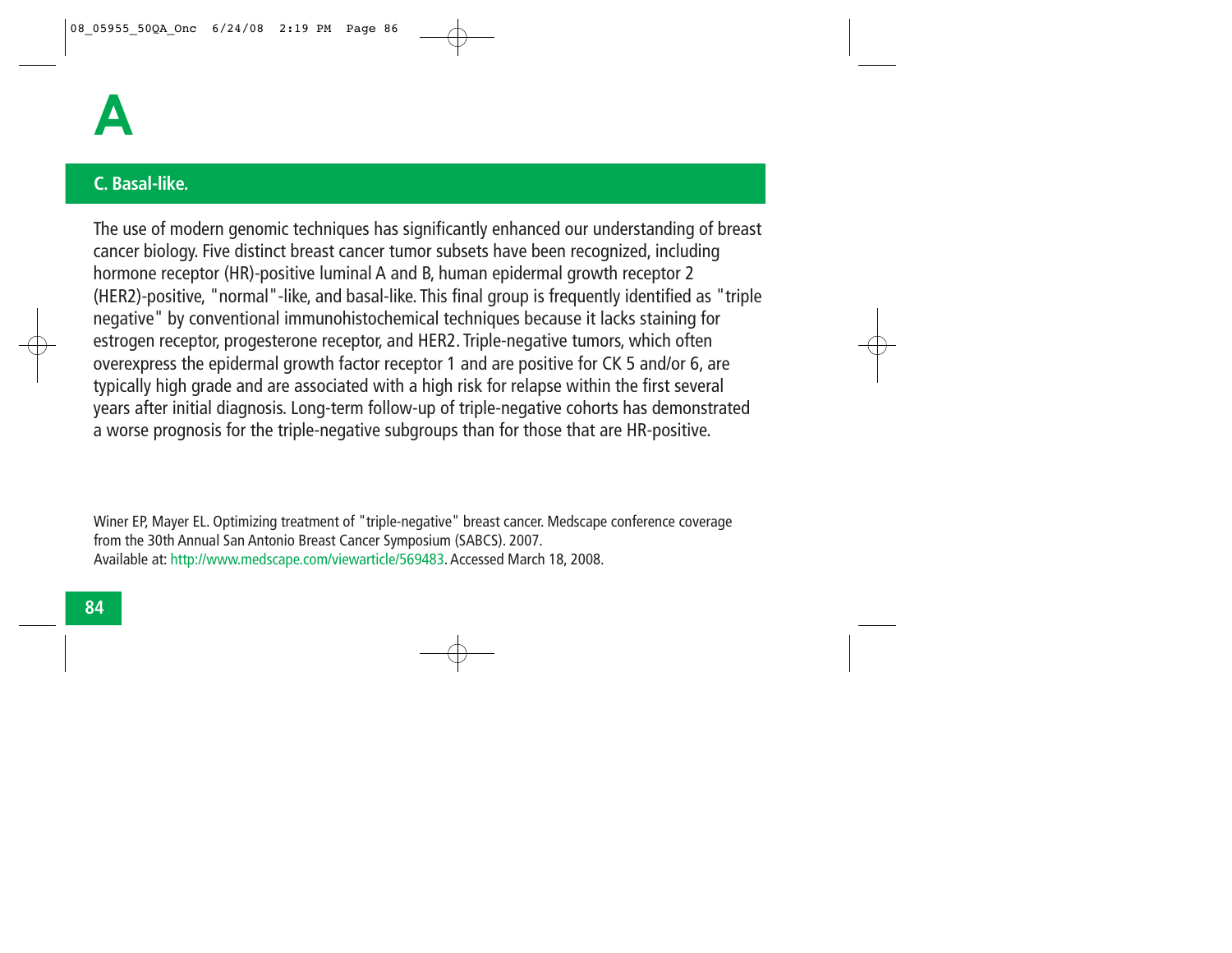# **Q**

# **What is the best treatment approach for aggressive nonmelanoma skin cancer (NMSC) when disfigurement or functional impairment is a risk?**

- **A.** Mohs micrographic surgery
- **B.** Radiation therapy
- **C.** Imiquimod
- **D.** Photodynamic therapy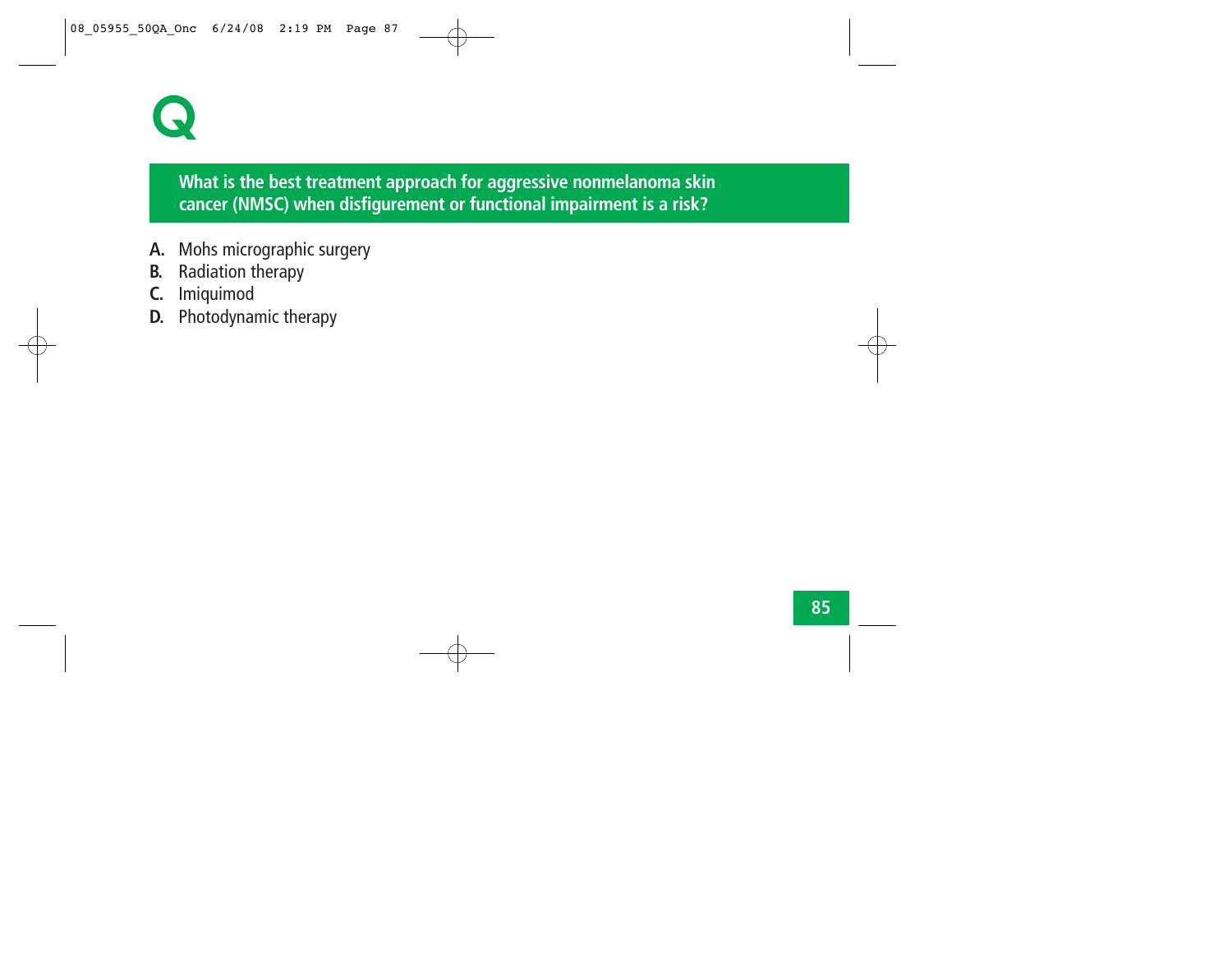### **A. Mohs micrographic surgery.**

Surgery is the most frequent approach used to treat NMSC. The gold standard for treatment continues to be Mohs micrographic surgery, but owing to the time and expense involved with this procedure, it is indicated only in patients with aggressive tumors or those for whom disfigurement or functional impairment is a risk. Although radiation therapy is effective, its use is limited because of the side effects, but it can be used in certain patients who are not surgical candidates. Imiquimod is a topical immune-response modulator that is effective against superficial basal cell carcinoma (BCC), small nodular BCC, and squamous cell carcinoma (SCC). Photodynamic therapy involves application of a photosensitizing compound to the skin that preferentially accumulates within the tumor cell and is then activated by a light source. Photodynamic therapy is effective in treating SCC in situ and superficial BCC.

Neville JA, Welch E, Leffell DJ. Management of nonmelanoma skin cancer in 2007. Nat Clin Pract Oncol. 2007;4:432-469. Available at: http://www.medscape.com/viewarticle/560586\_1. Accessed March 18, 2008.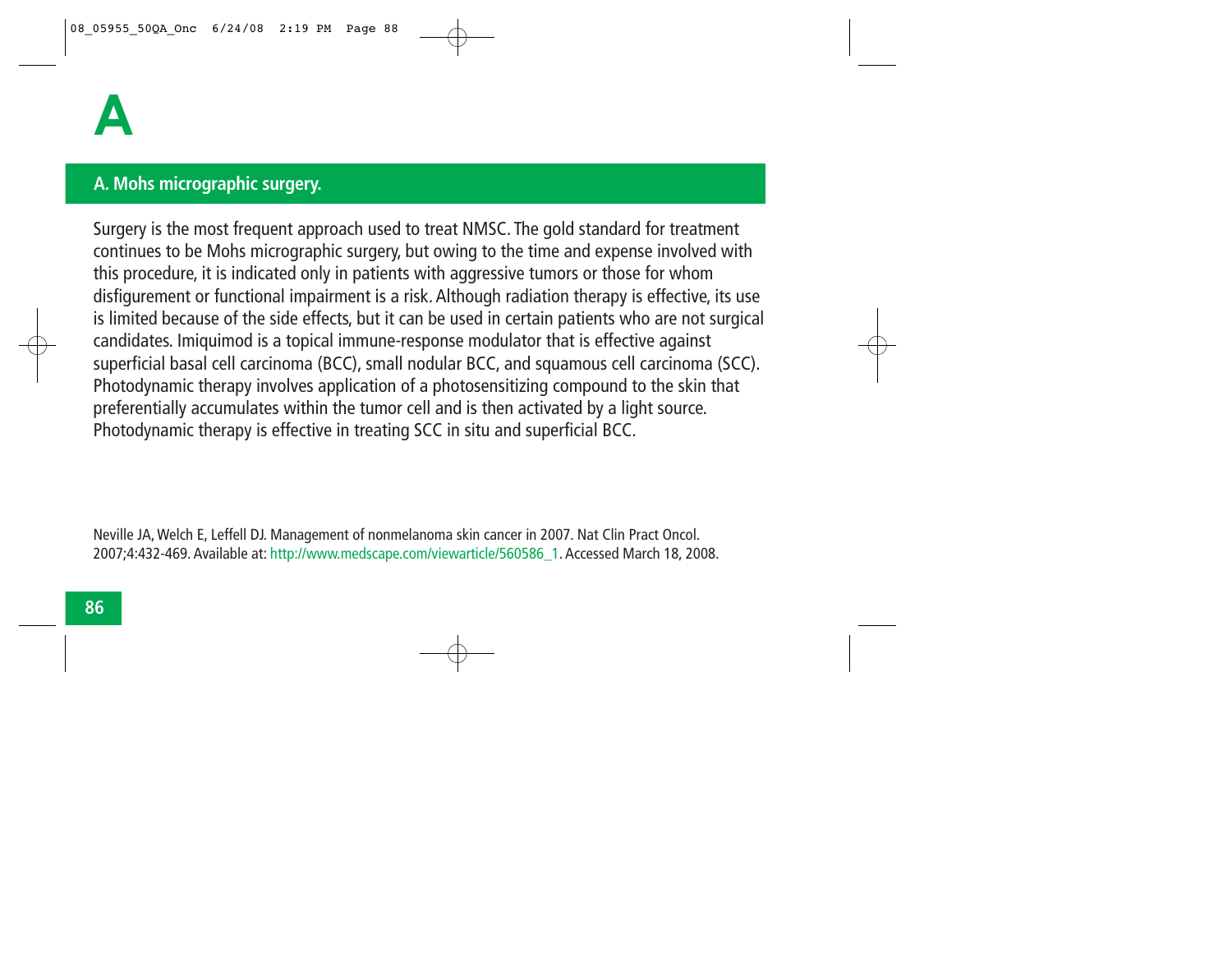

Bladder cancer is the fourth most common cancer in men and the eighth most common in women. As with many other diseases, the earlier that bladder cancer is diagnosed, the better the patient's long-term prognosis.

# **What is the best screening test for bladder cancer?**

- **A.** Urine dipstick test
- **B.** Urine cytology
- **C.** Cystoscopy
- **D.** No screening test is useful for universal screening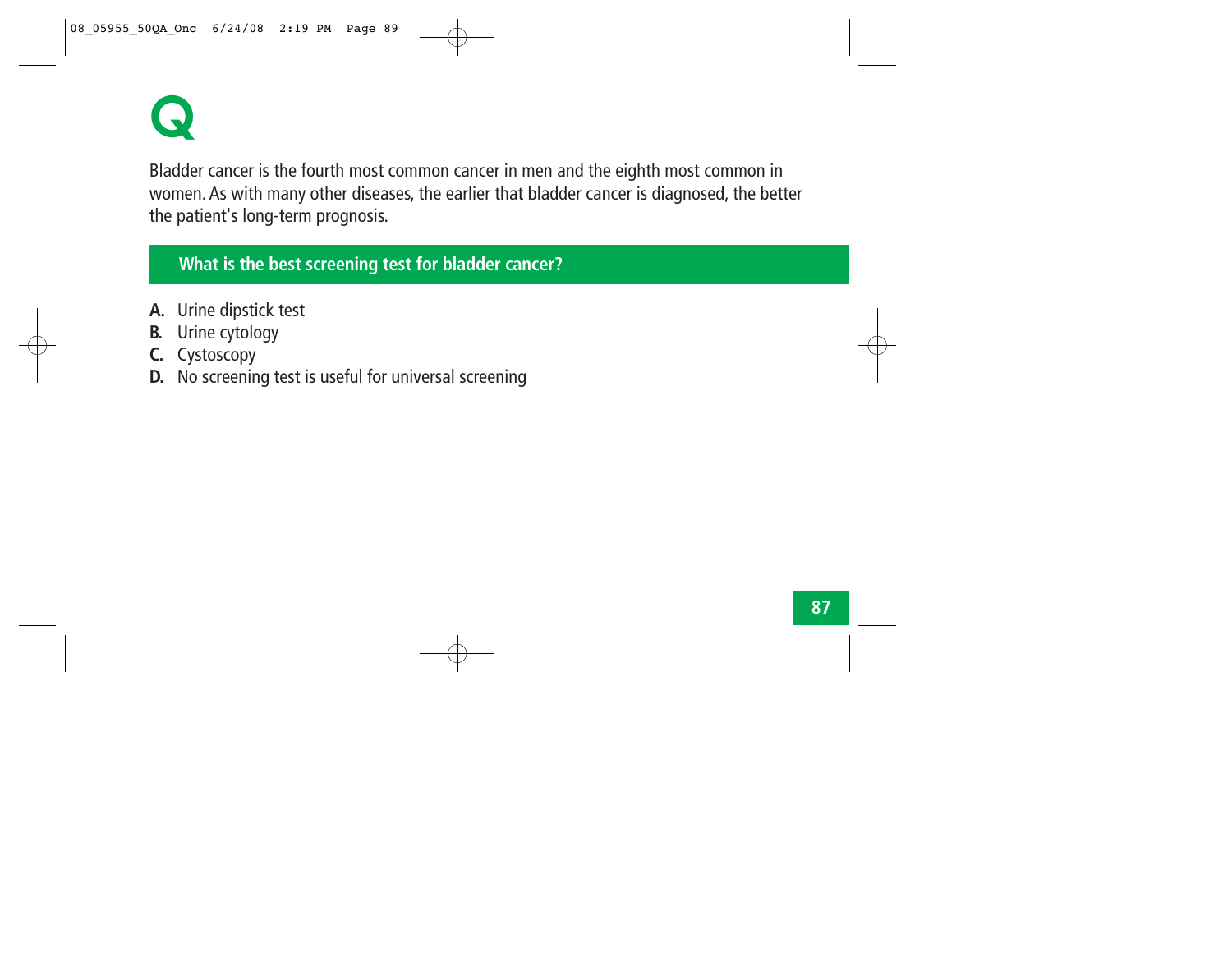#### **D. No screening test is useful for universal screening.**

Although bladder cancer can cause significant morbidity and mortality, no screening tests have proved to have the sensitivity and specificity necessary to be clinically beneficial for universal screening. The clinical finding most commonly associated with bladder cancer is hematuria. In patients with this sign, cystoscopic examination of the bladder and imaging of the urinary tract are performed to rule out urologic malignancy. Microscopic hematuria, however, lacks appropriate specificity to prevent unnecessary urologic evaluation in many patients. Routine screening for bladder cancer by testing for hematuria in asymptomatic patients is discouraged.

Rao PK, Jones S. Screening for bladder cancer in primary care: a comprehensive review. Medscape Hematology-Oncology. January 25, 2008. Available at: http://www.medscape.com/viewprogram/8618. Accessed March 18, 2008.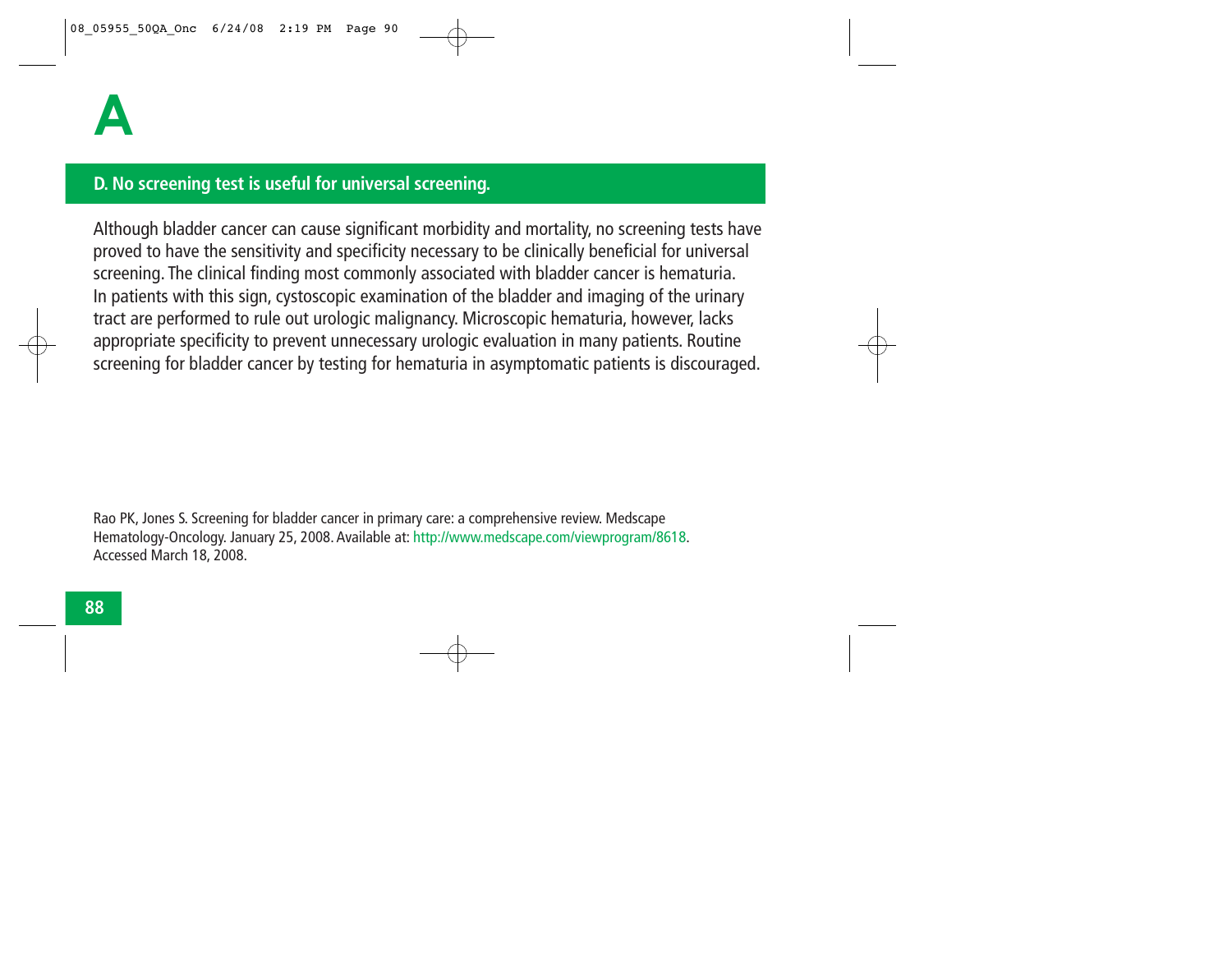# **Q**

# **What is a contraindication to the use of bevacizumab in patients with metastatic non-small-cell lung cancer (NSCLC)?**

- **A.** Previous hemoptysis
- **B.** Brain metastases
- **C.** Anticoagulation
- **D.** All of the above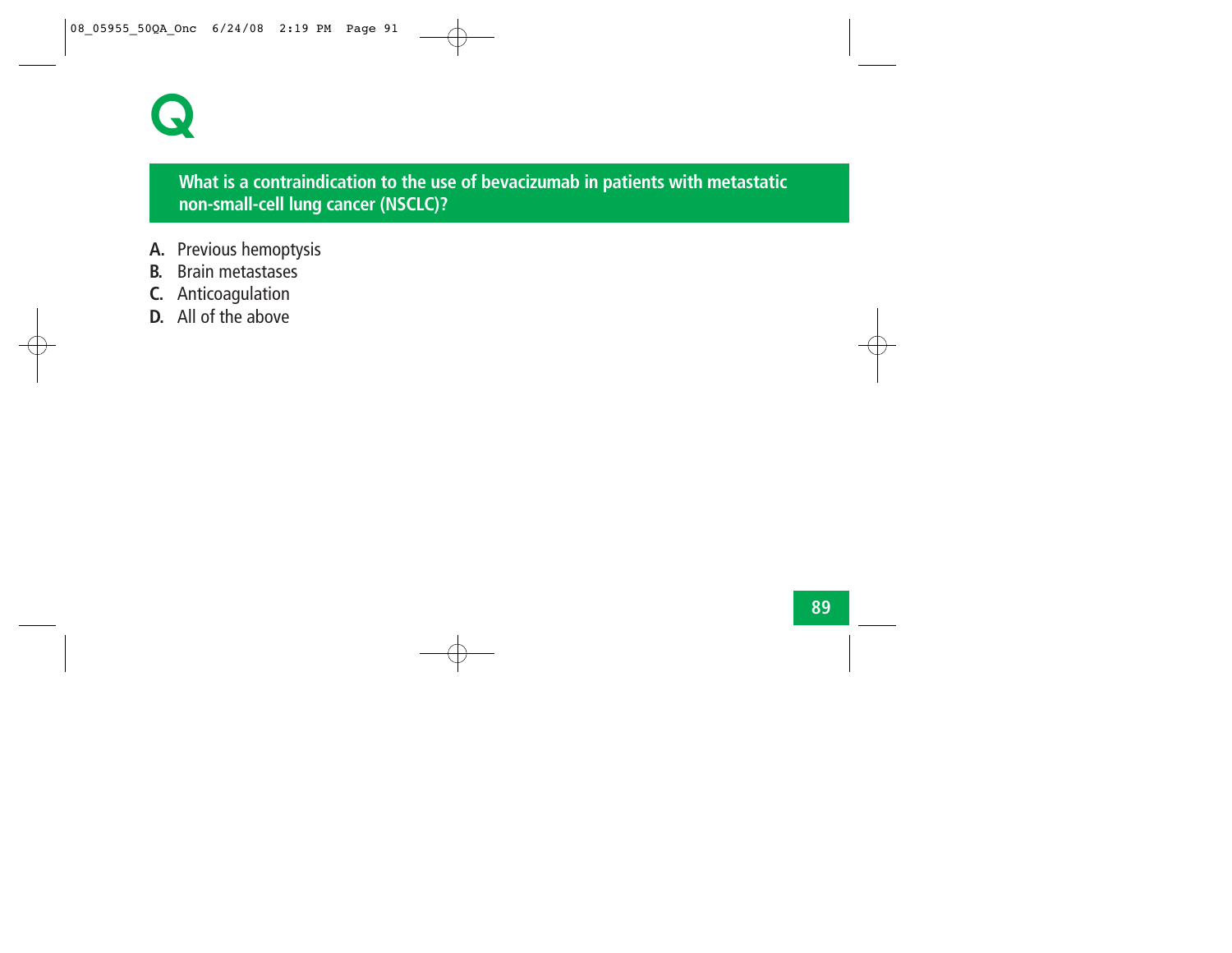

#### **D. All of the above.**

Sandler and colleagues reported a survival benefit with the addition of bevacizumab to carboplatin and paclitaxel, a finding that represents the first time median survival has been extended beyond 1 year in advanced NSCLC. Patients in the bevacizumab group demonstrated a significantly higher response rate, improved progression-free survival, and better median overall survival than the chemotherapy-alone arm. The researchers concluded that carboplatin/paclitaxel in combination with bevacizumab should be the new standard first-line approach for patients with nonsquamous NSCLC, no previous hemoptysis, and no brain metastases and for those not receiving therapeutic anticoagulation.

Bonomi PD, Hensing TA, Hitt E. Individualizing care for patients with advanced NSCLC. Medscape Hematology-Oncology. September 29, 2006. Available at: http://www.medscape.com/viewprogram/6040. Accessed March 18, 2008.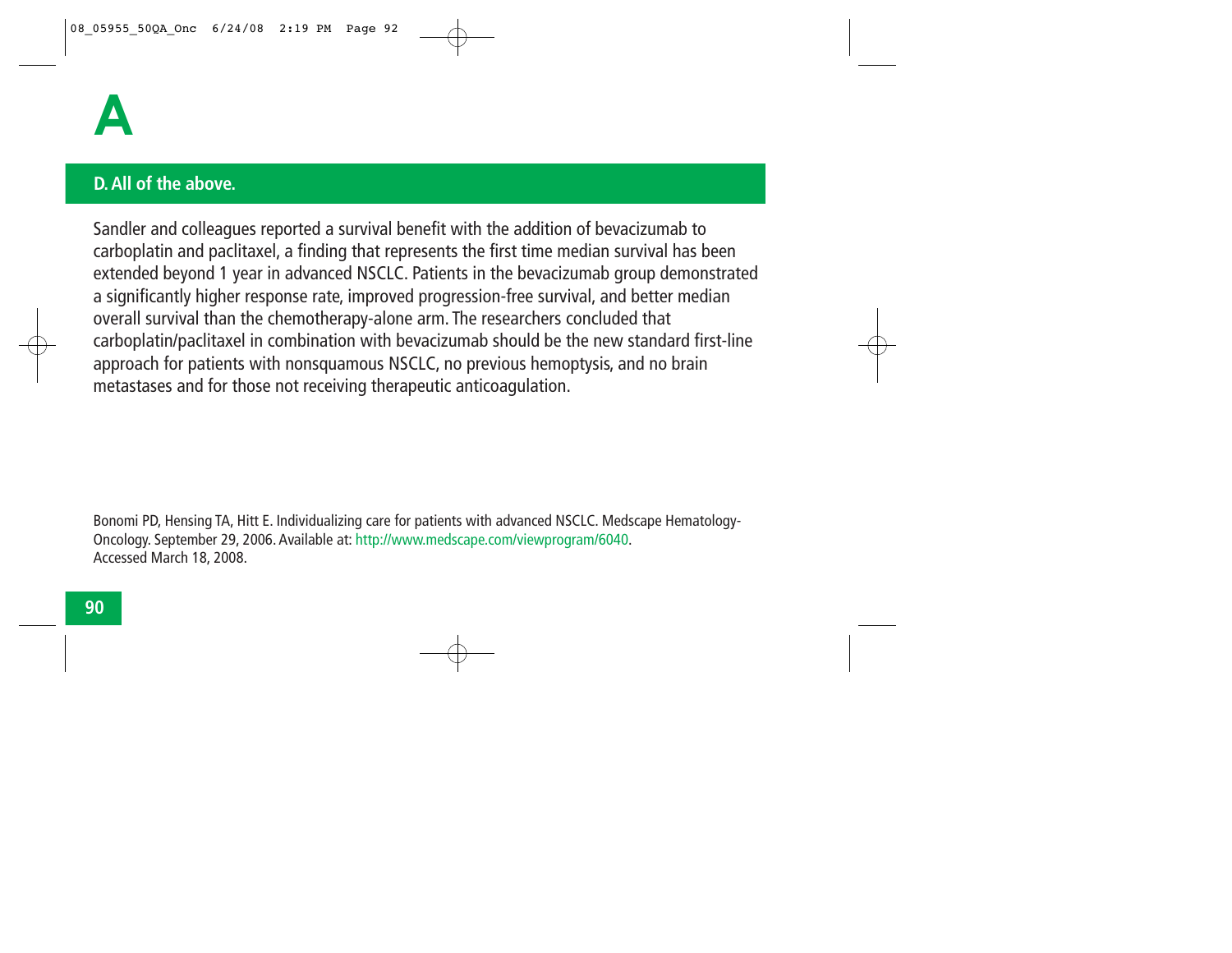

**Is the following statement true or false? The use of vitamin and mineral supplements tends to increase after a cancer diagnosis.**

- **A.** True
- **B.** False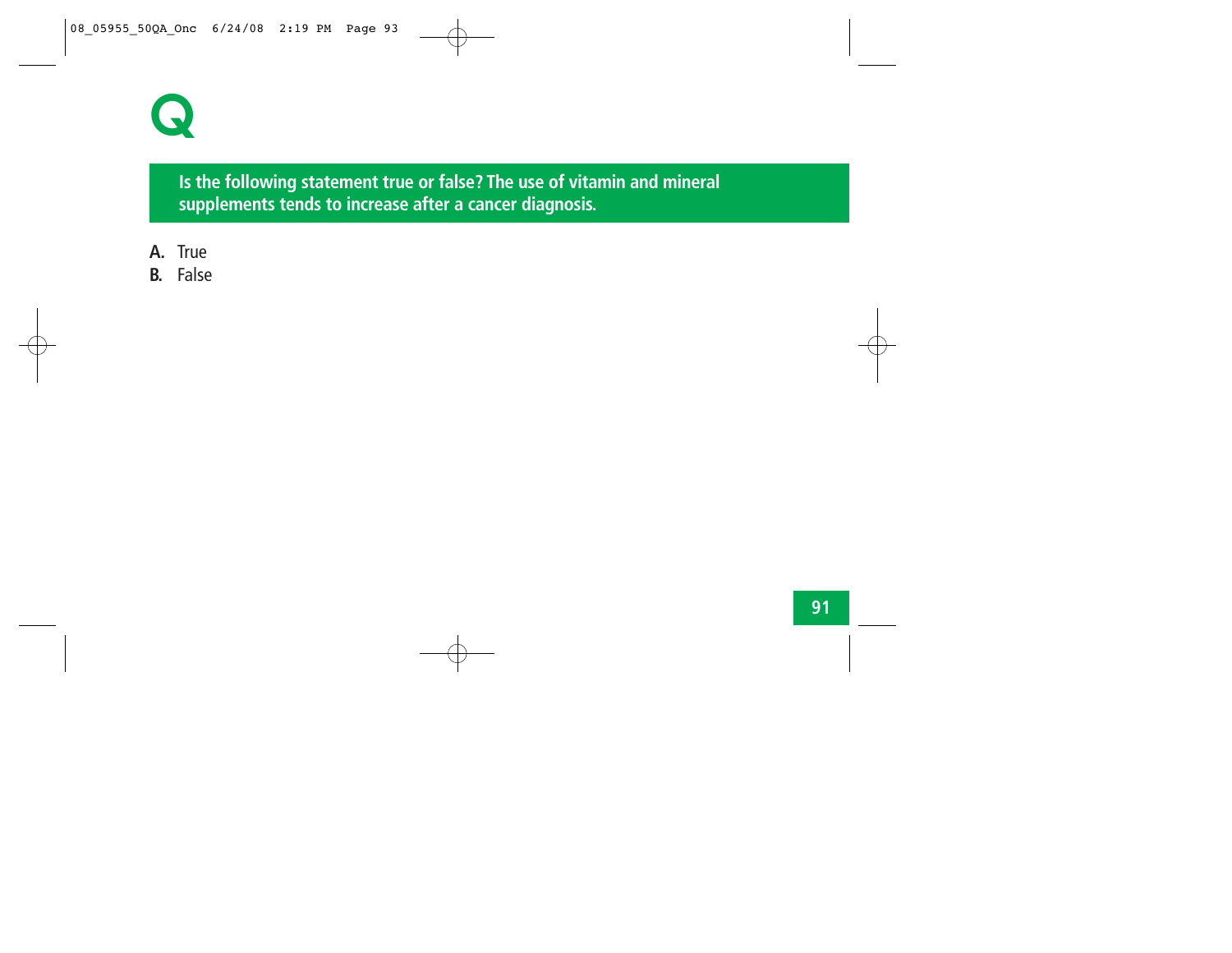

#### **A. True.**

Vitamin and mineral use is widespread in cancer patients and long-term cancer survivors and is frequently higher than that of the general population. Three studies that evaluated changes in supplement use after a diagnosis of cancer showed an increase. The researchers also considered different types of cancer and found that breast cancer patients had the highest use of multivitamins, between 57% and 62%; use by prostate cancer patients was between 3% and 23%.

Chustecka Z. Vitamin and mineral use widespread among cancer patients. Medscape Medical News. February 12, 2008. Available at: http://www.medscape.com/viewarticle/570103. Accessed March 18, 2008.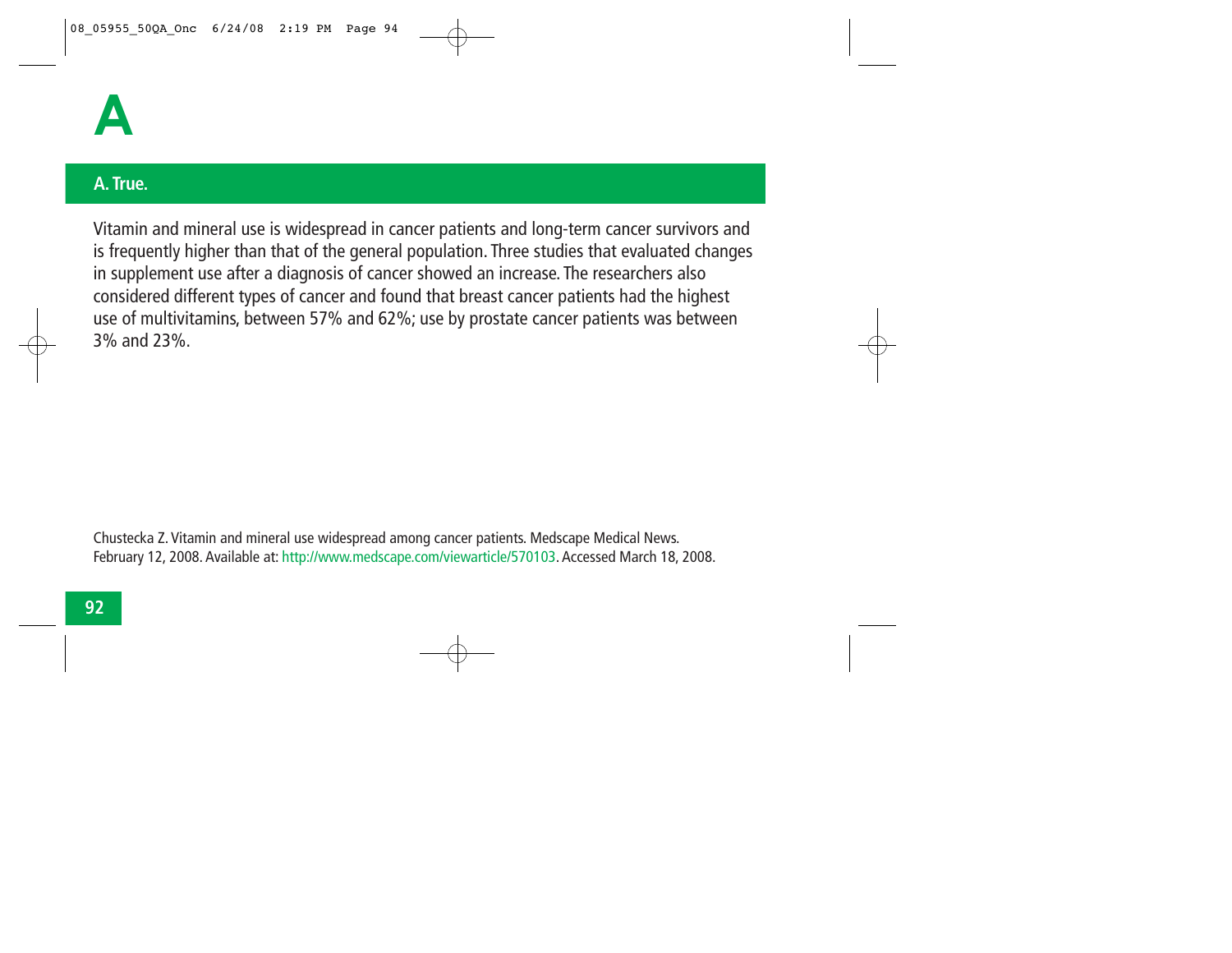

#### **Which of the following statements about testicular cancer is FALSE?**

- **A.** Survivors are at substantial risk for second cancers
- **B.** Survivors with second cancers have poorer survival than patients with comparable first cancers
- **C.** It is incurable, except in a small percentage of men
- **D.** Treatment can limit treatment options for second cancers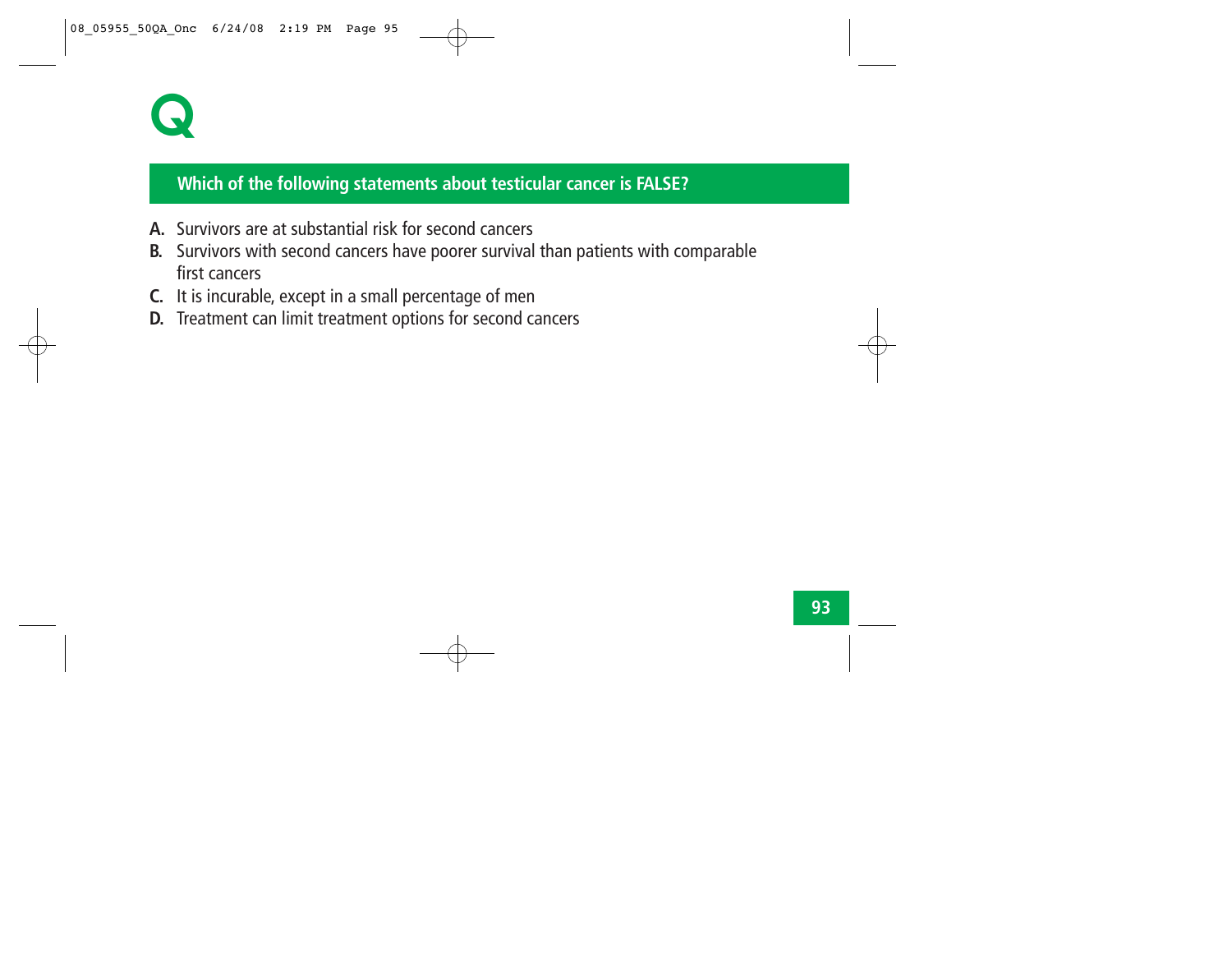### **B. Survivors with second cancers have poorer survival than patients with comparable first cancers.**

Most men with testicular cancer can now be cured, with a 10-year relative survival of 95%. Testicular cancer survivors, many of whom have undergone radiotherapy, are at substantial risk for second cancers, however. Approximately one third of men who are diagnosed with a testicular seminoma at age 35 years will have a second case of cancer in the next 40 years. Treatment for testicular cancer may limit treatment options for second cancers, thereby adversely affecting survival after the second cancer. However, a recent study using the Surveillance, Epidemiology, and End Results (SEER) program (1973-2002) found that mortality from second cancers following testicular cancer was similar to matched first cancers.

Schairer C, Hisada M, Chen BE, et al. Comparative mortality for 621 second cancers in 29356 testicular cancer survivors and 12420 matched first cancers. J Natl Cancer Inst. 2007;99:1248-1256. Available at: http://www.medscape.com/viewarticle/563833. Accessed March 18, 2008.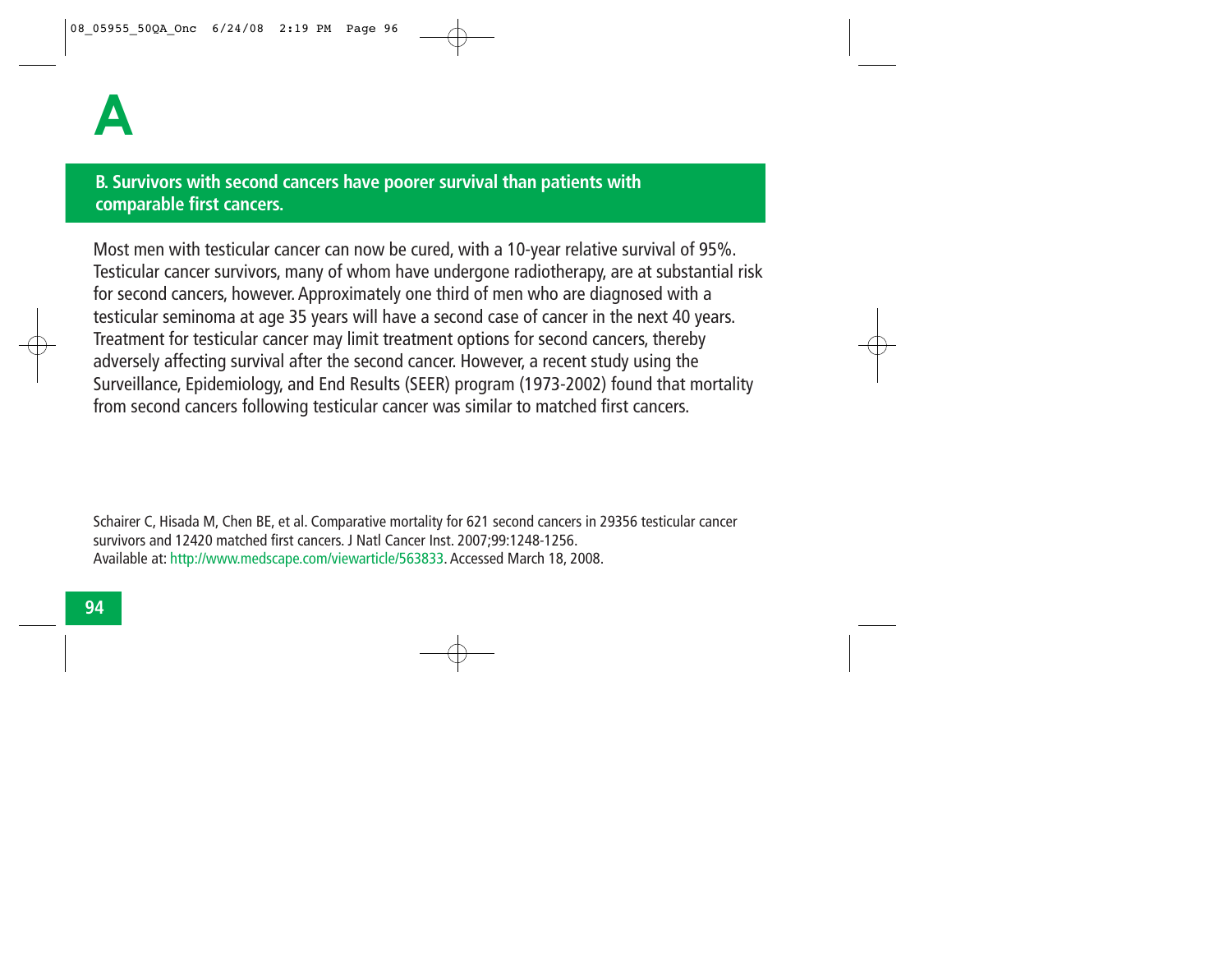

The most common cause of a discrete palpable breast mass is a benign cyst.

**All of the following characteristics are suggestive of a benign cyst EXCEPT:**

- **A.** They commonly occur in the fourth decade (perimenopause)
- **B.** They are less common in postmenopausal women not on hormone therapy (HT)
- **C.** They are commonly located in upper outer quadrants and are well circumscribed, firm, rubbery, exceedingly mobile, and nontender
- **D.** Ultrasound or fine-needle aspiration can distinguish solid from cystic lesions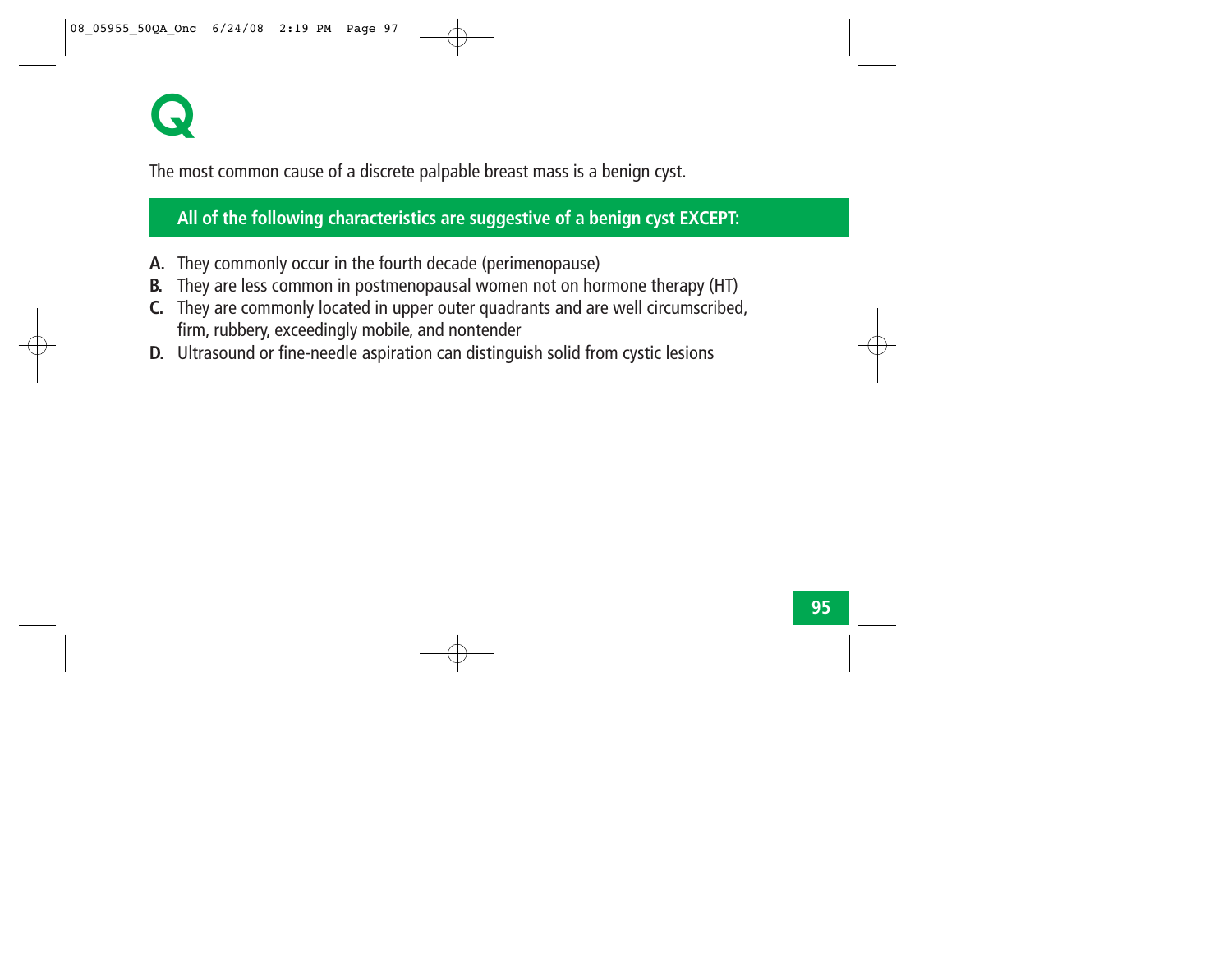### **C. They are commonly located in upper outer quadrants and are well circumscribed, firm, rubbery, exceedingly mobile, and nontender.**

#### **Breast cysts**

- commonly occur in the fourth decade (perimenopause);
- may fluctuate with the menstrual cycle;
- •are usually round or oval, well circumscribed, smooth, firm, and mobile;
- often have focal tenderness immediately over the site;
- can be hard if fluid is under tension;
- must be evaluated by ultrasound or fine-needle aspiration to distinguish solid from cystic lesions; and
- are less common in postmenopausal women not on HT.

#### **By contrast, fibroadenomas**

- commonly occur in young women during the first half of the reproductive period;
- are stimulated to grow by exogenous estrogen or progestin, lactation, and pregnancy;
- typically are located in upper outer quadrants, are well circumscribed, firm, rubbery, exceedingly mobile, and nontender; and
- usually have a characteristic ultrasonographic appearance.

Dunn N. Breast cancer module III: workup of abnormal clinical findings. Medscape Hematology-Oncology. May 31, 2007. Available at: http://www.medscape.com/viewprogram/6341. Accessed March 18, 2008.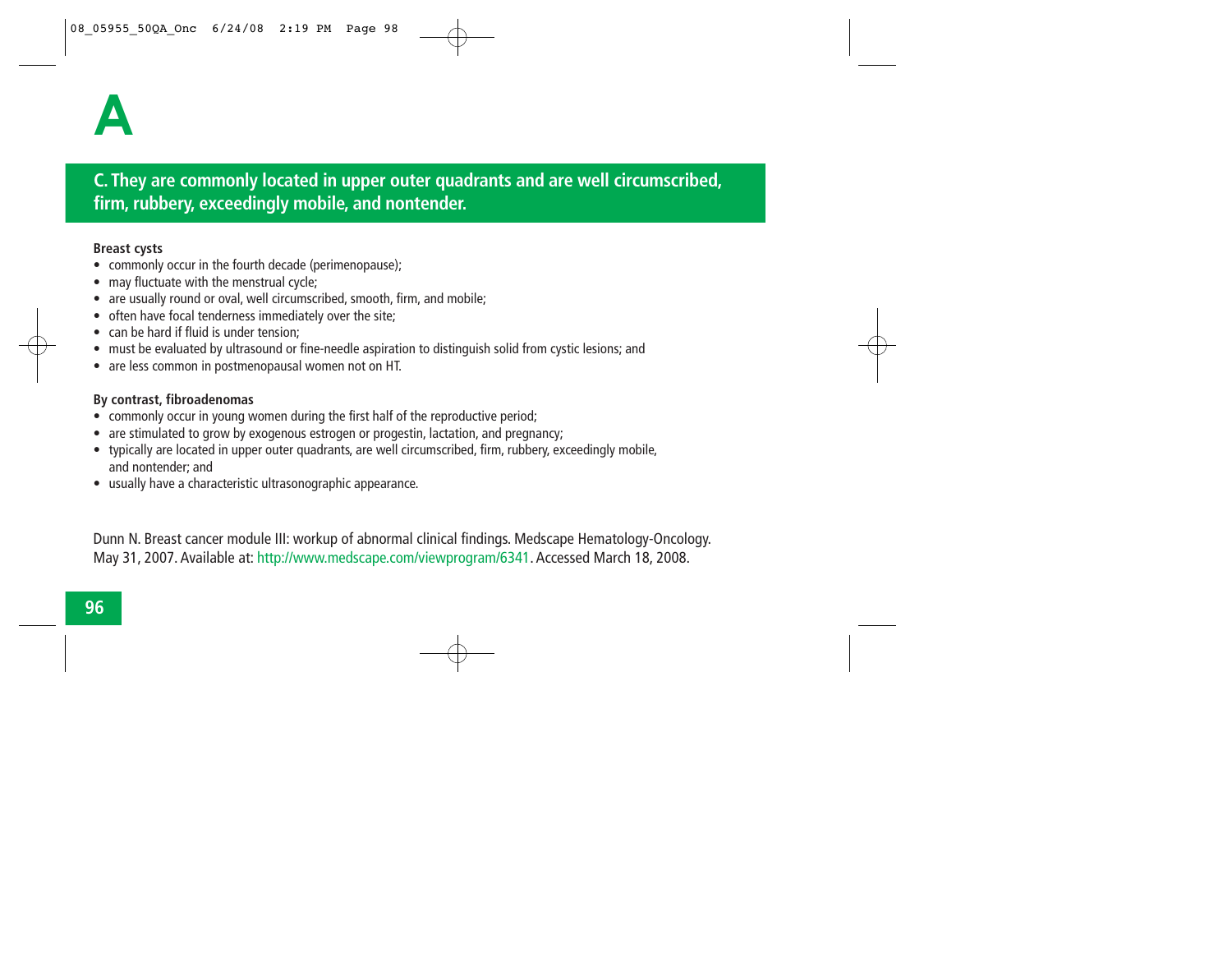

# **Which of the following chemopreventive agents has been shown to lower prostate cancer occurrence?**

- **A.** Finasteride
- **B.** Lycopene
- **C.** Selenium
- **D.** All of the above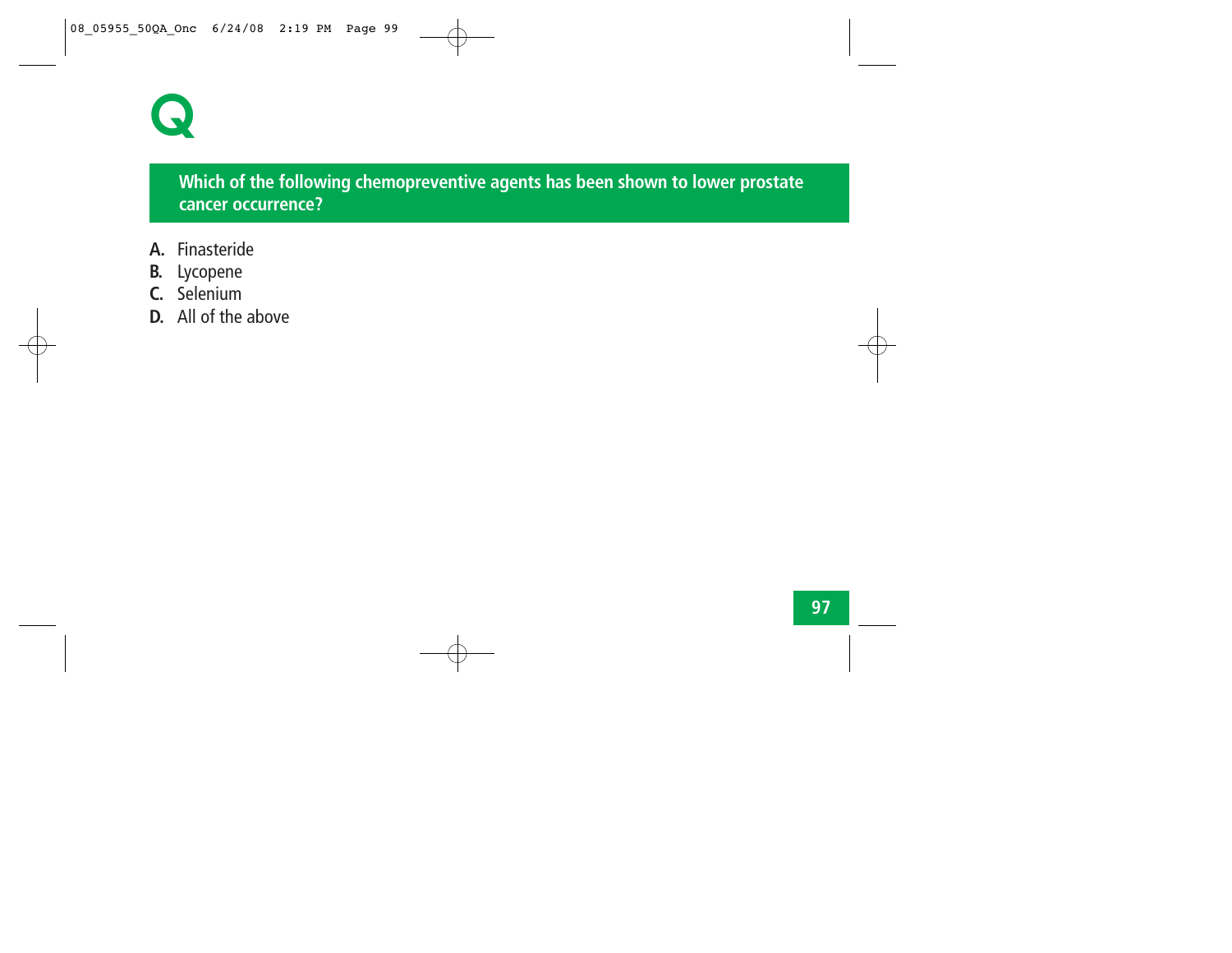

#### **A. Finasteride.**

The Prostate Cancer Prevention Trial (PCPT) was the first prospective chemoprevention trial of finasteride to demonstrate a reduction in the primary outcome of prostate cancer, although the risk for high-grade tumors was elevated. Intake of foods high in vitamin E, lycopene, or selenium has also been associated with lower prostate cancer risk in epidemiologic and retrospective studies. Data from nested case-control studies indicate that a beneficial effect from beta-carotene and selenium may be restricted to men with low baseline plasma levels. Although some of the data seem promising, at this point it is premature to recommend nutritional intervention as a way to prevent prostate cancer.

Lowe JF, Frazee LA. Update on prostate cancer chemoprevention. Pharmacotherapy. 2006;26:353-359. Available at: http://www.medscape.com/viewarticle/529169\_1. Accessed March 18, 2008.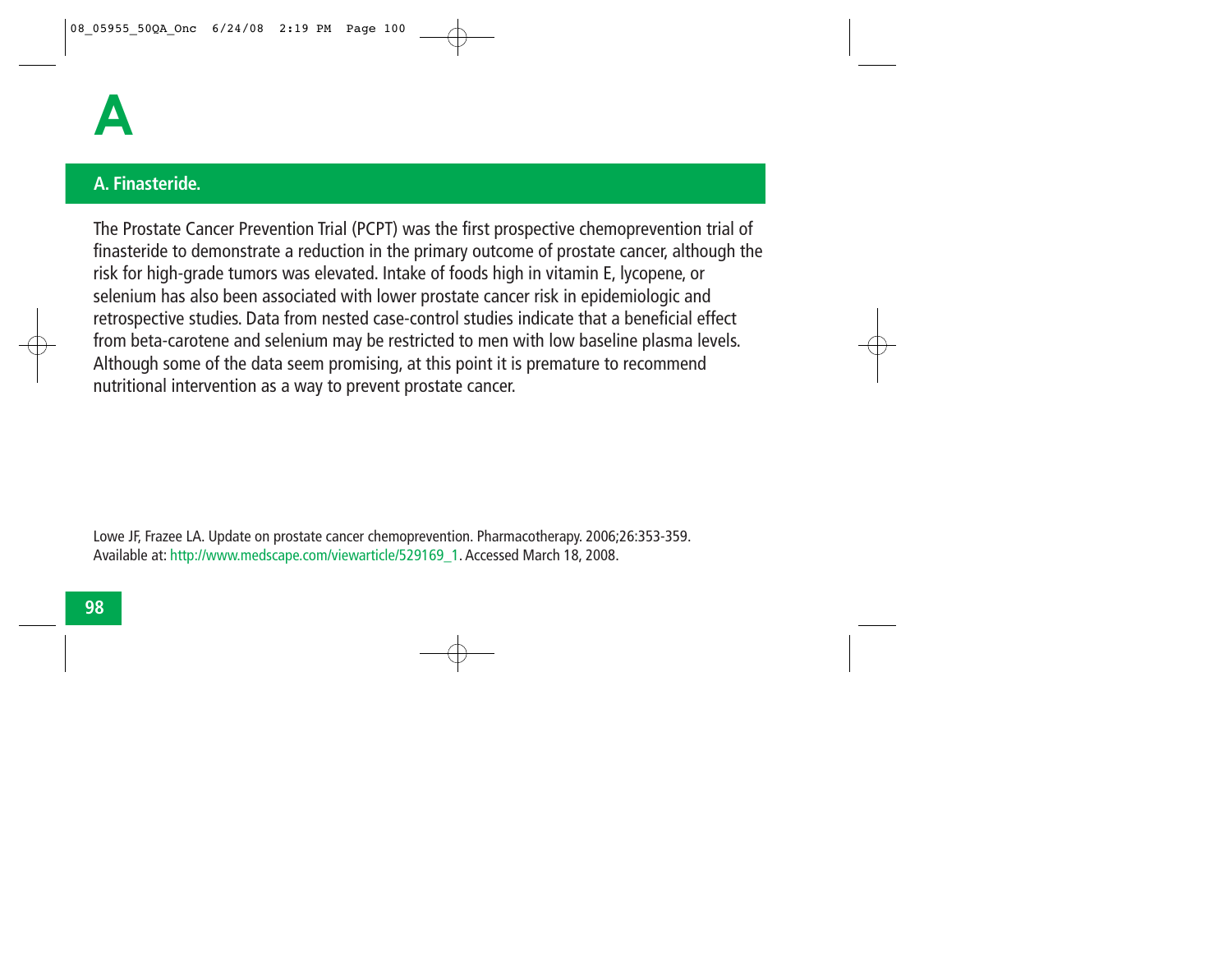

Before tyrosine kinase inhibitors came on the market, the 2-year survival rate for patients with high-risk primary gastrointestinal stromal tumors (GIST) was approximately 50%.

**Is the following statement true or false? The tyrosine kinase inhibitor imatinib mesylate can significantly prolong survival in patients with GIST in both the metastatic and adjuvant setting.**

- **A.** True
- **B.** False